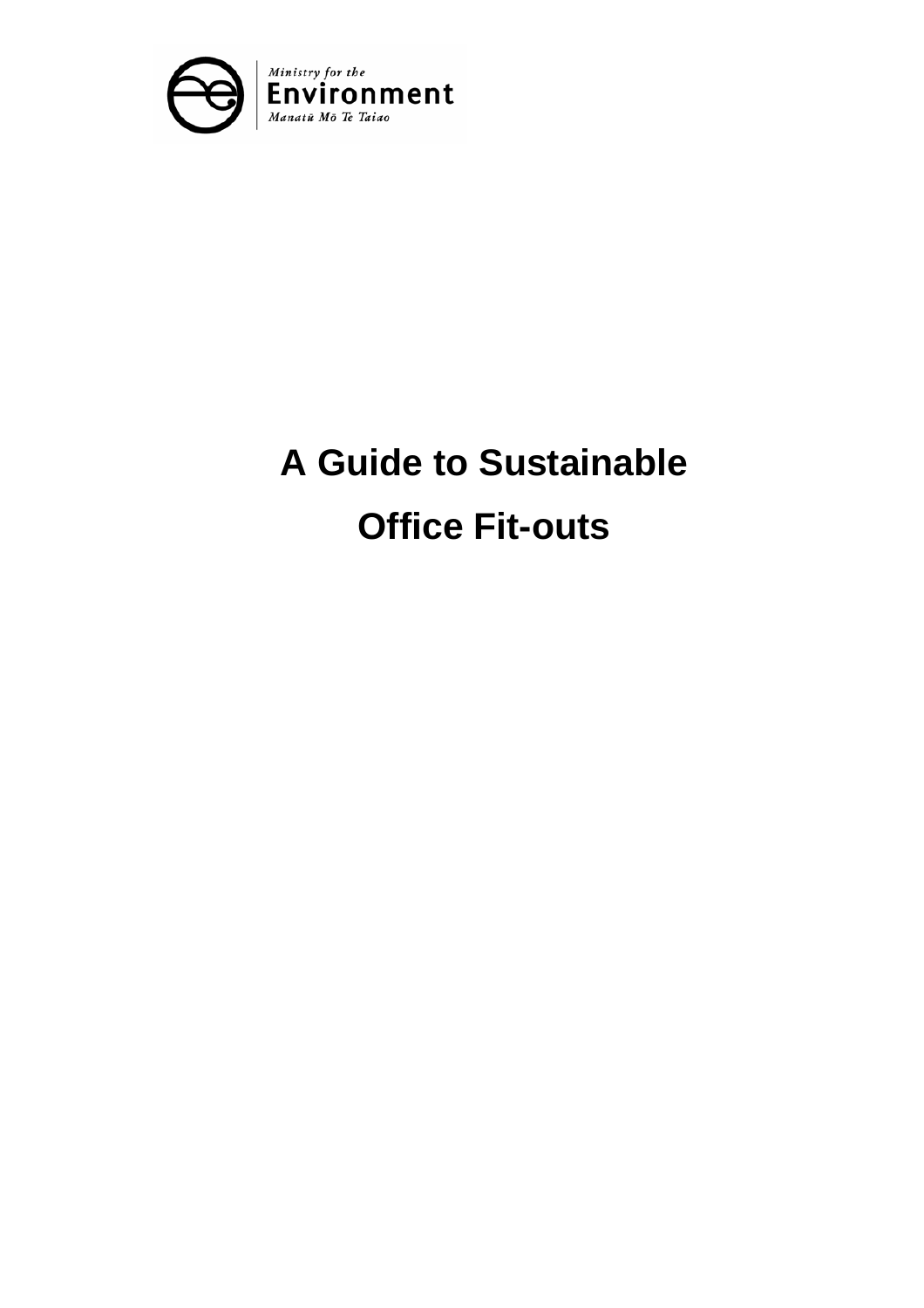Published in December 2005 by the Ministry for the Environment Manatū Mō Te Taiao PO Box 10-362, Wellington, New Zealand

> ISBN: 0-478-25943-3 ME number: 703

This document is available on the Ministry for the Environment's website: www.mfe.govt.nz

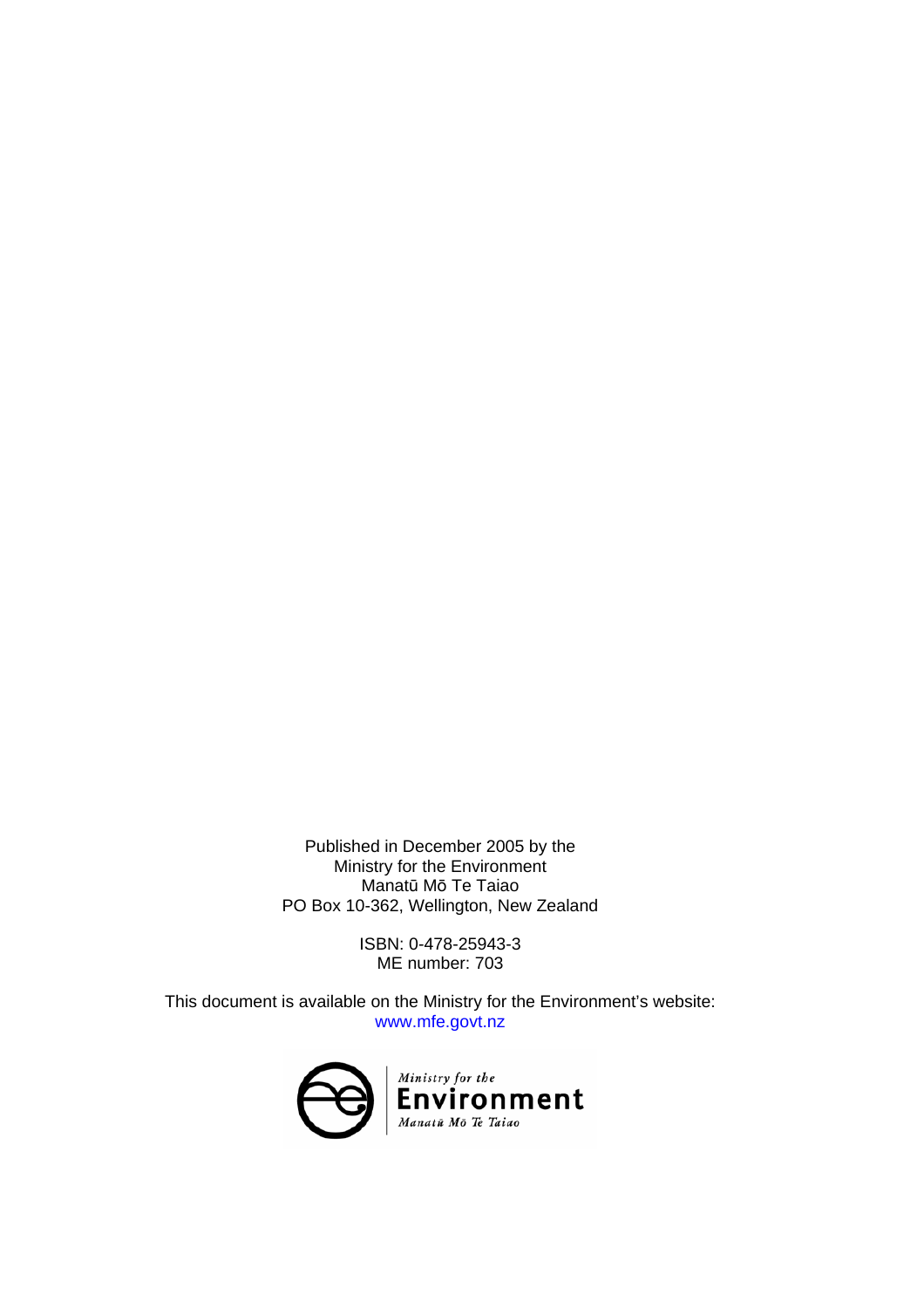# **Contents**

| What's the Purpose of this Guide?                        | $\mathbf{1}$     |
|----------------------------------------------------------|------------------|
| How Does the Guide Work?                                 | $\boldsymbol{2}$ |
| What Does 'Sustainable' Mean?                            | 4                |
| Government Legislation and Policies                      | 8                |
| <b>Getting Started</b>                                   | 9                |
| Top 12 Steps for Planning a Sustainable Building Project | 11               |
| <b>First Steps</b>                                       | 12               |
| <b>Energy Efficiency</b>                                 | 18               |
| <b>Building Operation and Maintenance</b>                | 19               |
| <b>Building Users' Guide</b>                             | 19               |
| Appliances                                               | 19               |
| Paint                                                    | 23               |
| Cabling and Wiring                                       | 25               |
| Heating, Ventilation and Cooling (HVAC) Systems          | 28               |
| Lighting                                                 | 31               |
| Glazing                                                  | 34               |
| <b>Office Partitioning</b>                               | 35               |
| <b>Floor Coverings</b>                                   | 37               |
| Water                                                    | 42               |
| Waste                                                    | 44               |
| <b>Office Furniture</b>                                  | 46               |
| Noise                                                    | 49               |
| Safety                                                   | 50               |
| Glossary                                                 | 52               |
|                                                          |                  |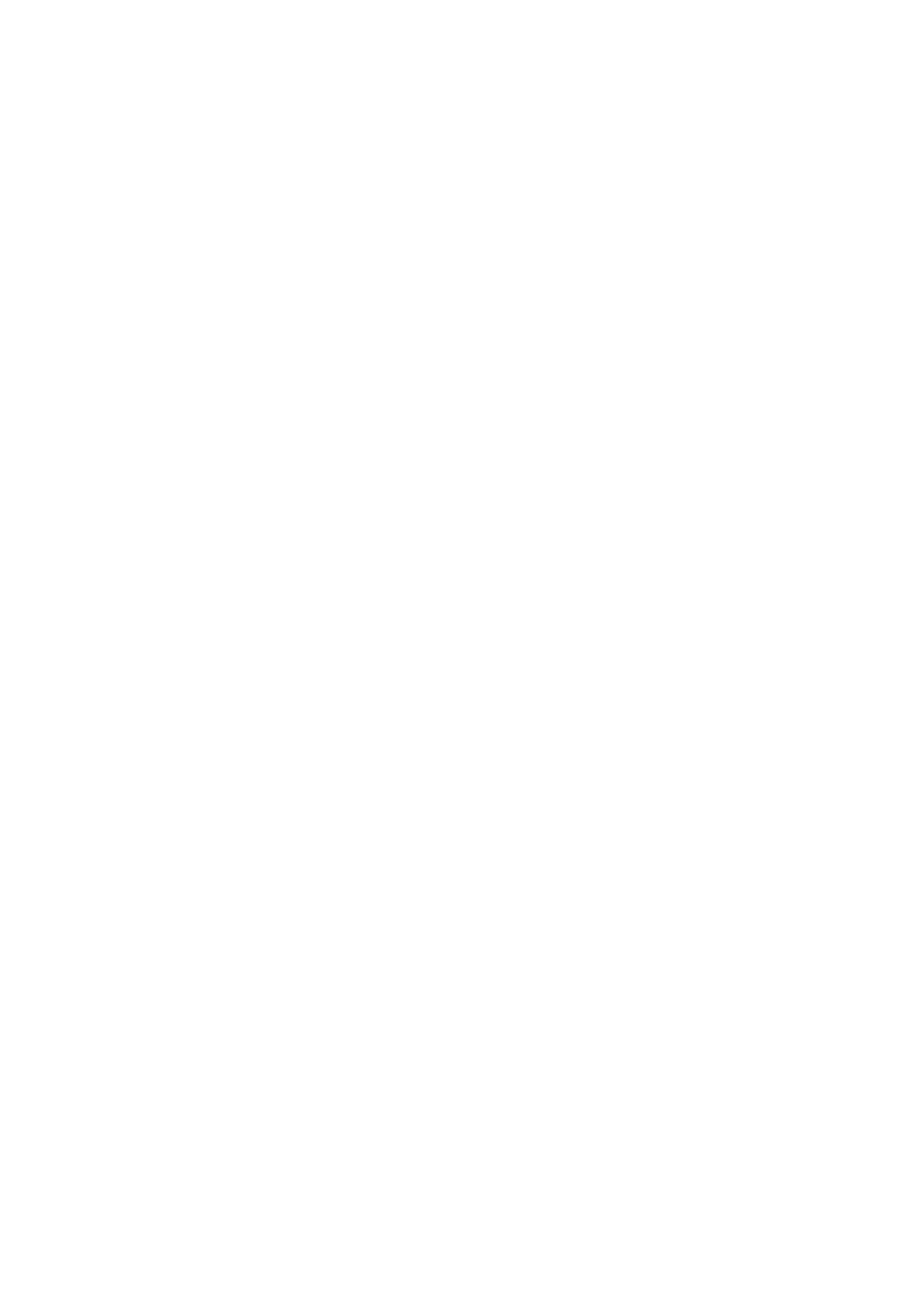# <span id="page-4-0"></span>**What's the Purpose of this guide?**

Most central government staff work in office buildings. The operation of such buildings accounts for up to 40% of energy consumption in OECD countries – and that's before adding in the energy consumed for manufacturing building materials and so on.

In New Zealand, the government sector – both local and central – plays a significant role in the commercial building sector as tenant and commissioning authority.

Managers, project managers, procurement advisors, staff and others who play a part in organising and designing the office environment have important roles in helping to ensure a healthy and environmentally sound office environment.

This guide aims to offer suggestions and guidelines to help with that task.

From time to time, office arrangements need to change – organisations and units expand and contract, functions change, furnishings wear out. Typically, an office fit-out or refurbishment may involve all or some of these:

- removal and replacement of wall, ceiling and floor coverings
- rewiring
- installing new fixtures, fittings, furniture, equipment and appliances.

This guide has a number of practical suggestions and checklists to help you make sustainable decisions when undertaking this type of work.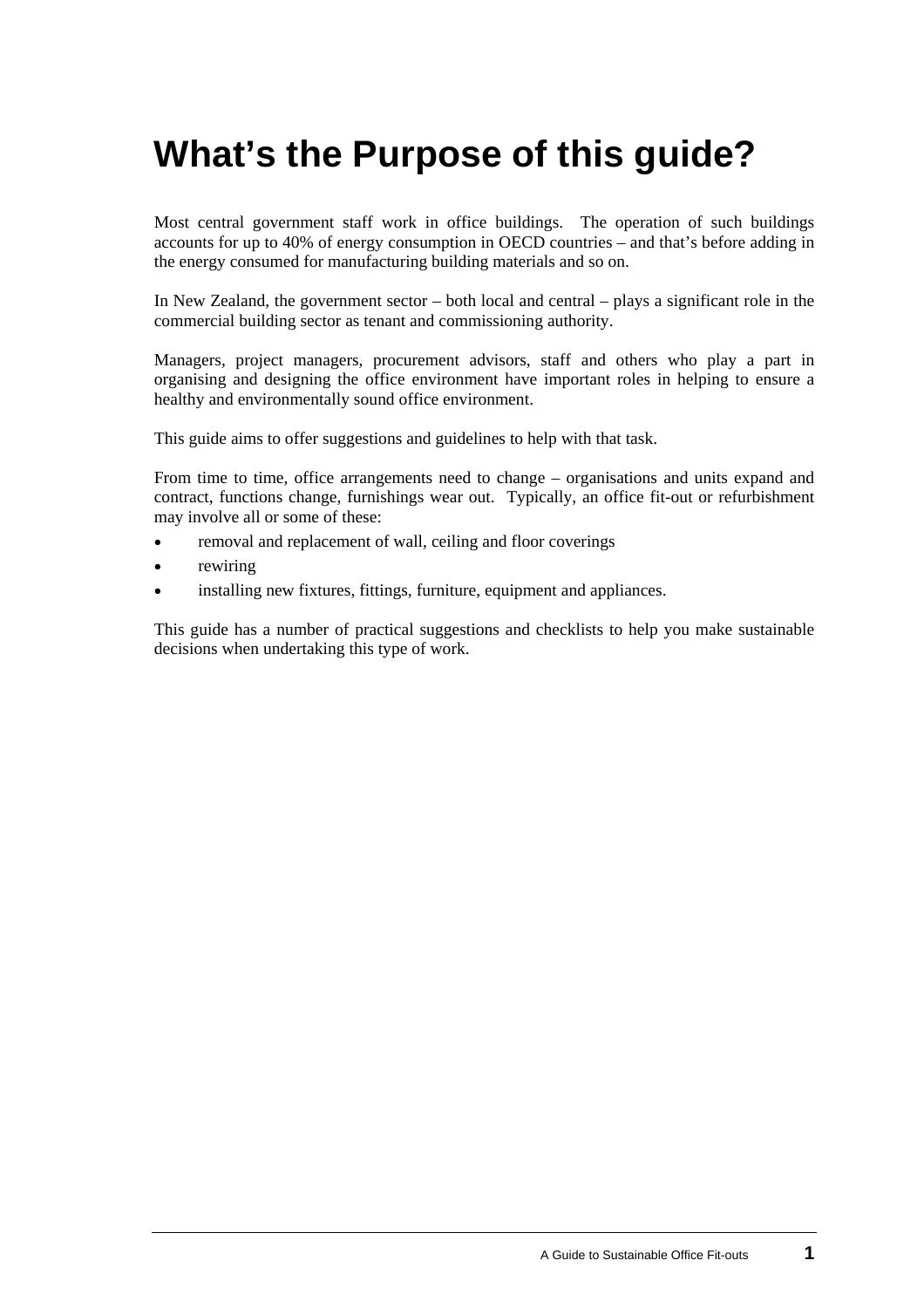# <span id="page-5-0"></span>**How Does the Guide Work?**

This guide is designed to help you consider how moving into new offices (fit-out) – or changing around existing offices to meet new needs (refurbishment) – can be done in ways that are as mindful of the environment as possible.

It is aimed mainly at **project managers**, who are normally responsible for coordinating the process and ensuring the right outcome. Your purchasing power also means you can influence the market for more sustainable products and services. Whilst targeted specifically at government the advice contained in this site is equally relevant for all others undertaking refits and refurbishment projects.

This guide will help you consider ways to achieve good practice in the areas under consideration as well as value for money.

There are many things to consider and the 'green' option is not always the most obvious.

Project management for office refurbishment or fit-out may involve anything from commissioning the entire project to selecting materials and buying individual products. Some of the product groups used in office refurbishment have significant environmental impacts associated with their manufacture, use and disposal.

This guide will help you consider and make decisions that include environmental criteria. It:

- sets out some general principles
- explains the reasons behind environmental criteria and how they should be considered
- considers issues from planning and supply chain management through to implementation
- offers more detailed and technical advice in the form of checklists in some major areas of procurement
- provides links to relevant information and resources
- discusses some of the Ministry for the Environment's experiences during our own recent building move.

We recommend that you use this guide at the initial planning stage, alongside other key criteria such as value for money and the image your organisation wants to present.

This guide is not completely comprehensive because buildings are complex with thousands of components, further information will be added to this guide over time, so please continue to visit to access this new information. For now this guide covers what we consider to be the key, highest impact, aspects of office building fit-outs and refurbishments.

Your input will be valuable in keeping this guidance up-to-date. We'd appreciate your feedback and your experiences. You can contact us with these at [govt3@mfe.govt.nz](mailto:govt3@mfe.govt.nz)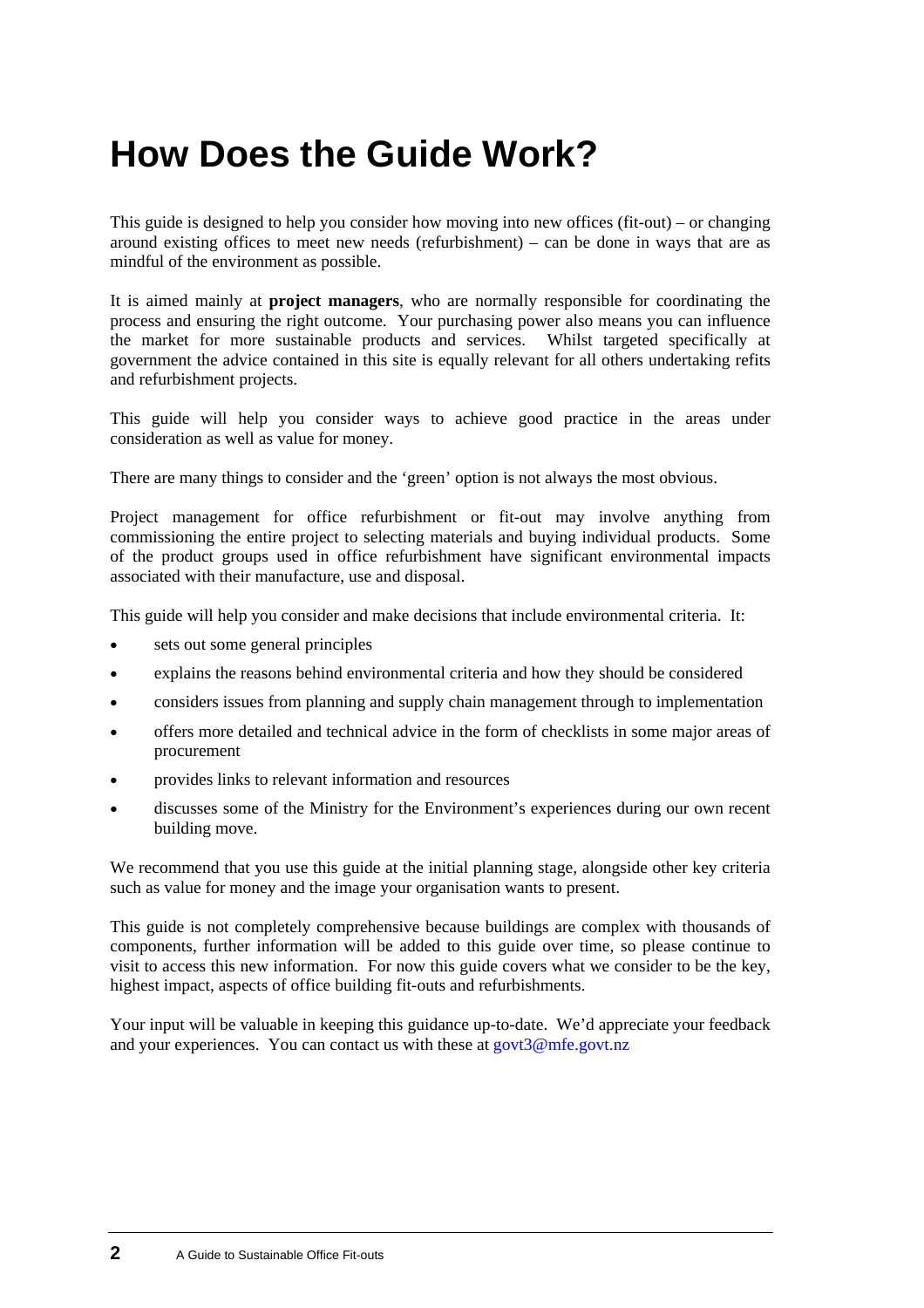## **Useful resources and information**

- Fitting out and retrofitting are both addressed (with a focus on energy efficiency) in EECA's series *Before the First Pour*. The guides in this series are available online at: [http://www.emprove.org.nz/knowledgecentre/building\\_design/index.asp](http://www.emprove.org.nz/knowledgecentre/building_design/index.asp) •
- The Waitakere City Council's 'Better Building Code' on retrofits takes a wider focus: [http://www.waitakere.govt.nz/AbtCit/ec/bldsus/pdf/bbc\\_sec5.pdf](http://www.waitakere.govt.nz/AbtCit/ec/bldsus/pdf/bbc_sec5.pdf)
- A useful guide to sustainable office design, fit-out and operation is available from the Auckland Environmental Business Network at: <http://www.greenoffice.org.nz/downloads.php>
- A useful example of an environmental office rating system is the GreenStar office interiors V1, available from the Green Building Council Australia at: <http://www.gbcaus.org/greenstar/page.asp?id=117>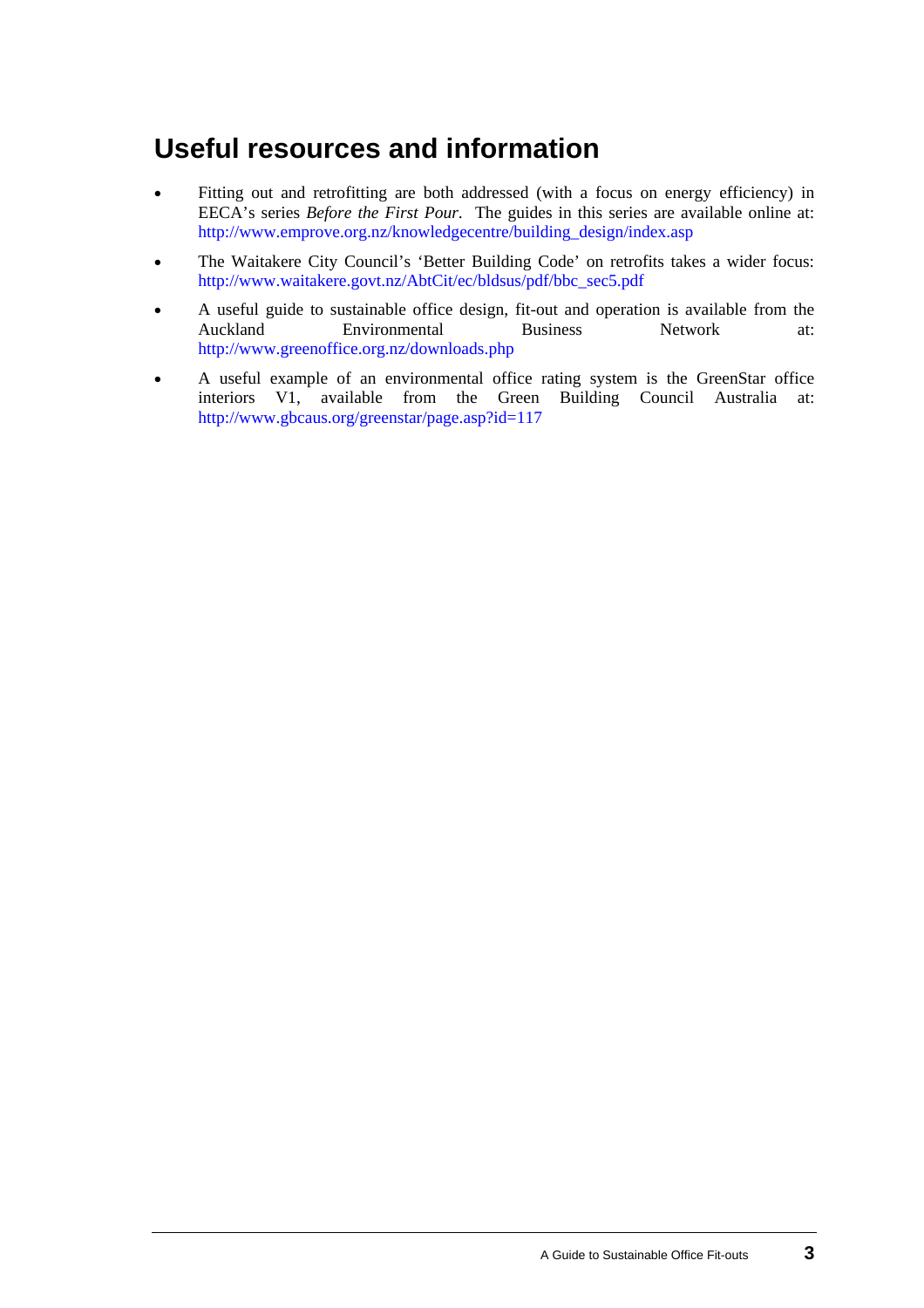# <span id="page-7-0"></span>**What Does 'Sustainable' Mean?**

The definition of sustainability as applied to buildings is not fixed, but 'green' or sustainable buildings are sensitive to:

- the environment local and global
- resource, water and energy consumption
- the quality of the work environment – impact on occupants
- financial impact – cost-effective from a long term, full financial cost-return point of view
- long term energy efficiency over the life of the building.

When looking at what's involved with refurbishing or fitting-out a building, this could mean:

- using resources efficiently – getting more from less
- minimising waste
- focusing on energy and water use
- choosing products carefully to ensure they are not harmful to the environment or to occupants health.

# **Value for money**

Greater cost savings and benefit to the environment are possible when sustainability principles are incorporated into new buildings right from the design and construction phase, but the important principles can also be incorporated into refurbishment and fit-out – if planned for from the beginning. This is dealt with in greater detail in the Ministry's *Value Case Study on Sustainable Building in New Zealand*: [http://www.mfe.govt.nz/issues/sustainable](http://www.mfe.govt.nz/issues/sustainable-industry/govt3/topic-areas/sustainable-buildings/building-design.html)[industry/govt3/topic-areas/sustainable-buildings/building-design.html](http://www.mfe.govt.nz/issues/sustainable-industry/govt3/topic-areas/sustainable-buildings/building-design.html)

Sustainability inevitably links to costs. It is important to dispel the myth that decisions which are more sustainable and products which minimise environmental impacts are inevitably more expensive. For example:

- measures that save energy and water may be cost-effective in their own right
- taking a whole-of-life approach lets you work out how any additional capital expenditure – for example, to buy better quality appliances – can be off-set by energy and other savings over the life span of the item
- funding for energy efficiency for government agencies is available under the Energy Efficiency and Conservation Authority's Crown Loan Scheme. Payback periods of less than five years are considered acceptable, however longer payback periods may be acceptable subject to the availability of funds. For more information and an application form visit the EECA Crown Loan webpage at: <http://www.eeca.govt.nz/government/crown-loans/index.html>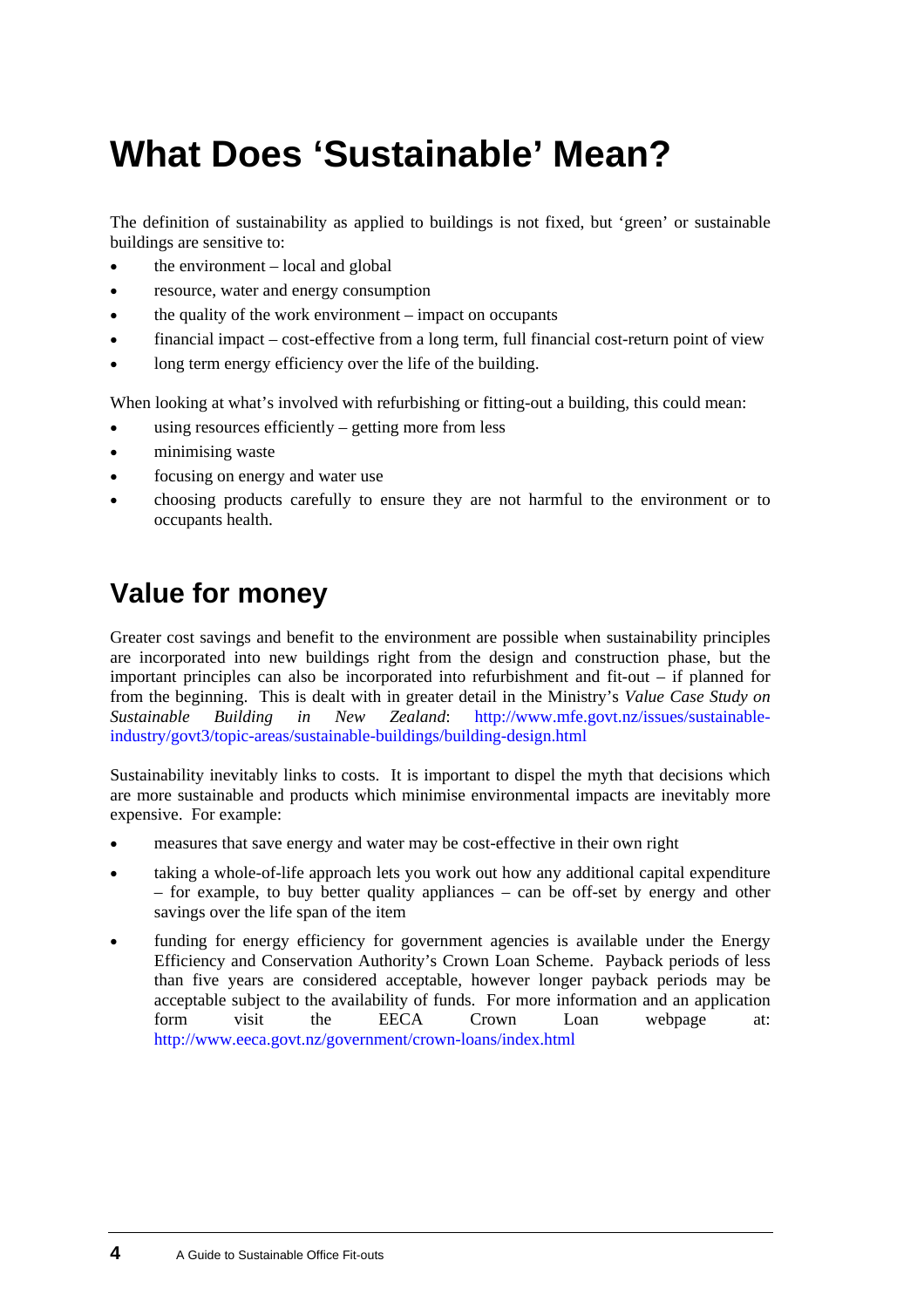<span id="page-8-0"></span>Apart from the purely financial terms, other sources of value are real, but less easy to measure:

- **Credibility, reputation and leadership.** Many government agencies work directly in fields where it is important to lead by example. Cabinet expects government agencies to show leadership in areas such as energy efficiency and best value procurement. •
- **Risk management.** Quantifying environmental risks associated with office fit-outs and refurbishment may be difficult, but this does not mean these risks do not exist. The continuum stretches from 'sick building syndrome' through to staff developing headaches from new carpet emissions. This guide provides advice designed to avoid these potentially serious problems.
- **Productivity.** A growing body of research attests that sustainable buildings are associated with greater productivity. Relevant factors include better staff recruitment and retention, lower levels of sickness and absence, and higher quality work. This is dealt with in greater detail in the *Value Case for Sustainable Building in New Zealand* which suggests, for example, that indoor environmental quality can account for a 5–15% effect in terms of productivity. Sustainable fit-out and refurbishment practices are an essential part of realising these potential benefits.

Another benefit of sustainable fitting out relates to the Government purchasing guidelines (available at: [http://www.med.govt.nz/irdev/gov\\_pur/purchasers/purchasers-01.html\)](http://www.med.govt.nz/irdev/gov_pur/purchasers/purchasers-01.html). These require public service departments to be guided by the principle of 'best value for money over whole-of-life', so sustainable practice also supports compliance with this guidance.

# **Principles**

We used a number of sources to compile a list of principles that can be applied to office fit-outs in New Zealand. We should strive to:

### **1. Conserve water and energy**

This includes the embodied energy in the raw materials used during the fit-out or refurbishment as well as the ongoing operation of the building. Water is also used in manufacturing as well as for amenities within the building.

In New Zealand, the use of water and energy is mainly limited only by cost. While this controls the use of energy to some extent, water is generally inexpensive. Conserving water during the operation of the building also saves energy: eg, used in pumping for distribution, heating to provide hot water, and treatment and disposal of waste water.

### **2. Minimise impact on indoor air quality**

Staff can spend at least eight hours a day in the office. The quality of the air they breathe is important to both short-term and long term health.

Paint, carpets, furniture and other office items can release volatile organic compounds (VOCs), formaldehyde and other emissions, as well as exposing staff to toxins and allergens. Health and safety, occupational health and other building regulations may also be relevant here.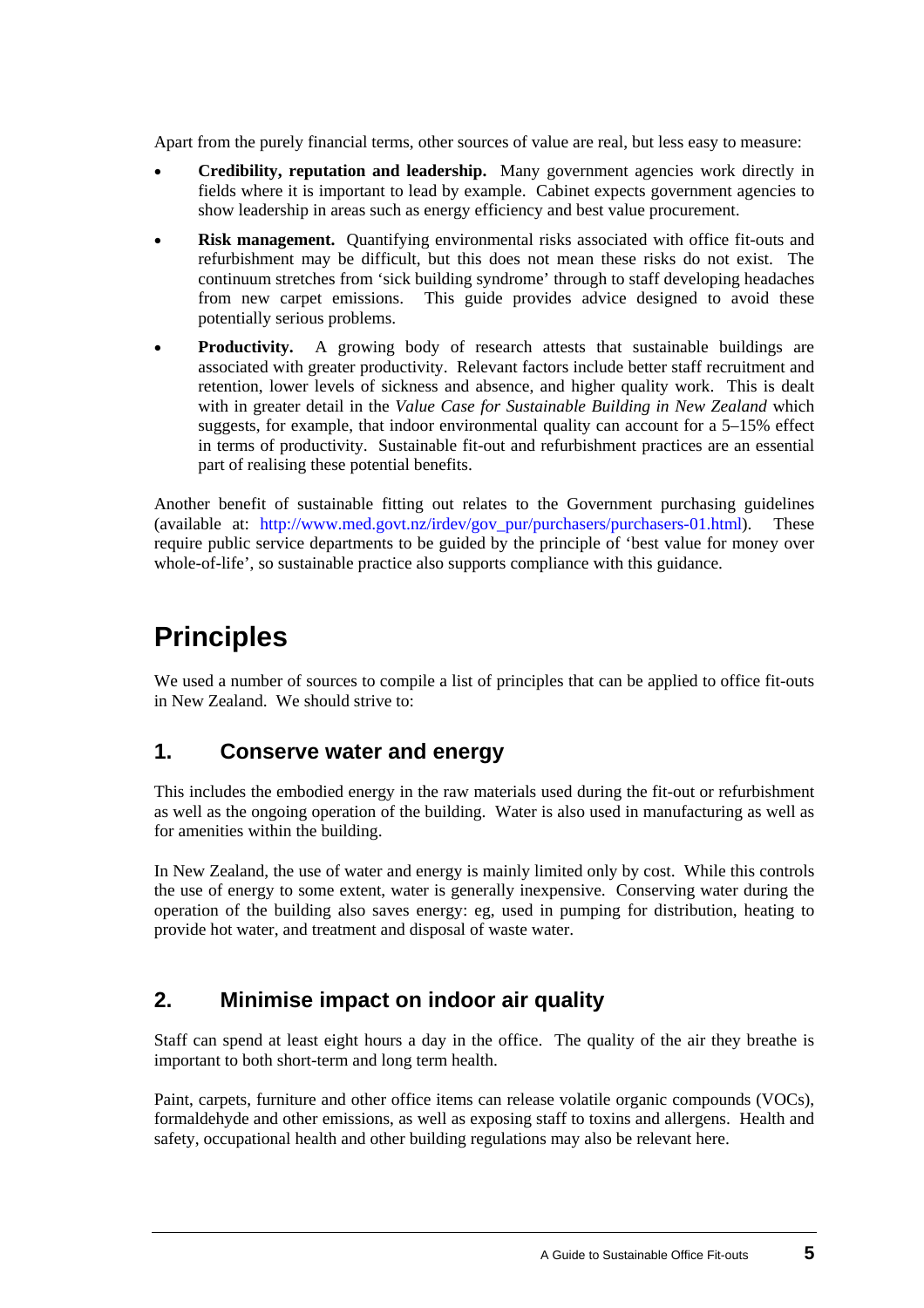### **3. Minimise the use of toxic and hazardous materials**

Hazardous solid, liquid and gaseous wastes are produced during manufacture, as well as at the end of the life of a product. These wastes can be minimised if sustainable alternatives are specified during the project.

### **4. Reduce waste – reuse, recycle, minimise**

Waste is created at all stages of a fit-out or refurbishment: manufacturing products; building processes and operations; and disposal. Reducing waste at source means deciding if you actually need a product at all, and looking for ways in which to reuse existing products – getting more from less.

Using recycled products is also likely to use less energy and fewer valuable raw materials than buying new.

The Ministry for the Environment has developed with partners a number of tools to help reduce, reuse or recycle construction and demolition waste. These are available at: <http://www.rebri.org.nz/>

### **5. Use renewable, sustainably harvested natural materials, and consider biodiversity protection**

Wood is the main natural material used in office fit-outs, while the manufacture of vinyl flooring or aluminium cladding relies on scarce minerals. Use products with certification from the Forestry Stewardship Council or the Tropical Timber Trust, or local non-indigenous sources.

### **6. Minimise pollution of air, land and water**

Pollutants can be produced at all stages of the life-cycle of a product or building. Minimise the risk by ensuring product specifications, legal compliance and best practice standards are met – during the installation, operation, maintenance and disposal of the products.

### **7. Encourage environmental stewardship by suppliers and manufacturers**

Some manufacturers are prepared to take responsibility for the environmental impacts of their products throughout their manufacture, distribution, operation, maintenance and disposal. You can help promote this approach by asking for details of product composition, manufacturing processes including energy and water use, packaging take-back schemes, and disposal options – and using this information when deciding between different products. Visit Environmental Choice, New Zealand's ecolabel, for a list of environmentally sound building products: <http://www.enviro-choice.org.nz/>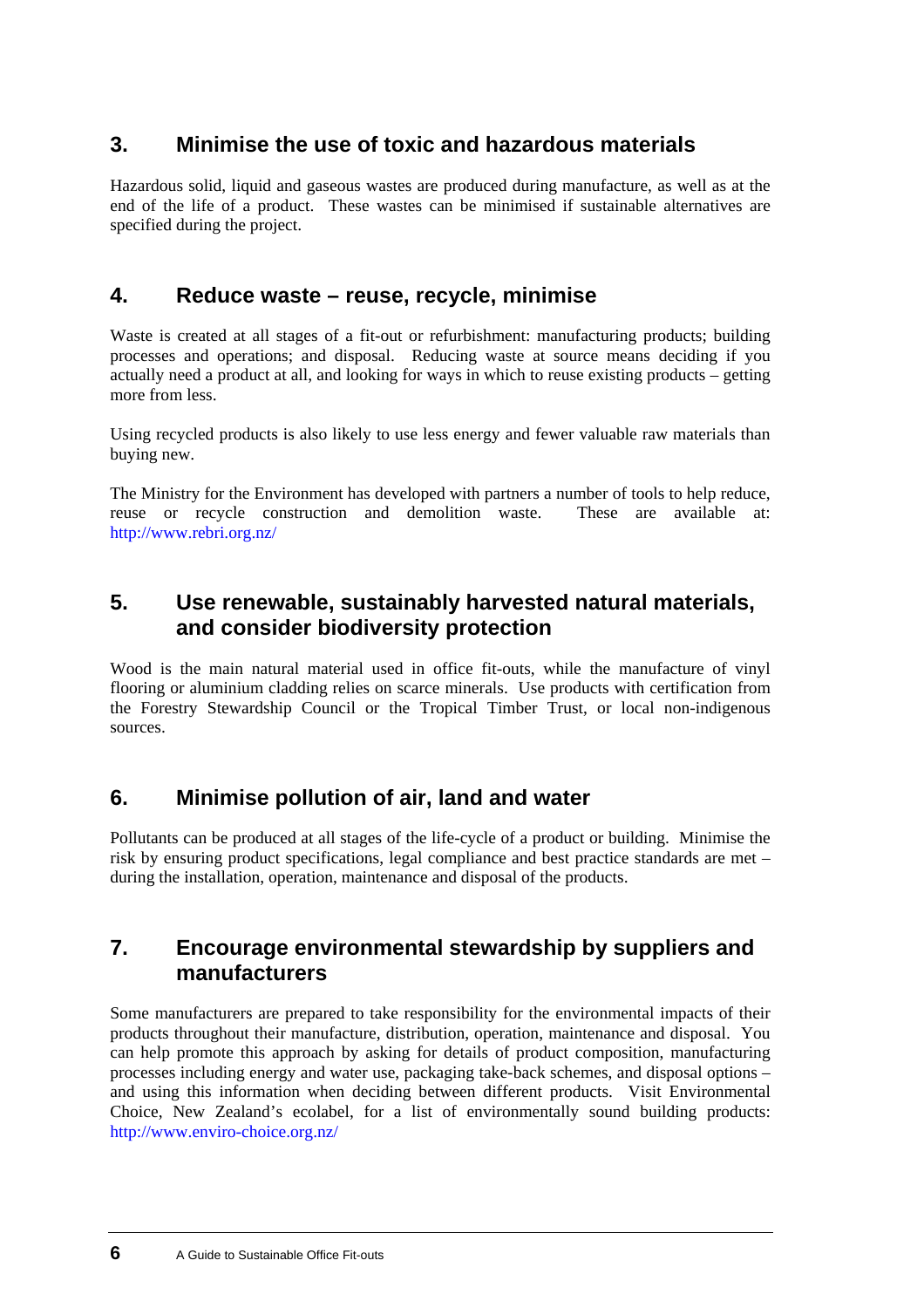### **8. Ensure durability**

A durable product with an extended life is generally more resource efficient. Look for quality products with replaceable or upgradable parts. You may need to balance this against other factors such as the inclusion of materials with high adverse environmental impact (eg, adhesives or synthetics).

These principles are at the heart of the checklist in [Getting started.](#page-12-0)

## **Useful resources and information**

- Environmental Choice New Zealand (ecolabel criteria):<http://www.enviro-choice.org.nz/>
- Ecospecifer is a guide to eco-preferable products and materials for the Australian construction industry: <http://www.ecospecifier.org/>
- For examples of environmentally preferable product-specific contract language, check out the US EPA website at<http://www.epa.gov/opptintr/epp/tools/toolsuite.htm>
- Building Research Establishment. BREEAM offices 2004: Design & Procurement. Assessment prediction checklist: [http://www.breeam.org/offices.html](mailto:http://www.breeam.org/offices.html)
- Government Construction Client's Panel (GCCP): Achieving sustainability in construction procurement Sustainability Action Plan June 2002:<http://www.ogc.gov.uk/>
- United States Environmental Protection Agency: Mid-Atlantic Region pollution prevention: green buildings:<http://www.epa.gov/>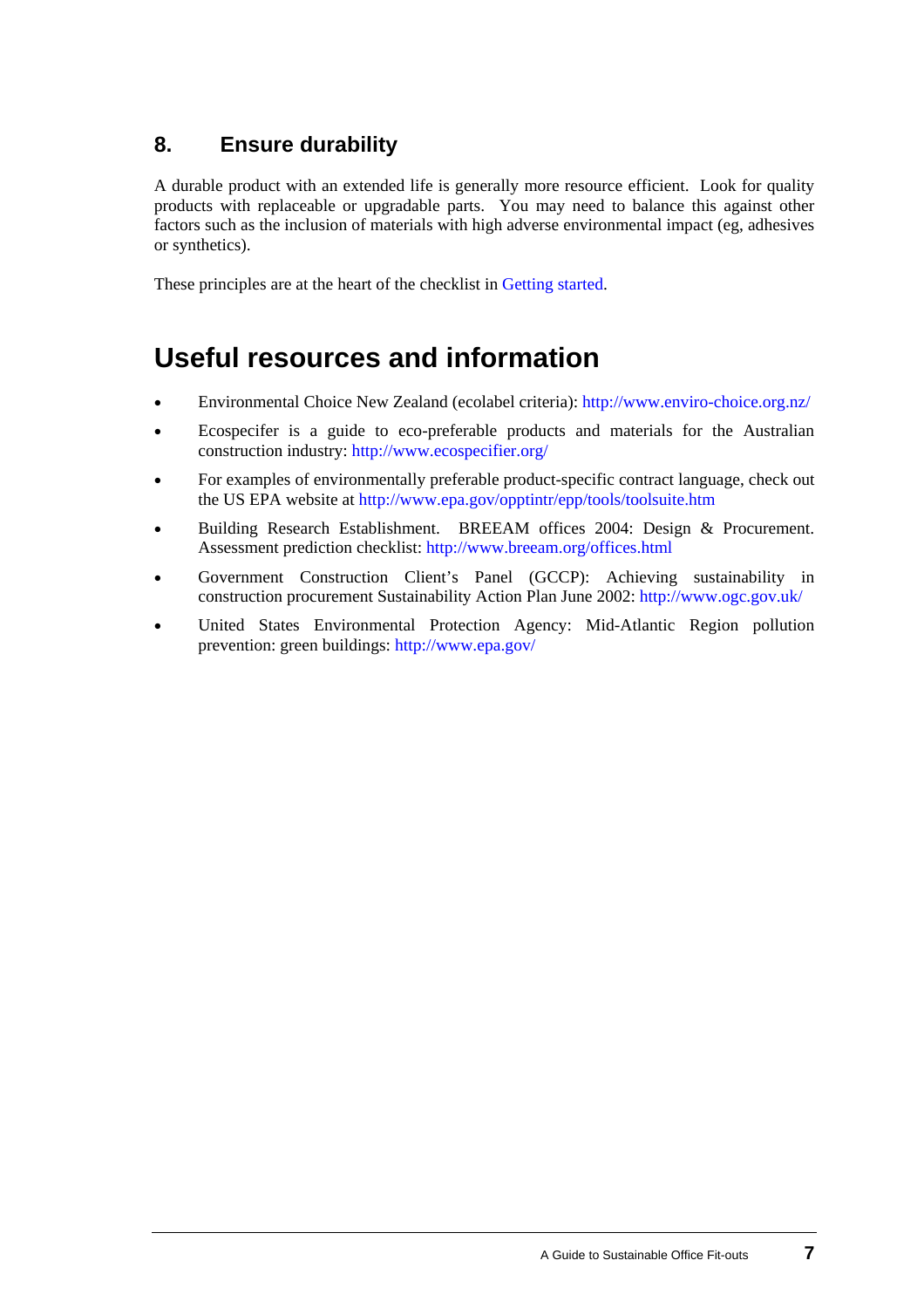# <span id="page-11-0"></span>**Government Legislation and Policies**

A number of Government policies and legislation support sustainable building in New Zealand. All new building work in New Zealand must comply with the New Zealand Building Act (2004), which requires through both its purpose and principles that "buildings are designed, constructed, and able to be used in ways that promote sustainable development". The Building Code prescribes functional requirements for buildings and the performance criteria with which buildings must comply.

The Government's 'Sustainable Development Programme of Action' (SDPOA) requires government agencies to consider implementing the Government's sustainable development policies such as the Energy Efficiency and Conservation Strategy 2001 (NEECS), and the New Zealand Waste Strategy 2002. A number of these same agencies are also signatories to the New Zealand Urban Design Protocol which commits them to consider and use good urban design principles when undertaking a new building project.

## **Useful resources and information**

- The Sustainable Development Programme of Action is available from the Ministry for the Environment website at: <http://www.mfe.govt.nz/issues/susdev/programme.html> •
- The New Zealand Waste Strategy 2002 is available from the Ministry for the Environment website at: [http://www.mfe.govt.nz/publications/waste/waste-strategy](http://www.mfe.govt.nz/publications/waste/waste-strategy-mar02/)mar<sub>02</sub>/
- The Energy Efficiency and Conservation Strategy 2001 (NEECS) is available from the Energy Efficiency and Conservation Authority website at: [http://www.eeca.govt.nz/eeca](mailto:http://www.eeca.govt.nz/eeca-library/eeca-reports/neecs/report/national-energy-efficiency-and-conservation-strategy-01.pdf)[library/eeca-reports/neecs/report/national-energy-efficiency-and-conservation-strategy-](mailto:http://www.eeca.govt.nz/eeca-library/eeca-reports/neecs/report/national-energy-efficiency-and-conservation-strategy-01.pdf)[01.pdf](mailto:http://www.eeca.govt.nz/eeca-library/eeca-reports/neecs/report/national-energy-efficiency-and-conservation-strategy-01.pdf)
- The New Zealand Building Act (2004) and Building Code are available from the Department of Building and Housing website at <http://www.building.govt.nz/publish/buildingact.php>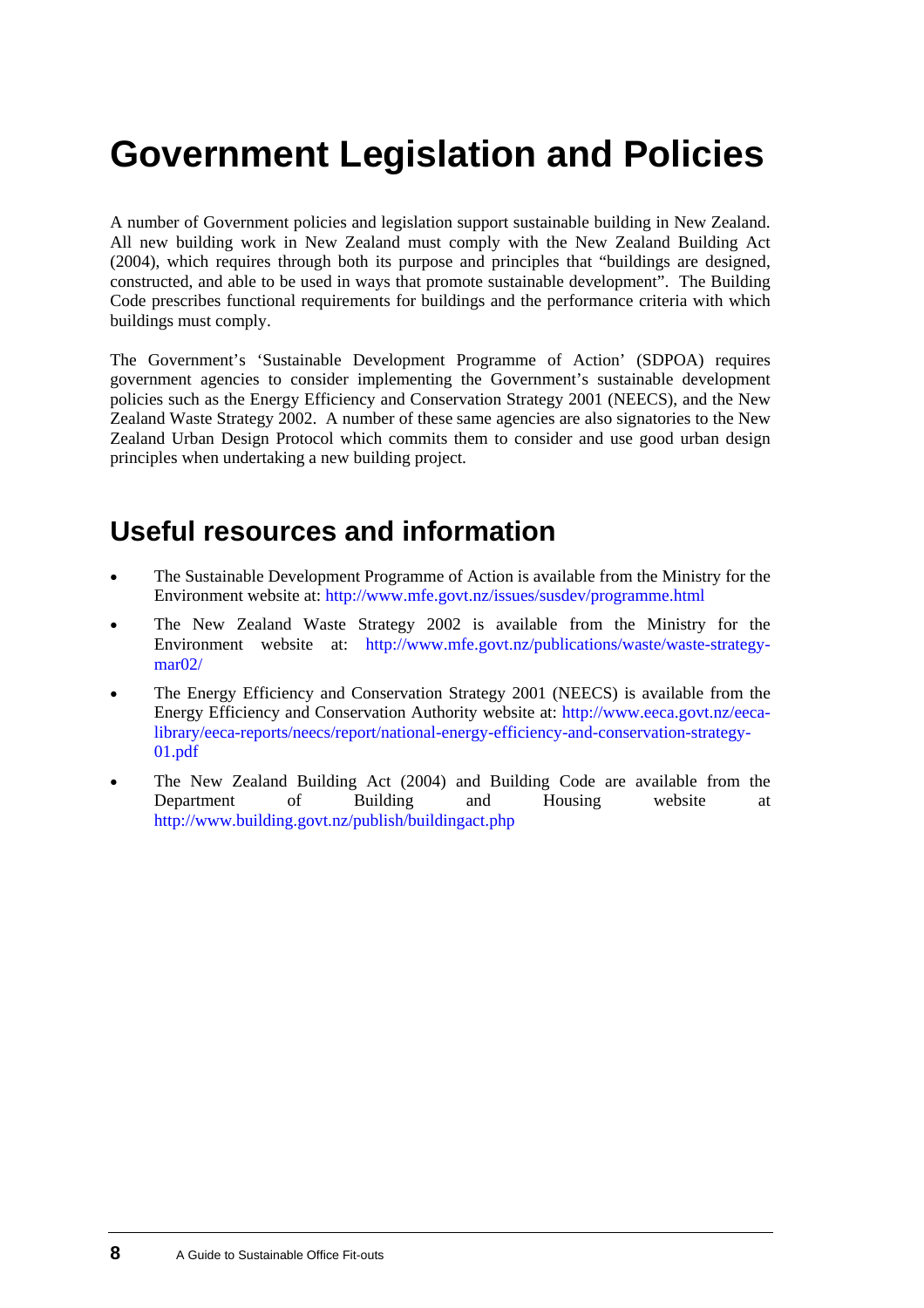# <span id="page-12-0"></span>**Getting Started**

Many of the issues you may face around the fit-out or refurbishment of your building will depend on the extent to which you can influence its construction (of a new building) or redevelopment (of an existing building).

A sustainable approach involves a hierarchy of issues:

- Rethink
- Reduce
- Reuse
- Recycle.

## **Rethink**

### **Do you need to refurbish?**

Refurbishing will have greater adverse environmental impacts than not refurbishing. However, any changes to achieve greater energy efficiency, healthy air quality etc should be undertaken as worthwhile activities in their own right.

Other options include:

- hot desking (do staff require their own private working space?)
- flexible working arrangements
- working from home.

### **Reduce**

### **Does it need to be a full refurbishment or can the scope be reduced?**

As a rule of thumb, the more extensive the refurbishment the greater the adverse impacts.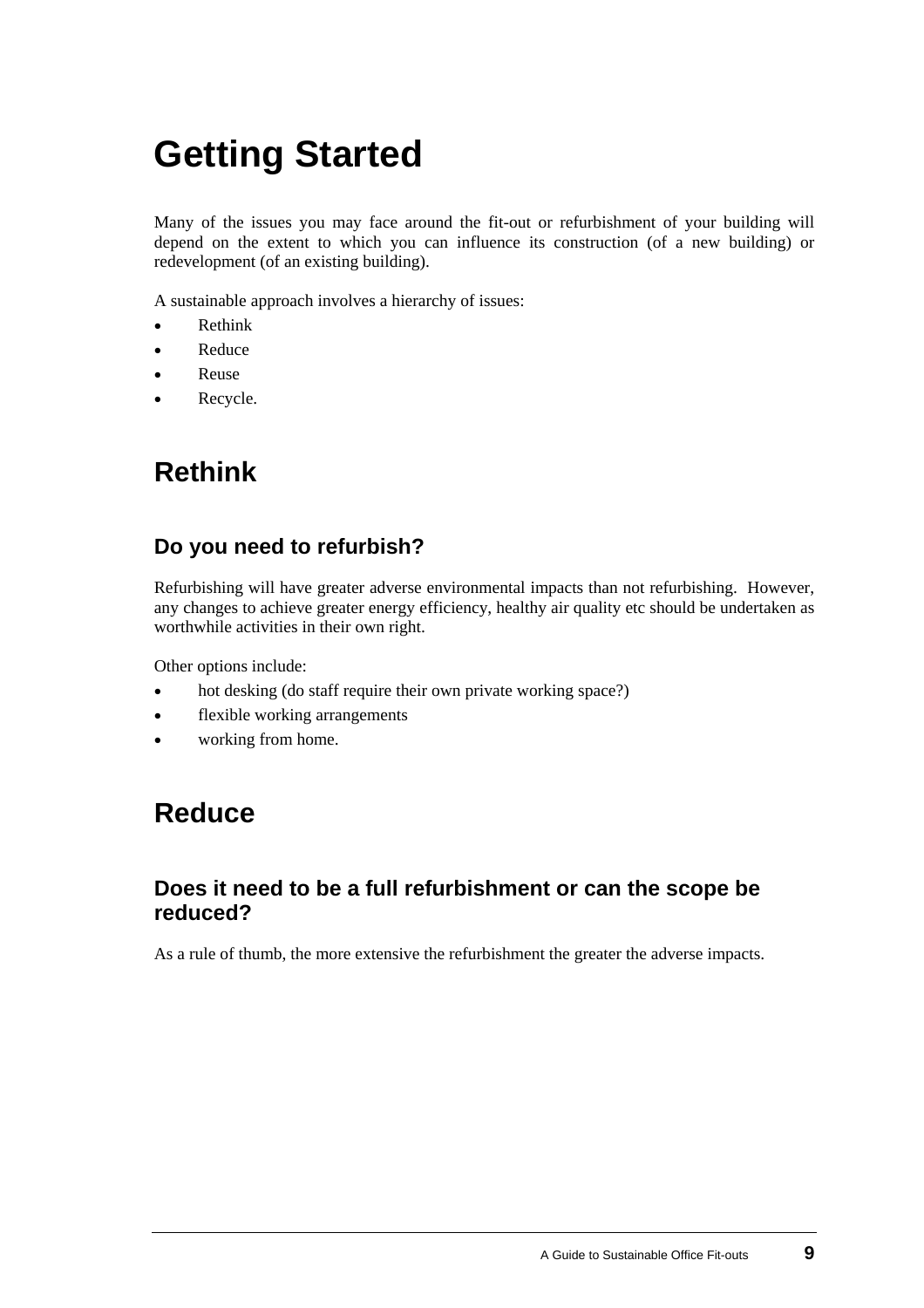## **Reuse**

### **Do you need to buy new?**

Buying a new product is likely to have greater environmental impacts overall than reusing existing items – even where the older items are not made of sustainable materials or not operating in an energy efficient manner (but see exception under 'Rethink' above).

If you do decide to replace existing items, check your organisation's storage facilities – sometimes suitable items are being kept but are not in current use.

Items no longer required in the new office setting should be considered carefully – is it worth storing them for future use? If not, how can you dispose of them in ways that promote their continuing usage elsewhere?

## **Recycle**

### **If you cannot reuse existing items, can they be recycled?**

Recycling means that an item itself cannot be reused but its components can be.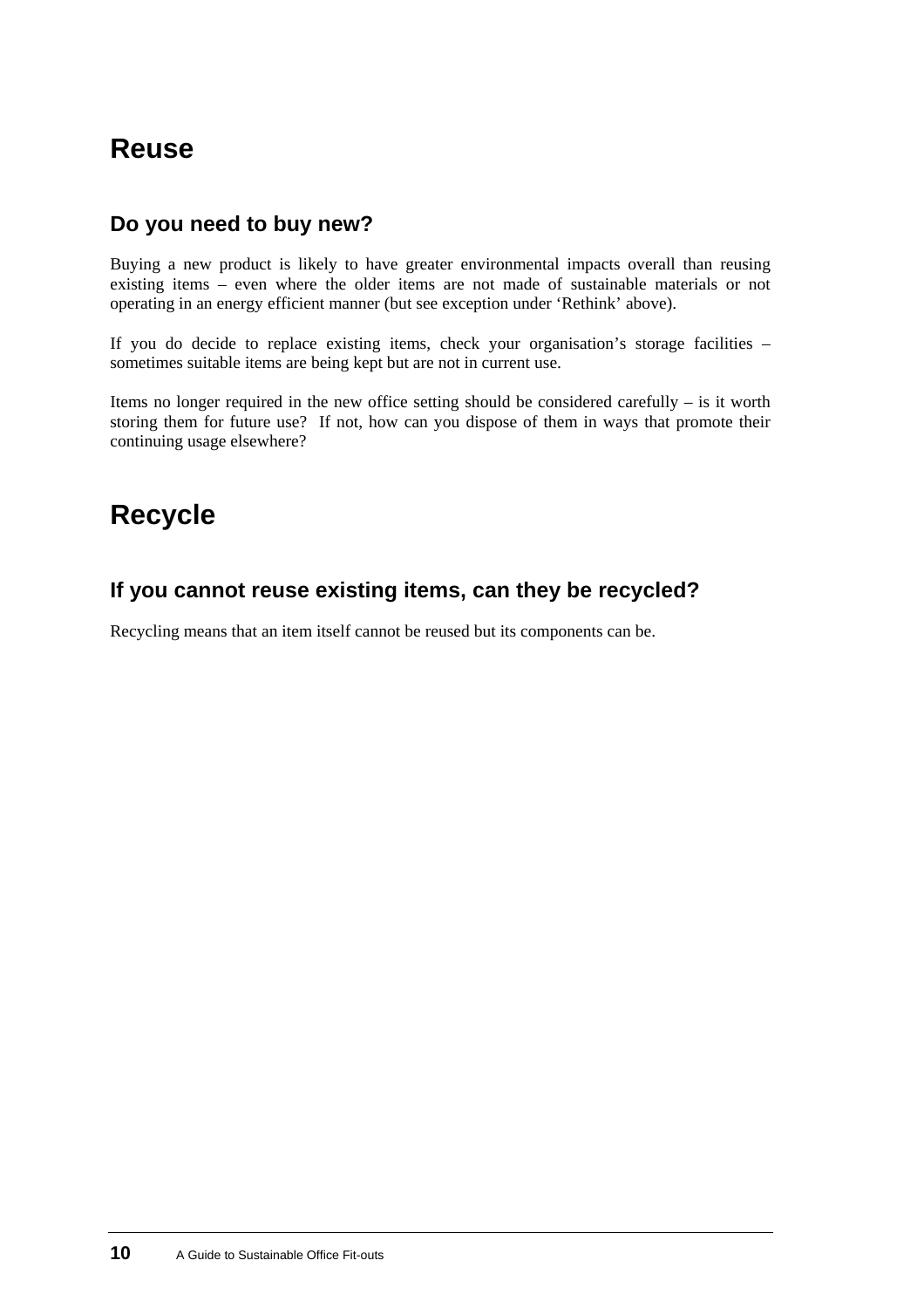# <span id="page-14-0"></span>**Top 12 Steps for Planning a Sustainable Building Project**

- 1. **Establish a vision** that embraces sustainable principles and an integrated sustainable design approach. Develop a clear statement of intent for the projects vision, goals, design criteria and priorities.
- 2. **Appoint a project manager** who will be responsible for overseeing the project's planning and implementation. If internally appointed, which is often the case, ensure enough of their time and effort is dedicated to the building project.
- 3. **Encourage all staff to participate** in the project from the beginning. Offer information, training and incentives to get their participation and buy-in to the project's vision and intent.
- 4. **Develop a project budget** that incorporates sustainable building measures. Seek sponsorship or grant opportunities and allocate adequate funds for specific sustainable options.
- 5. **Adapt the tender selection process** to select a design and construction team that is committed to the project's vision and has sustainable building experience.
- 6. **Build effective relationships** with your architects, designers, contractors, and suppliers so there is a common understanding of your vision and aims. Make environmental issues an agenda item in meetings with suppliers.
- 7. **Focus on the big picture** by looking for ways that will make the largest impact. Design and fit-out choices should, over the life of the building, address the key issues of:
	- location
	- energy
	- water
	- materials
	- waste.
- 8. **Use space planning** and other material efficiency strategies to reduce the amount of building materials needed and to cut construction costs.
- 9. **Facilitate recycling collection** and solid waste management by allocating space for these activities.
- 10. **Develop a project schedule** that allows time for the investigation of sustainable issues including time for building systems testing and commissioning.
- 11. **Once commissioned** ensure all building systems are operating at, or above, their optimum designed efficiency ratings.
- 12. **Use the opportunity** to add sustainable practices to your organisation's other activities (procurement, vehicles and waste management).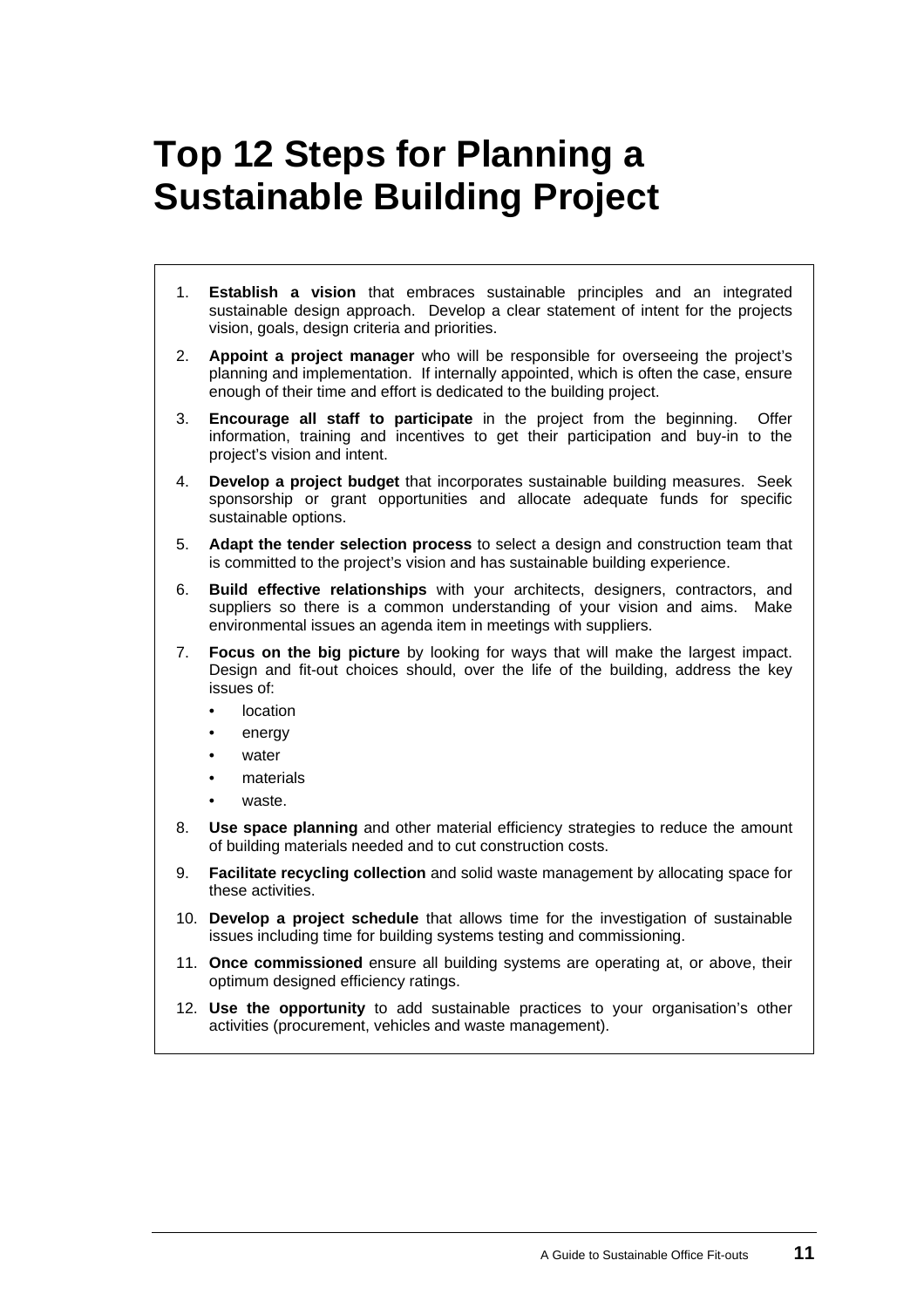# <span id="page-15-0"></span>**First Steps**

## **Site selection**

Select a site that enables staff and visitors to **use public transport**.

**Protect and retain existing landscaping** and natural features – chose plants with low water, pesticide and maintenance needs. Use compost and mulches to reduce watering requirements.

Ensure your suppliers plan for managing materials through both the demolition and construction phases. **Reuse and recycle construction and demolition materials**.

# **Purchasing**

**Include environmental considerations** as part of the normal purchasing process.

**Emphasise pollution prevention** early in the purchasing process.

**Collect accurate and meaningful information** about environmental performance, and use it to make purchasing decisions. Select sustainable construction materials and products by looking for:

- reused and recycled
- zero or low harmful air emissions
- zero or low toxicity
- sustainably harvested materials
- high recyclability
- durability, longevity and local production.

(See general purchasing checklist below as well as specific topic checklists.)

**Ask suppliers and contractors for samples** of materials as well as names of previous users of the product or service (references). Consider trialling new products until performance and technical requirements have been proven.

Get appropriate documentation to support supplier or manufacturer claims on first-time buys or if any of the original information changes. Supporting documentation could include:

- toxicological information
- test results from a recognised or accredited laboratory
- source of recycled content information (domestic or foreign, post-consumer or reprocessed manufacturing scraps)
- accreditation from a recognised programme such as Environmental Choice.

Deal with suppliers/manufacturers that implement environmental policies. Ask for responses to checklist questions below and ensure the environmental claims can be verified.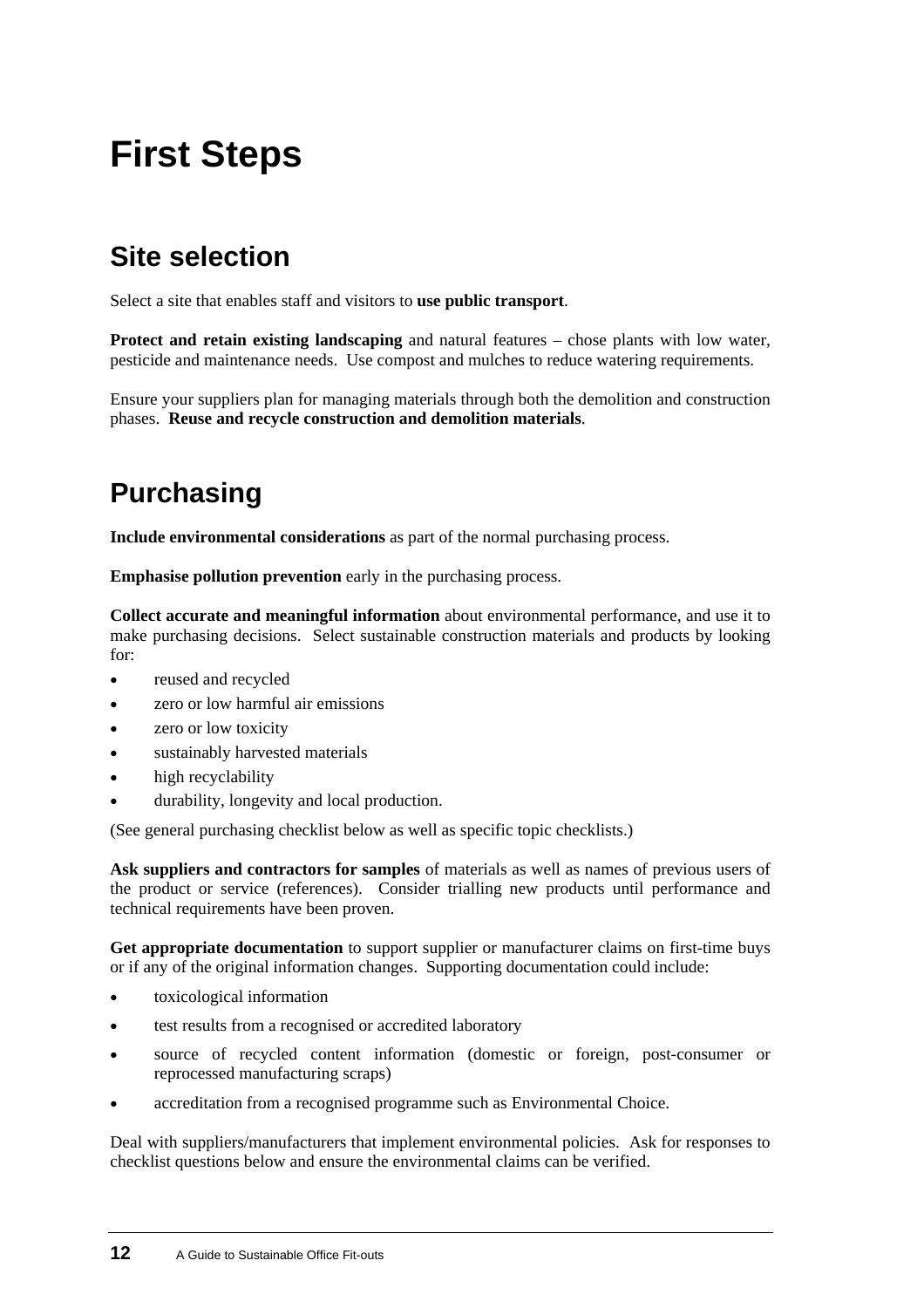# **Technical**

Most products suitable for use in a sustainable fit-out have one or more of the following health and/or environmental attributes. They:

- are made using natural and/or renewable resources
- have low 'embodied energy' (the energy required to produce and transport materials)
- are obtained from local resources and manufacturers
- may incorporate recycled content (post-consumer and/or post-industrial)
- promote good indoor air quality (typically through reduced emissions of volatile organic compounds VOCs and/or formaldehyde)
- are durable, and have low maintenance requirements
- have been salvaged from existing or demolished buildings for reuse
- do not contain CFCs, HCFCs or other ozone-depleting substances
- do not contain highly toxic compounds, and their production does not result in highly toxic by-products
- employ 'sustainable harvesting' practices for wood or bio-based products
- can be easily reused (either whole or through disassembly)
- can be readily recycled (preferably in a closed-loop recycling system)
- are biodegradable.

## **Useful resources and information**

- Environmental Choice New Zealand (ecolabel criteria):<http://www.enviro-choice.org.nz/>
- Ministry of Economic Development's government procurement information: [http://www.med.govt.nz/irdev/gov\\_pur.html](http://www.med.govt.nz/irdev/gov_pur.html)
- For examples of environmentally preferable product-specific contract language, check out the US EPA website at:<http://www.epa.gov/opptintr/epp/tools/toolsuite.htm>
- World Business Council for Sustainable Development:<http://www.wbcsd.ch/>
- United State Environmental Protection Agency: Mid-Atlantic Region pollution prevention: green buildings:<http://www.epa.gov/>
- Sustainable facilities management guide: <http://www.tefma.com/>
- Eco Sustainable Hub:<http://www.ecosustainable.com.au/links.htm>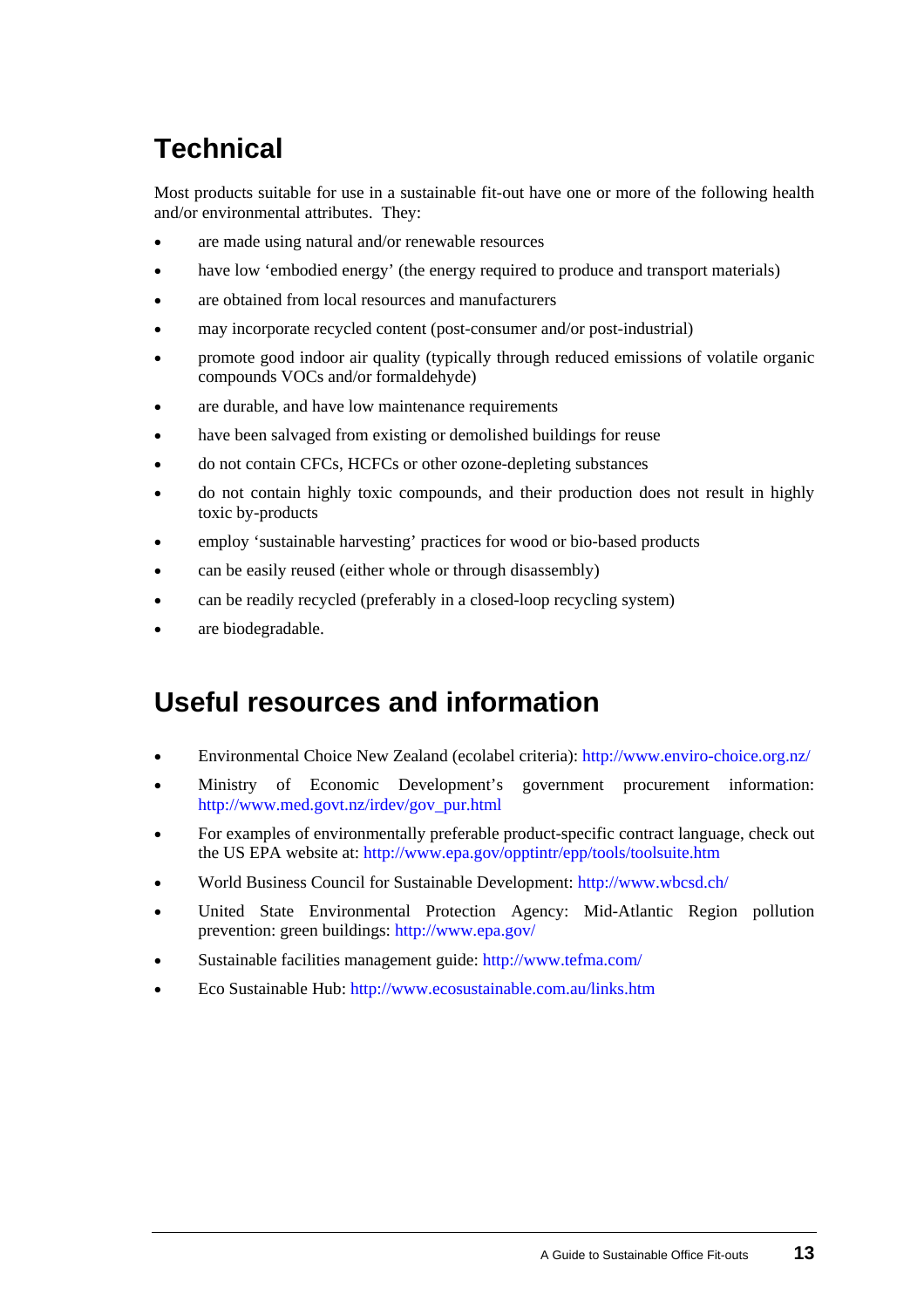# **Checklist**

Use this checklist to help make environmentally preferable purchasing decisions. It is based on eight basic environmental principles and can be used when there are no product specifications [with environmental criteria or where products with an ecolabel \(eg, Environmental Choice New](#page-8-0)  [Zealand\) are unavailable.](#page-8-0) 

| Ask the supplier/manufacturer: |
|--------------------------------|
|--------------------------------|

| <b>Principle</b>                                                             | Questions                                                                                                                                                        |
|------------------------------------------------------------------------------|------------------------------------------------------------------------------------------------------------------------------------------------------------------|
| Water and energy<br>conservation                                             | Do you have an energy and water management programme for the manufacture of<br>the product?                                                                      |
|                                                                              | Is the product energy and/or water efficient (ie, energy efficiency / water<br>conservation rating schemes)?                                                     |
|                                                                              | Does the product have a water and/or energy efficiency rating?                                                                                                   |
| Minimal impact on indoor air<br>quality                                      | Does the product release volatile organic compounds (VOCs), formaldehyde or<br>other emissions that reduce indoor air quality during its manufacture or use?     |
| Toxic and hazardous<br>materials minimised                                   | Does the product contain toxic or hazardous materials or use toxic or hazardous<br>materials in its manufacture, use or disposal?                                |
| Reduction of waste                                                           | Can I buy the product in the exact size and quantity I need (ie, what sizes are<br>available)?                                                                   |
|                                                                              | Can the product be reused, refilled or recycled at the end of its useful life?                                                                                   |
|                                                                              | Does the product have recycled content?                                                                                                                          |
|                                                                              | Will you take back the packaging?                                                                                                                                |
|                                                                              | Do you have a waste minimisation programme?                                                                                                                      |
|                                                                              | Is the product made of a single material or materials that are easily separated for<br>recycling and reuse?                                                      |
| Renewable and sustainably<br>harvested materials,<br>biodiversity protection | Are the materials in the product obtained from renewable and sustainably<br>harvested sources?                                                                   |
|                                                                              | Do you have a positive management programme for habitats and native species?                                                                                     |
| Minimal pollution of air, land<br>and water                                  | Do you have a pollution prevention programme?                                                                                                                    |
|                                                                              | Do the instructions supplied with the product provide guidance on minimising<br>pollution when installing, operating, maintaining and disposing of the product?  |
| Environmental stewardship                                                    | Is your company ISO 14000 certified?                                                                                                                             |
|                                                                              | Do you have an environmental policy statement?                                                                                                                   |
|                                                                              | Do you provide information about the composition of products, take-back schemes,<br>lease options, and other information over and above regulatory requirements? |
| Durable and upgradeable                                                      | Does the product contain upgradeable, repairable or replaceable parts?                                                                                           |
|                                                                              | Is the product durable (life expectancy)?                                                                                                                        |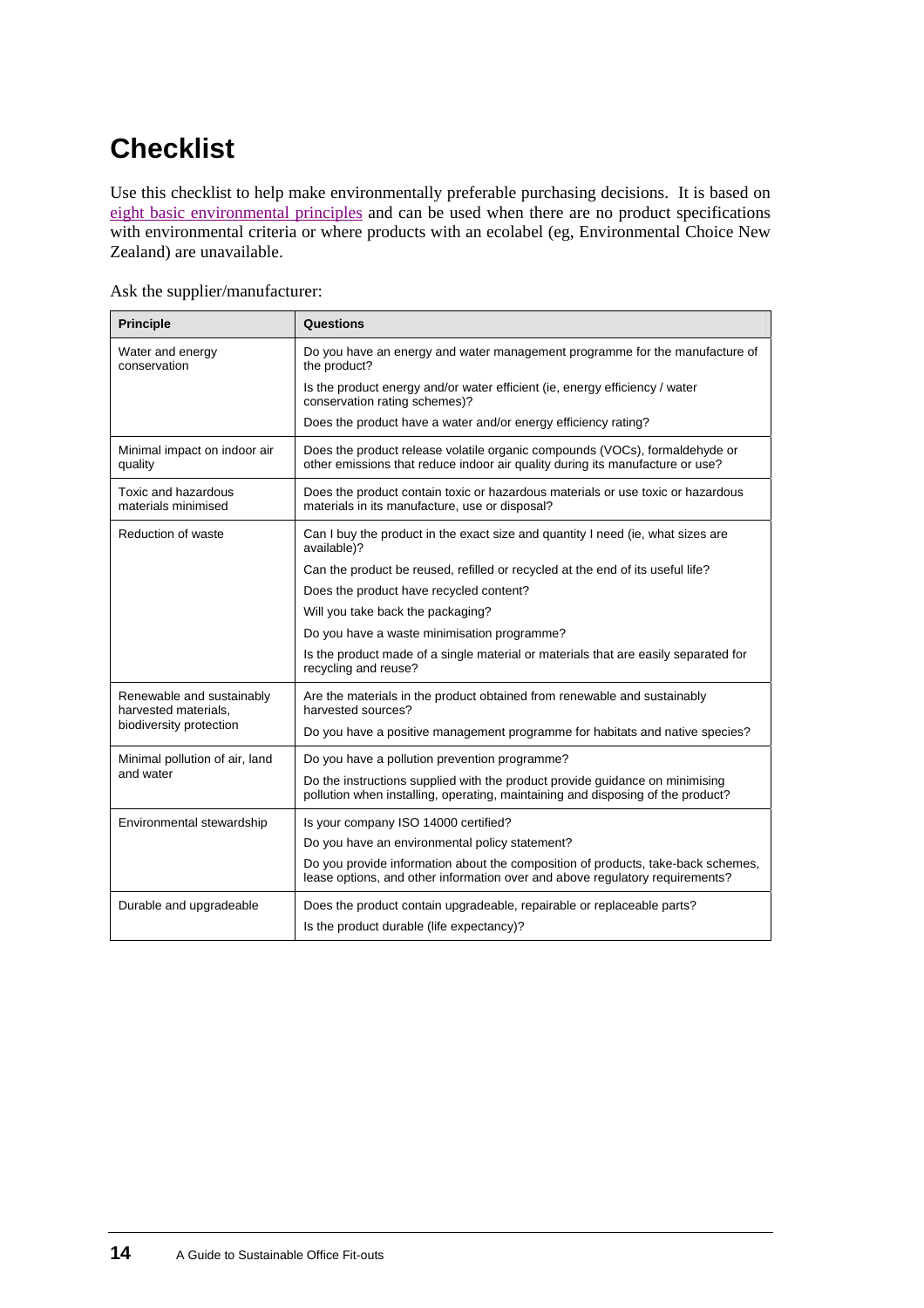## <span id="page-18-0"></span>**[Case study](#page-18-0): Environment House**

The Ministry for the Environment moved into Environment House in June 2005, bringing together all National Office personnel at one site.

The Ministry leases the building, but was heavily involved with its construction from an early stage, influencing the fit-out and the way in which the building operates. We are happy to share our experiences of trying to make the building as sustainable as possible.

The Ministry decided at the outset that it would take out a net lease, which includes taking responsibility for all power, water, insurance and other building operating costs. This means the overall rental cost of the building becomes flexible (making budgeting harder), but gives the Ministry control over all aspects of the building management, including choice of products used for maintenance and cleaning, and the frequency with which activities are undertaken. This decision provided a further driver for energy efficiency and other cost-saving measures.

### **Location and design**

Selection of the **building location** was an important first step. For our purpose, it had to be close to Parliament. We also wanted to ensure the building worked well for staff and would enable both staff and visitors to make best use of public transport.

Environment House's location stood out as the best option – just one block from the Railway Station and central bus depot. Provision was also made for staff to be able to cycle to and from work, with 40 bike stands and lockers in a secure area in the basement, along with shower facilities.

Building consent had already been provided for the building's concept design, so some decisions had already been made. These included:

- placement of the lifts and services on the northern face of the building
- full air conditioning of the building with no opening windows
- the overall orientation of the building.

Because of this, most of the sustainability features in the building come from the fit-out rather than the early design. For advice on incorporating sustainability into the design stage, see the Value Case for Sustainable Building on our website: [http://www.mfe.govt.nz/issues/sustainable](http://www.mfe.govt.nz/issues/sustainable-industry/govt3/topic-areas/sustainable-buildings/building-design.html/)[industry/govt3/topic-areas/sustainable-buildings/building-design.html](http://www.mfe.govt.nz/issues/sustainable-industry/govt3/topic-areas/sustainable-buildings/building-design.html/)

### **Getting started**

A senior staff member managed the project with the assistance of a contracted Sustainability Advisory Group who provided specialist advice for the fit-out. This group comprised Landcare Research and environmental and engineering consultants Tonkin & Taylor.

Getting it right from the start depends on establishing good relationships with the architects and designers carrying out the fit-out. It's important to ensure that sustainability is seen as a priority from the start of the project.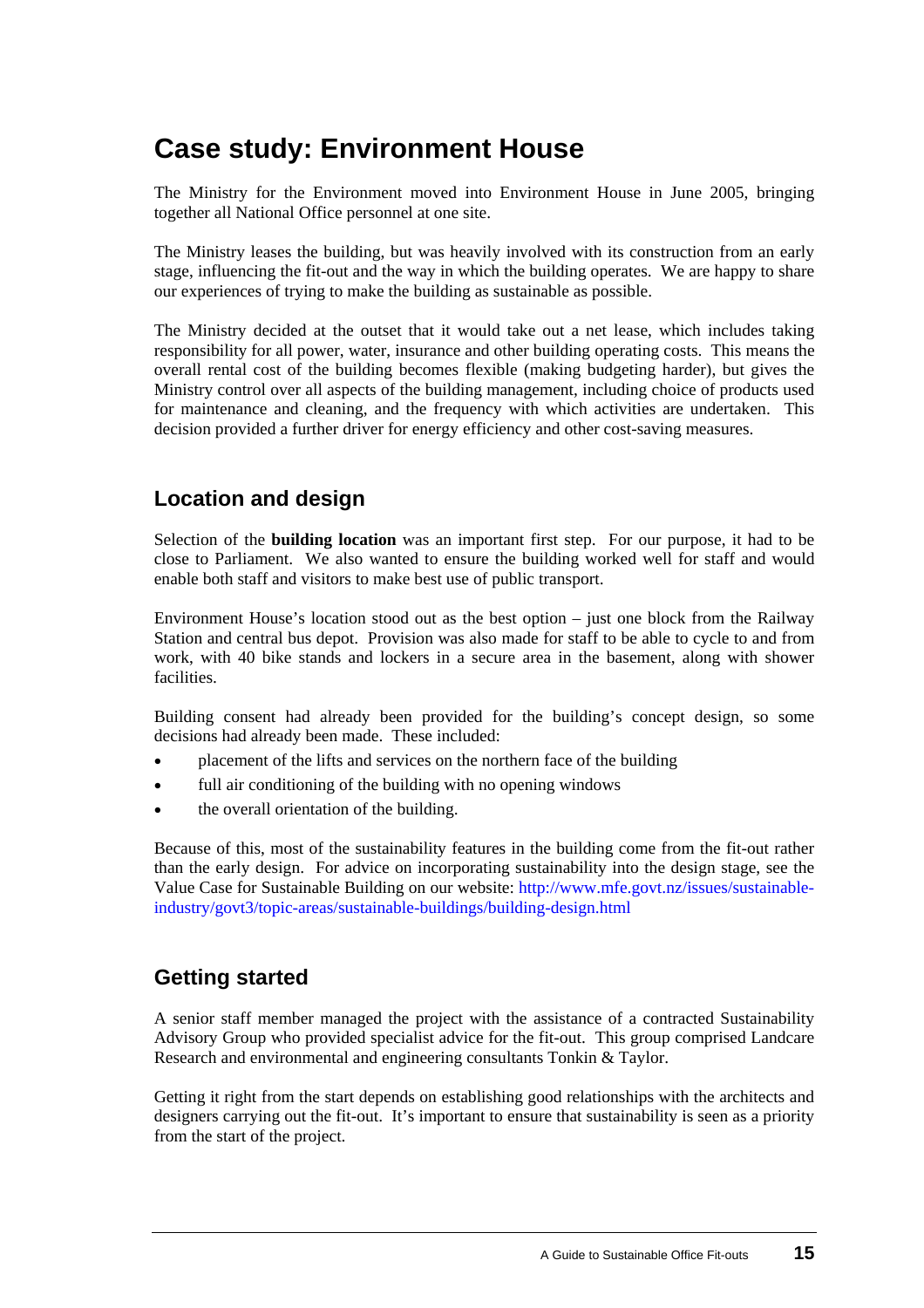We found that early agreement and **shared commitment** helped with decision-making during the project. The commitment came in the form of a shared understanding developed during negotiations and recorded in a general 'sustainability clause' in the lease. The clause committed the lessor to take account of sustainability issues wherever possible. A more detailed letter from the Ministry to the construction company (who also won the fit-out contract) on sustainability expectations was also attached to the contract as a schedule.

#### **Pointer**

Include in the contract a detailed clause committing parties to implement **specific** sustainable elements in the project such as construction waste management and certified sustainable timber use. Note for the developer that sustainability can decrease upfront costs, as well as ongoing costs.

The Ministry decided to prioritise products with an **Environmental Choice eco-label** where possible, as this guarantees that the products have been fully verified by life-cycle analysis. When no such products were available, we decided to use internationally accepted sustainability criteria, adapted for New Zealand conditions. For those keen to ensure sustainable materials are sourced throughout, we recommend that decisions on materials are made early, as sourcing some materials in New Zealand can take time. Using architects and fit-out consultants with experience of sustainable building will speed up this process considerably.

#### **Pointers**

- Choose products with an Environmental Choice eco-label wherever available.
- Decide on materials early.
- Select architects and fit-out consultants with practical experience of sustainable building.

## **Principles for sustainable fit-out**

The general rules we followed when planning for a sustainable fit-out were to:

- deal with large-scale impacts before small ones
- choose the lowest-impact product that would do the job for the best value for money
- consider impacts in terms of scale – local/regional/global. Global impacts such as ozone depletion and climate change are usually the worst in terms of sustainability. Materials and designs which exacerbate global impacts should be the first to be avoided
- choose a local source rather than imported materials/components, where possible
- if imported, choose products that come by sea rather than by air, as air-freighted products generate considerably more  $CO<sub>2</sub>$  (a climate change gas).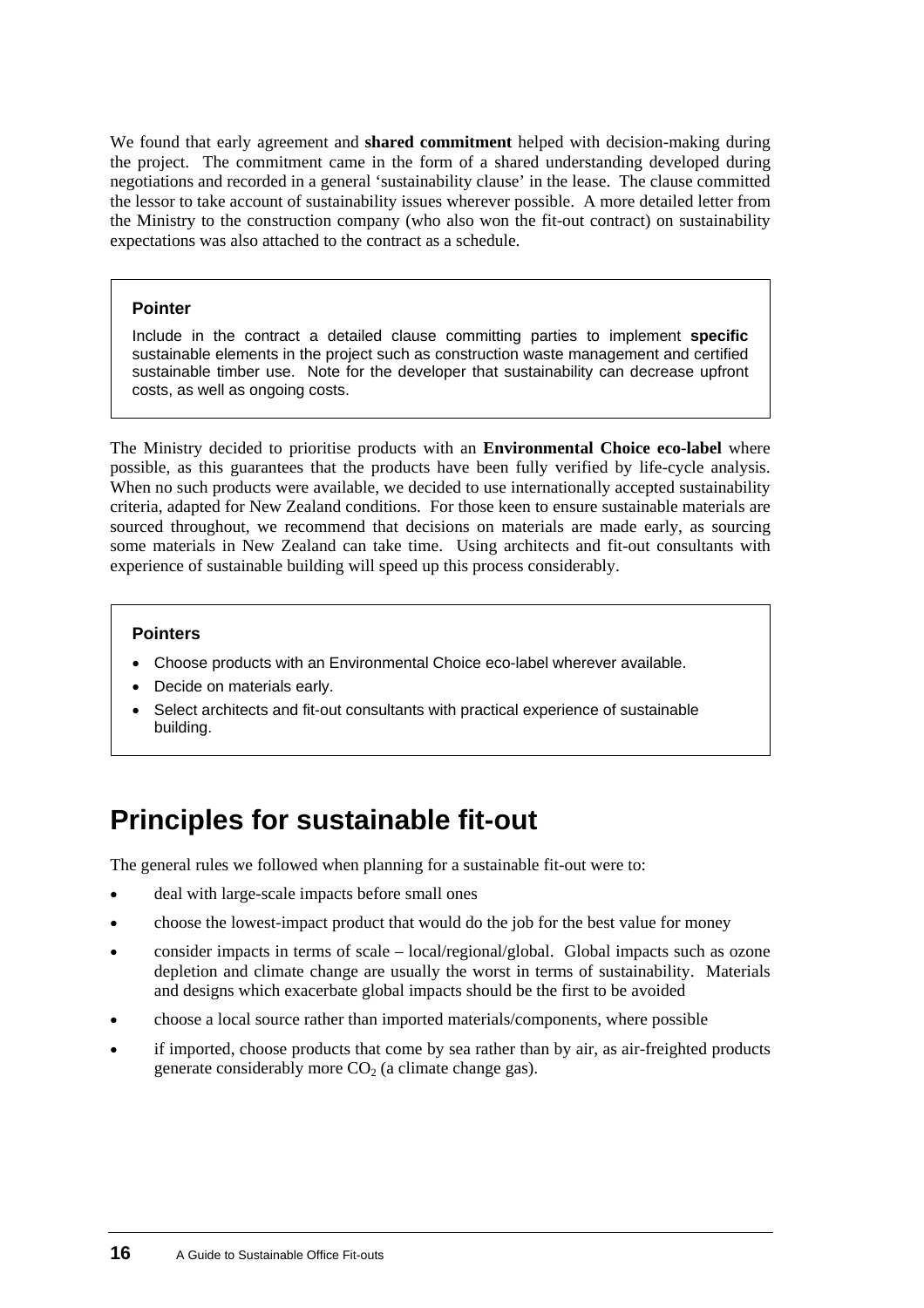# **Cost sharing**

The Ministry gained agreement from the developer to share some of the extra costs of installing sustainable features in the building. For example, the original air conditioning system proposed by the developer and architects was a VAV (Variable Air Volume) system.

The Ministry felt there would be considerable benefits from using a more energy-efficient VRV system (Variable Refrigerant Volume). Recognising the whole-of-life costs savings and other benefits to the building owner and the construction company, a cost-sharing agreement was struck to share the additional \$80,000 for the VRV system. The Ministry calculated that the potential future energy savings, combined with other cost benefits (such as removing the need for extra plant for conference rooms), made contribution to the VRV a viable financial option.

#### **Pointer**

Negotiate for additional capital costs on sustainability features to be shared with the developer.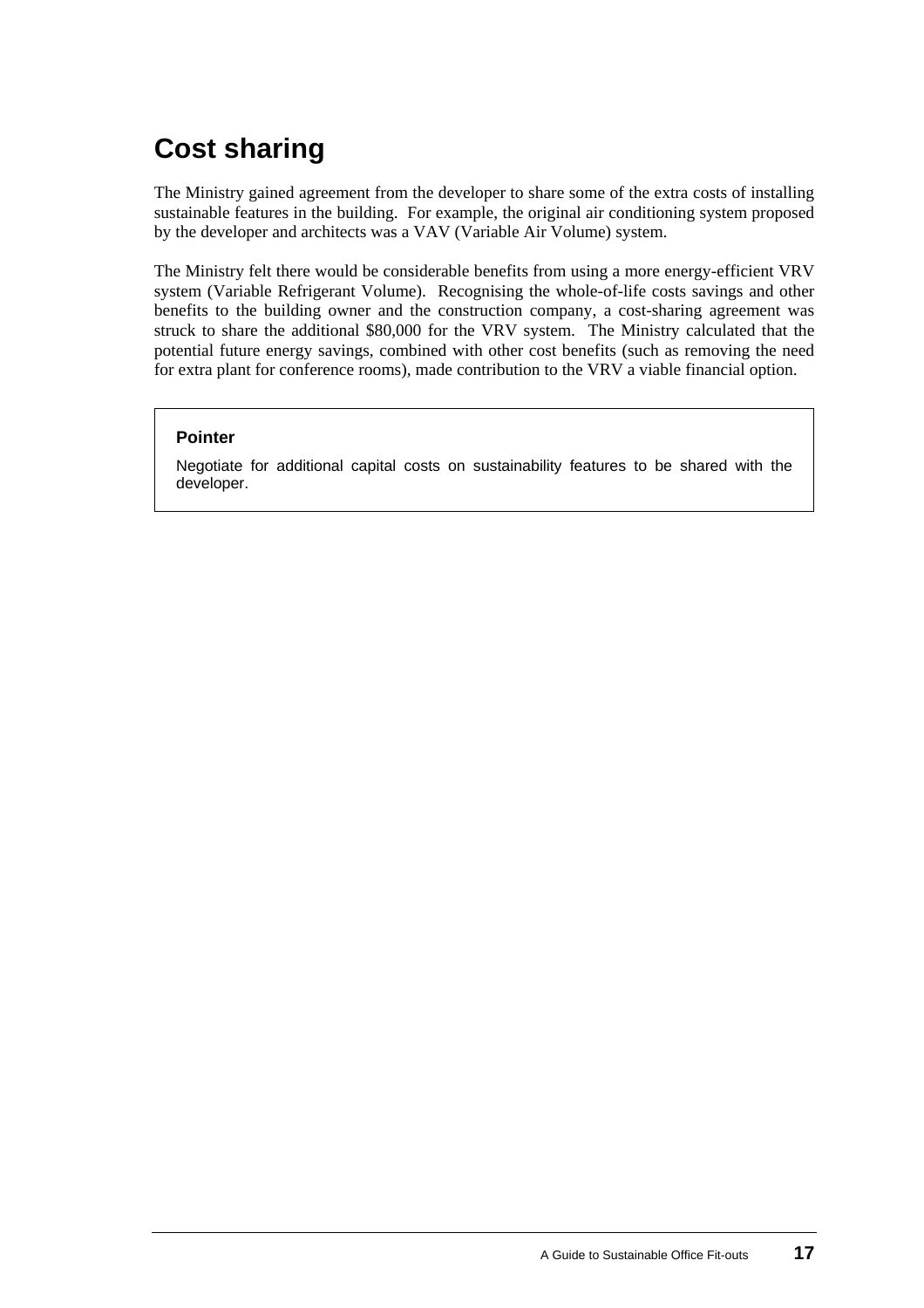# <span id="page-21-0"></span>**Energy Efficiency**

Passive design strategies can dramatically affect building energy performance. These measures include building shape and orientation, passive solar design, and the use of natural lighting. If you are fitting out an existing building, or working with developers to fit-out a new building, you may be limited in how far you can go with these. Some key approaches include:

- **Develop strategies to provide natural lighting**. Studies have shown that it has a positive impact on productivity and well-being. •
- **Install high-efficiency lighting systems** with advanced lighting controls. Include motion sensors and dimmable lighting controls where practical. Task lighting reduces general overhead light levels.
- **Use a properly sized and energy-efficient heat/cooling system** in conjunction with a thermally efficient building shell. Over-specifying air conditioning and heating is one of the most common problems in modern buildings. Maximise light colours for roofing and wall finish materials; install high R-value wall and ceiling insulation; and use minimal glass on east and west exposures.
- **Minimise the electric loads** from lighting, equipment and appliances. Look for appliances with the most energy stars.
- **Consider alternative energy sources** such as photovoltaic or fuel cells now available in new products and applications. Renewable energy sources provide a great symbol of emerging technologies for the future.
- **Considering outsourcing computer services** or using thin servers and LCD screens. Computer rooms use considerable amounts of energy.
- **Computer modelling** is an extremely useful tool in optimising design of electrical and mechanical systems and the building shell.

# **Useful resources and information**

• Technical guides on energy efficiency: [http://www.eeca.govt.nz/eeca-library/libsearch.html](http://www.eeca.govt.nz/eeca-library/libsearch.html publications/ publications.aspx?MediaCatID=23)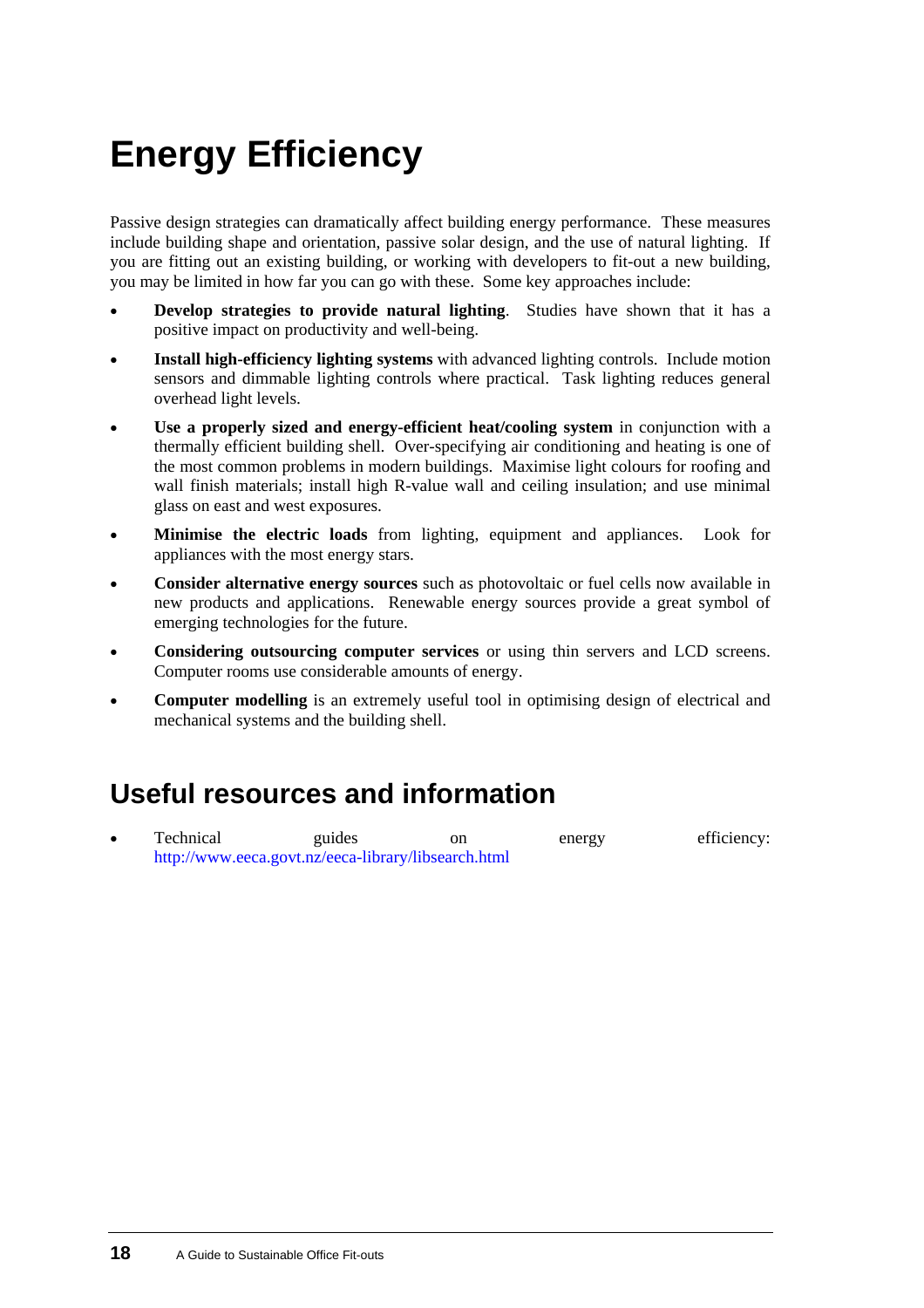## <span id="page-22-0"></span>**Building Operation and Maintenance**

Sustainable building measures can only achieve their goals when they work as intended. Building commissioning includes testing and adjusting the mechanical, electrical and plumbing systems to ensure all equipment meets design criteria. It also includes training staff on the operation and maintenance of equipment.

Over time, building performance can be assured through measurement, adjustment and upgrading. Proper maintenance ensures a building continues to perform as designed and commissioned.

# **Building Users' Guide**

A useful tool to help tenants get used to and understand the new technologies and systems after a fit-out is a building users' guide, which might include:

- commissioning timeframes
- how to use the technologies (HVAC and lighting systems)
- expectations of staff (energy, waste and recycling strategies)
- who to contact (building faults or repairs)
- fire evacuation plan.

The building users' guide should be tailored to your organisation's needs, and may be used as part of the induction process for new employees.

### **Useful resources and information**

- *Business Guide to Energy Efficiency,* New Zealand Business Council for Sustainable Development: <http://www.energyinfonz.com/>
- A copy of the *Building Owners' evacuation guide to Evacuation Schemes* available from the New Zealand Fire Service at:<http://www.fire.org.nz/download/EvacGuide.pdf>
- An example of a building users' guide (for external users) is the DFM building's Rules & Information available at:<http://da.state.ks.us/fm/dfm/information/handbook.htm>

## **Appliances**

### **Bathrooms**

Hand dryers, towels or paper towels? The 'green' answer is not always straightforward.

In New Zealand, the energy source needs to be considered along with other factors when making this decision. With most of our energy coming from renewable sources, electric hand dryers are probably the first choice, followed by cloth, then recycled paper towels.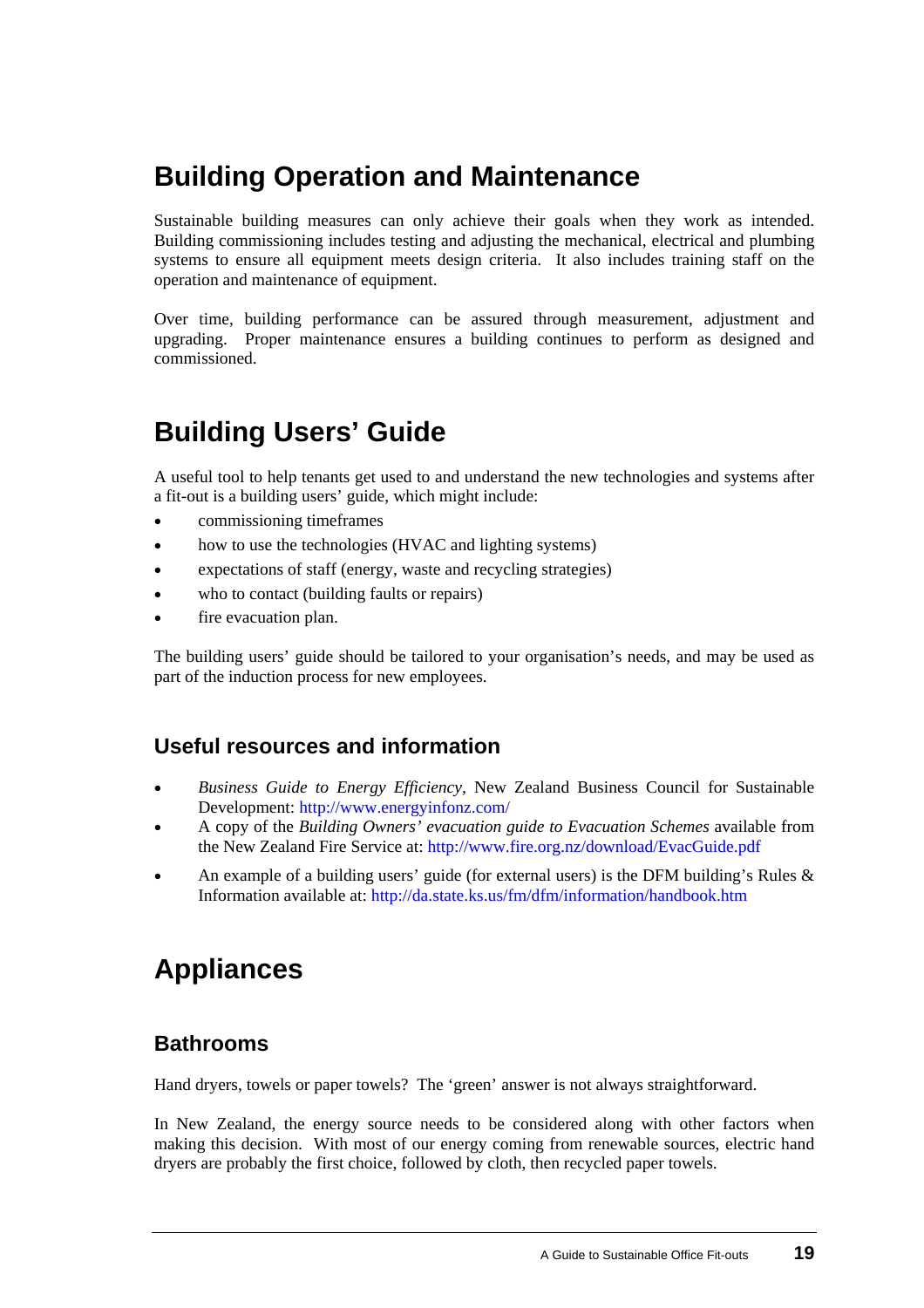### **Kitchens**

At present, there are no kitchen appliances with an Environment Choice ecolabel. However, the Energy Star labelling system has recently been introduced to New Zealand. All imported products should already carry these labels and from 2005 the scheme will gradually be introduced for New Zealand products. From 2006 Energy Star rated refrigerators and freezers will become available.

The Energy Efficiency and Conservation Authority (ECCA) also operates an Energy Rating Label scheme, designed to help you make an energy-wise choice when buying new appliances such as fridges and freezers, and dishwashers. The labels make it easy to compare the energy efficiency of models of the same size and class.

#### **Refrigerator**

Choose the appropriate size for your needs to minimise under or over loading. Position the refrigerator away from heat sources, including direct sunlight. Install it with a good 3 cm gap all around for good air circulation.

#### **Dishwasher**

Base your choice on the expected usage. If you are likely to run smaller loads more frequently, then a dish-drawer type dishwasher is more appropriate. For larger loads, or a dishwasher that is used only when full, choose a standard dishwasher with a good energy rating.

# **Copiers/printers**

A large percentage of energy usage in an office is associated with office machines. EECA's Energy Star office products use less energy by automatically switching to 'sleep' when not in use, and/or saving power when on standby. Energy Star qualified computers, monitors, printers, fax machines, copiers and scanners are available in New Zealand.

Most printers and some copiers and fax machines use toner cartridges that contain heavy metals. Copiers and printers produce VOCs, ozone, styrene, toxic dust, heat and noise.

#### **Pointers**

**Use Energy Star qualified** computers, monitors, printers, fax machines, copiers and scanners.

**Choose the appropriate** printer and copier for your needs to minimise noise and heat.

**Reduce exposure** to toxins, heat and noise, by separating these operations from the rest of the office environment. A dedicated copier/printer room that is separately vented from the buildings main ventilation system is best.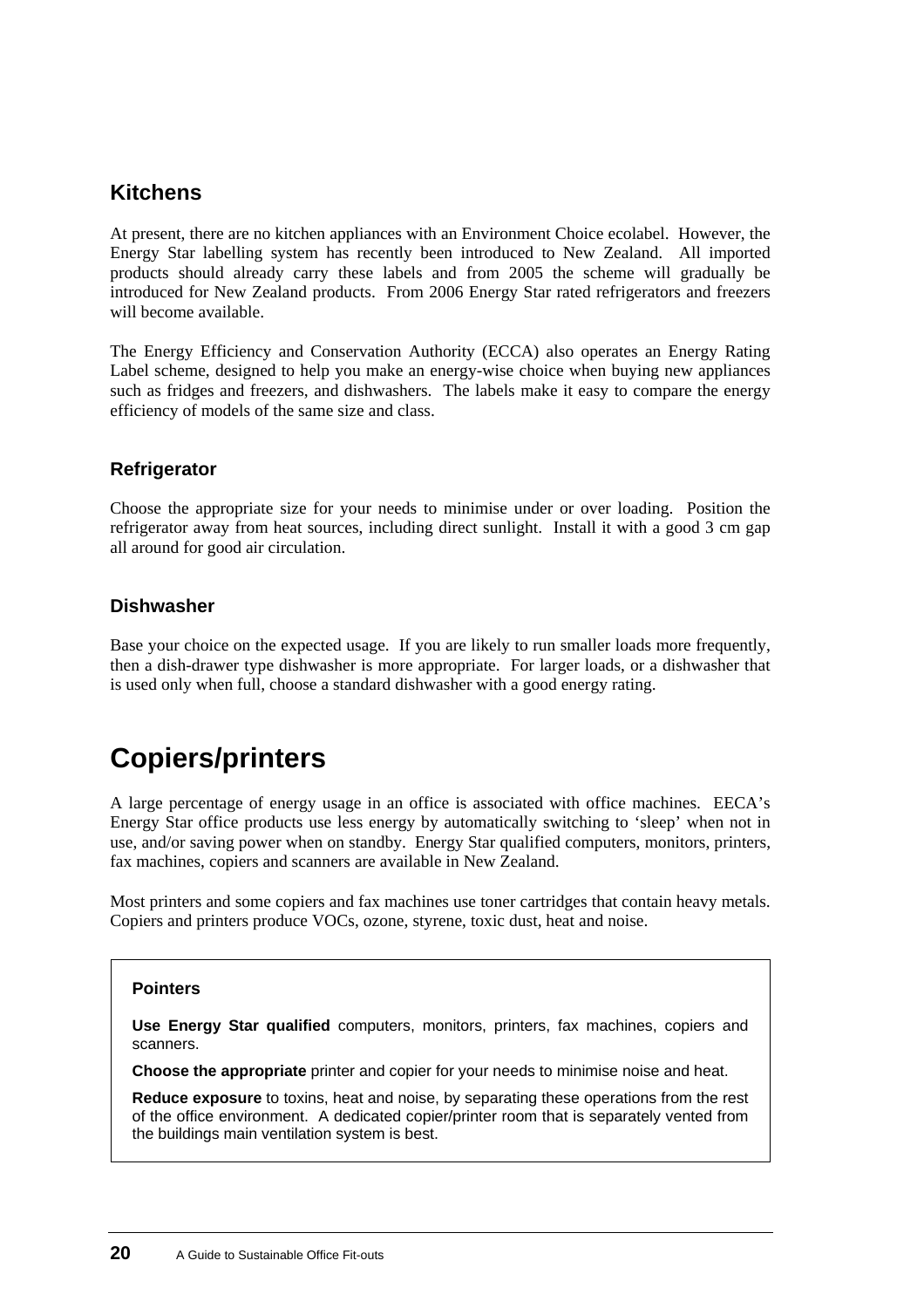## **Useful resources and information**

- For details of EECA's energy efficiency programmes see: <http://www.eeca.govt.nz/eeca-library/products/report/forward-programme-05.pdf> •
- For details of EECA's approved Energy Star products see: <http://www.energystar.govt.nz/>

## **[Case study](#page-0-0): energy efficiency**

The main areas the Ministry for the Environment looked at here were:

- the building management system
- HVAC – heating, ventilation and air conditioning
- lighting
- appliances
- hot water use.

### **The building management system**

We chose an efficient building management system (BMS) for Environment House. The BMS monitors, measures and manages the overall energy use of the building including HVAC, lifts and security, and can also manage a sophisticated lighting system.

A BMS is vital in managing energy use and we anticipate it will deliver financial savings because it allows a building manager to avoid significant 'peak load changes'. Electricity retailers usually charge commercial buildings for a whole month at the rate that applies to their peak load during that month. If you can spread current energy use more evenly, you can save money.

### **Appliances**

Kitchen areas on each floor service up to 50 people, so large refrigerators were required. No Environmental Choice eco-labelled products were available, so energy efficiency (Energy Star ratings and energy use) was the key criterion for selection. Currently several imported brands have higher ratings than local equivalents. The fridge chosen was the GRAM KS360 from Germany – a highly energy-efficient fridge.

The Ministry has reused dishwashers from its previous sites. Where new appliances are required, dish-drawers (Fisher and Paykel) are worth considering as these can do half loads and are highly water efficient. When loads are usually full, a standard dishwasher is recommended.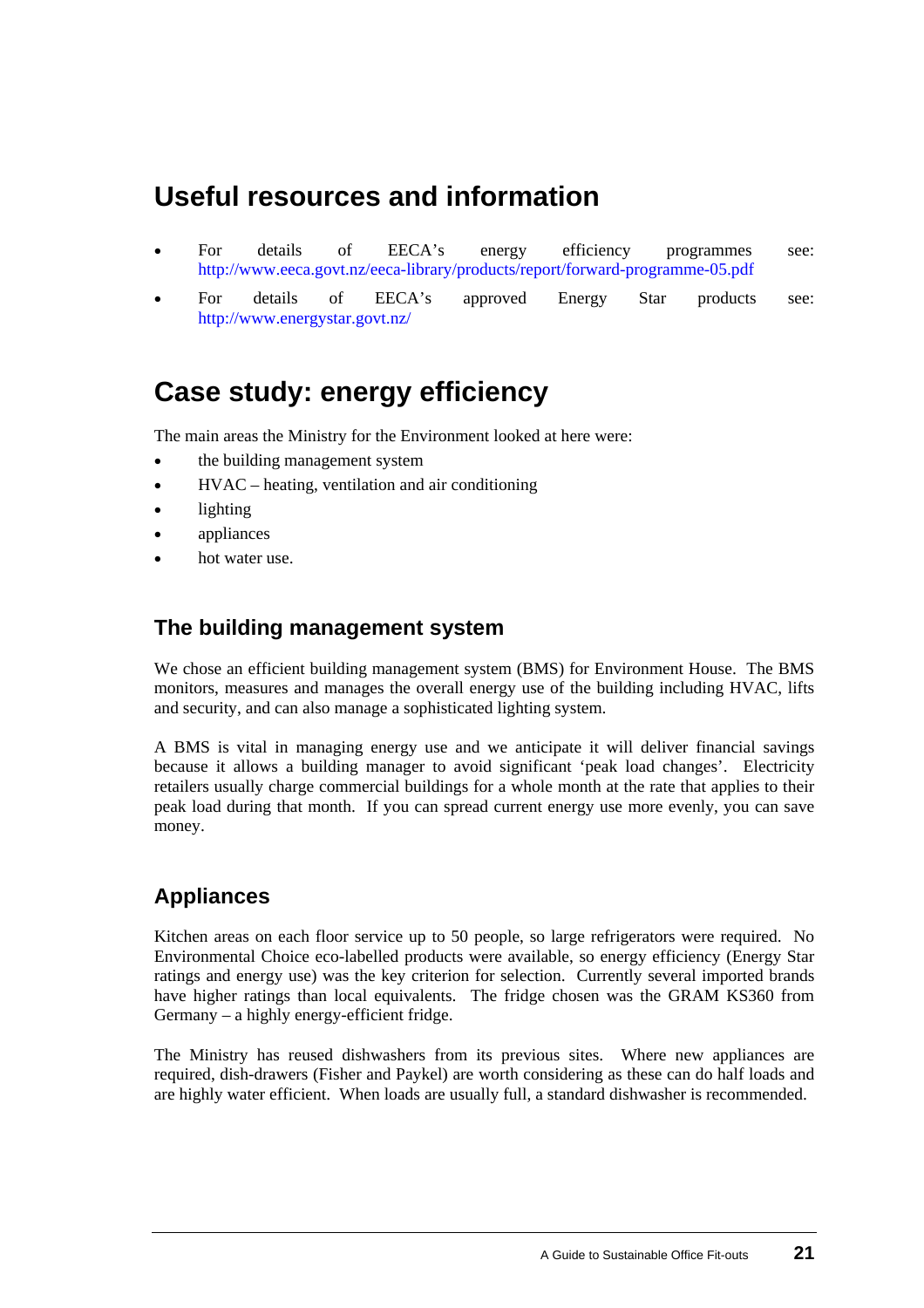The Ministry analysed hand drying options and chose electric hand dyers in toilets. As most of New Zealand's electricity is supplied from renewable sources, we decided this option was marginally preferable to the paper and cloth towel alternatives.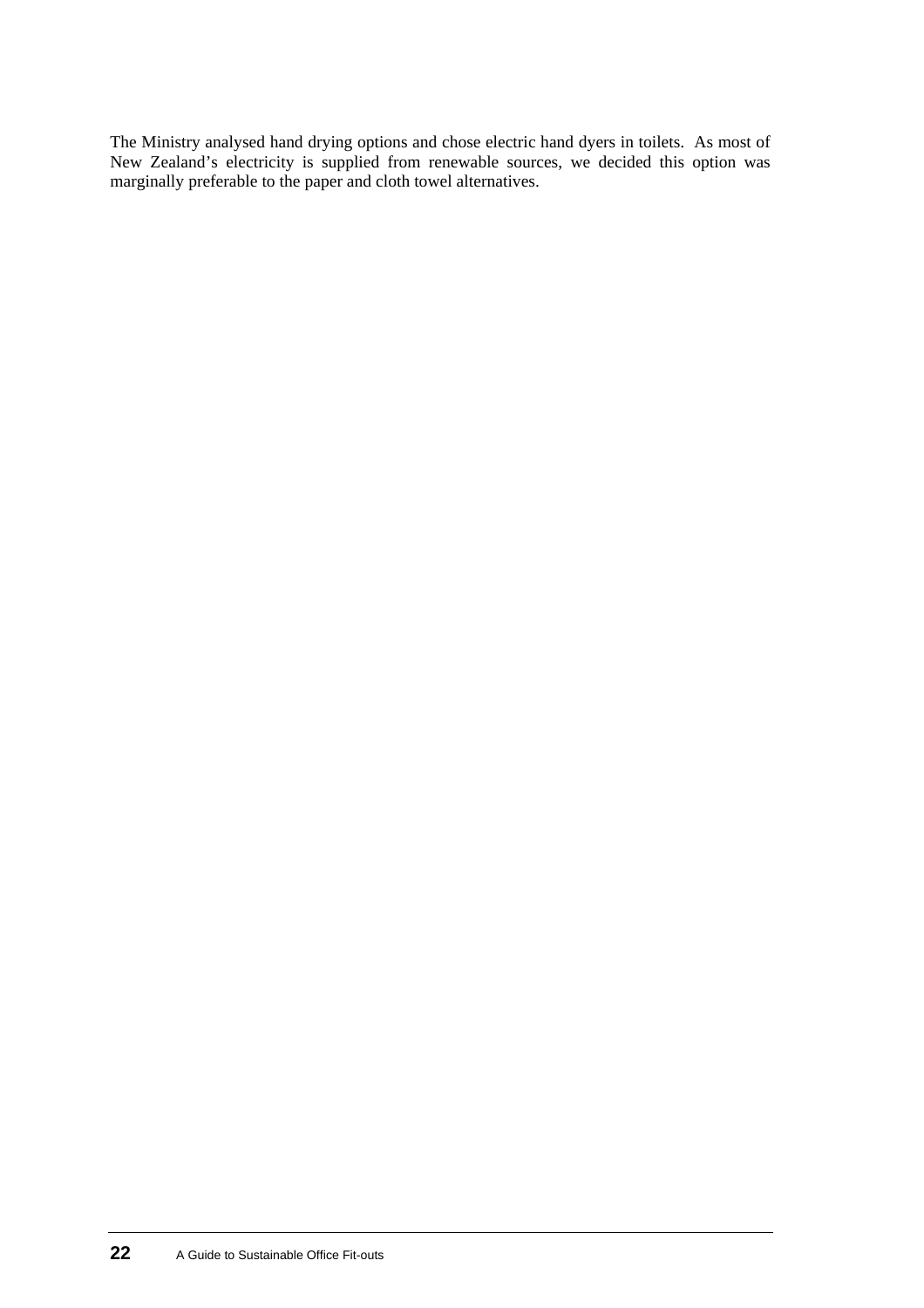# <span id="page-26-0"></span>**Paint**

A fresh coat of paint is one of the quickest and easiest ways to refurbish an office. A number of issues are associated with the ingredients, manufacturing progress, application, and disposal of paint. However, several paint manufacturers produce products that carry the Environmental Choice eco-label and offer a sustainable alternative.

## **Issues**

- Mineral turps is occasionally used as a thinner and solvent and may contain up to 20% benzene, which is a confirmed carcinogen and mutagen in chronically exposed workers.
- Emulsion paints are much safer to work with as they contain little or no hydrocarbon solvent.

#### **Pointers**

Ensure painting contractors:

- use paints that meet the Environmental Choice criteria
- dispose of used pails/cans and excess paint responsibility. Paint recycling facilities exist in some centres. See Paintwise for more details: <http://www.resene.co.nz/paintwise.htm>
- complete painting at least two days before occupancy and consider full 'flushing' of the building before occupancy (for example, by leaving windows open or running the building ventilation system for two days).

## **Useful resources and information**

The following companies have products licensed by Environmental Choice New Zealand. An up-to-date list of the license criteria is on the Environmental Choice New Zealand website: <http://www.enviro-choice.org.nz/>

For further information on the products contact the companies directly:

- Enviropaints Ltd (email: [info@enviropaints.co.nz;](mailto:Info@enviropaints.co.nz;) <http://www.enviropaints.co.nz/>)
- Dulux Paints Ltd [\(http://www.dulux.co.nz/](http://www.dulux.co.nz/))
- PaintPlus (email: [enquiries@paintplus.co.nz;](mailto:enquiries@paintplus.co.nz;) <http://www.paintplus.co.nz/>)
- Resene (email: [advice@resene.co.nz;](mailto:advice@resene.co.nz;) <http://resene.co.nz/comn/envissue/paintlst.htm>).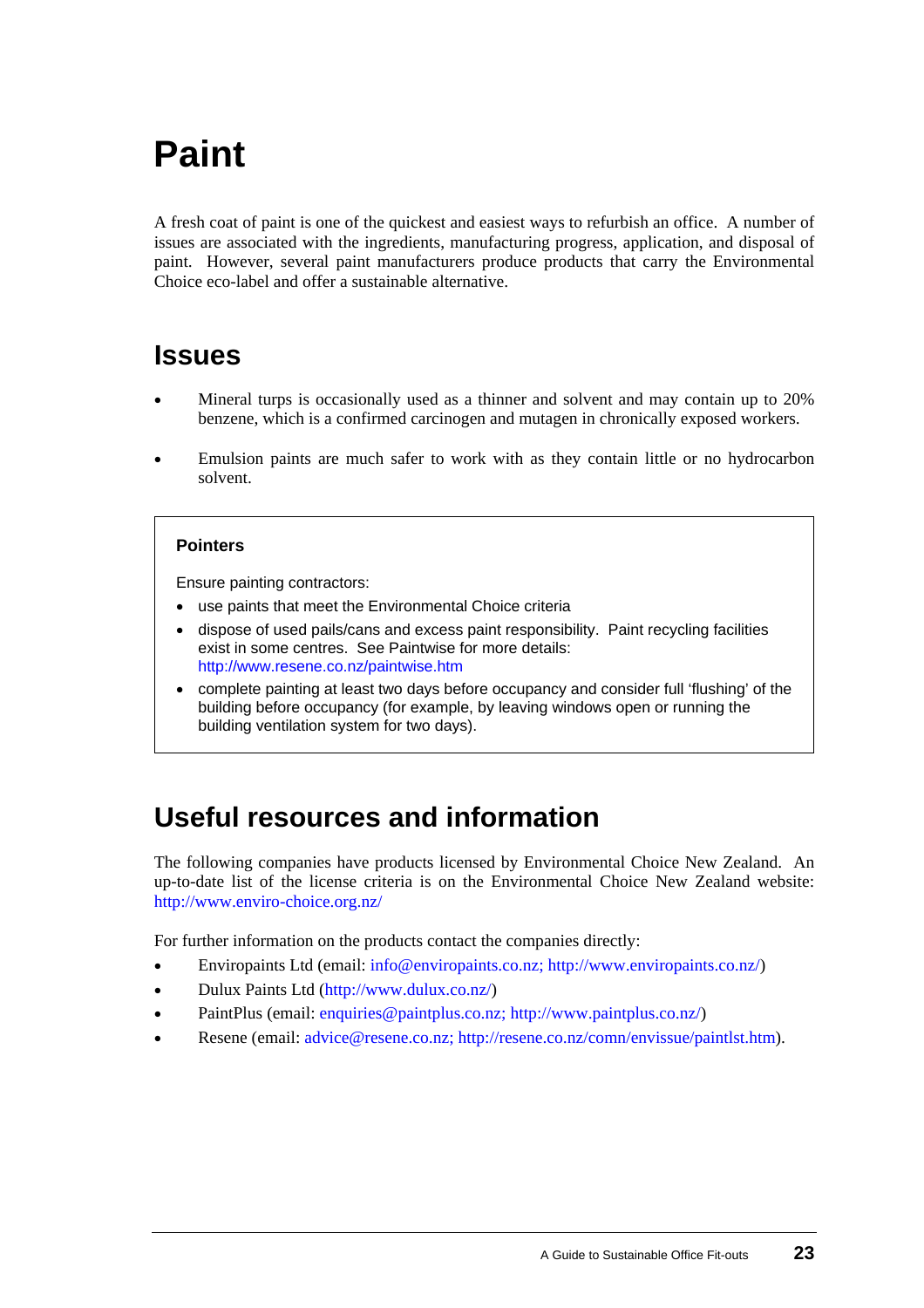For examples of environmentally preferable product specific contract language, check the US EPA website at: [http://www.epa.gov/opptintr/epp/tools/tools.htm](mailto:http://www.epa.gov/opptintr/epp/tools/tools.htm)

- Building Research Association New Zealand (BRANZ) produce guidelines and publications in all areas of building and construction: [http://www.branz.co.nz/main.php?page=BRANZ\\_Ltd\\_home](http://www.branz.co.nz/main.php?page=BRANZ_Ltd_home) •
- Environmental Choice New Zealand Trust: Licence criteria for paint EC-07-01: <http://www.enviro-choice.org.nz/>
- Environmental Choice Canada: Criteria for low VOC paints and surface coatings: <http://www.environmentalchoice.com/>

## **[Case study:](#page-0-0) paint**

Plenty of options are available with the Environmental Choice eco-label. The Ministry selected paint from the wide range available.

### **Technical checklist**

**Key things to avoid:** aromatic hydrocarbon solvents, halogenated solvents, ethylene glycol, mercury, arsenic, selenium, lead, cadmium, chromium VI, antimony, formaldehyde, lead or titanium dioxide.

To help you compare different products, use the following questionnaire with suppliers and/or manufacturers, where products with an ecolabel (eg, Environmental Choice New Zealand) are unavailable:

| Does the product meet the required levels of volatile organic compounds (VOCs) in the Environmental<br>Choice New Zealand Trust licence criteria?             |  |
|---------------------------------------------------------------------------------------------------------------------------------------------------------------|--|
| Has the product been formulated and/or manufactured with the use of aromatic hydrocarbon solvents,<br>halogenated solvents, or ethylene glycol?               |  |
| Has the product been formulated and/or manufactured (includes tinting) with the use of mercury, arsenic,<br>selenium, lead, cadmium, chromium VI or antimony? |  |
| Has the product been formulated and/or manufactured with the use of formaldehyde or is it likely to release<br>formaldehyde during use?                       |  |
| Have paint containers and their components been fabricated with the use of lead or titanium dioxide?                                                          |  |
| Are paint containers made of material(s) that can be recycled, eq. plastic resin code 2 (high density<br>polyethylene)?                                       |  |
| Do you provide clear disposal guidelines consistent with the Hazardous Substances (Disposal) Regulations<br>2001?                                             |  |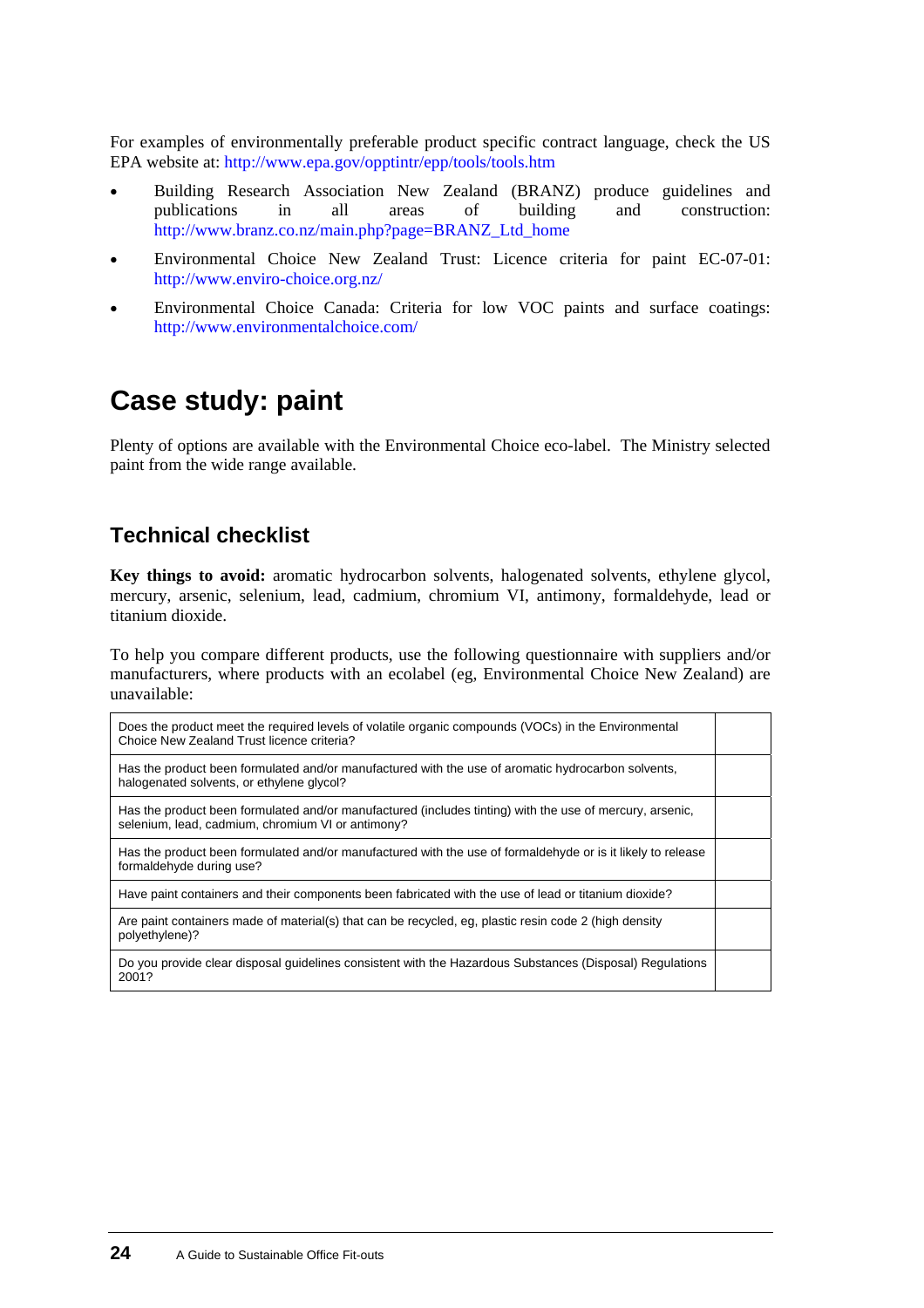# <span id="page-28-0"></span>**Cabling and Wiring**

Wiring includes:

- communications data wiring fibre optics, copper and copper alloy-based
- electrical power wiring – copper or aluminium with plastic coating (usually PVC).

The most important considerations for electrical installations are that they are safe and suitable for their purpose – best achieved by ensuring they meet the appropriate standard. Sustainable materials can be used, but the standard should come first.

### **Issues**

- PVC (polyvinyl chloride) is the most common insulation and jacketing material for wiring in buildings, mainly because of its good flame resistance and low cost. Some PVC wire insulation and jacketing are 5 to 10 percent lead by weight.
- Various halogen-based compounds, especially fluorinated ethylene propylene (FEP), are also common in data wiring insulation.

#### **Pointers**

#### **Design**

- **Design for easy access and future removal**. Install wiring in readily accessible wiring chases to simplify future modifications.
- **Minimise wiring runs**.
	- Design for future wiring needs, but avoid installing wires unless there is an immediate need for them.
	- Reduce material use by installing high-capacity runs to local hubs, rather than connecting each directly to a central hub. Local hubs can connect to workstations via wireless or short-wired connections.
- **Install voice-data-video** (VDV) cable that can serve upgraded networks so that cable will not become obsolete as quickly.
- **Avoid wiring in exterior walls.** This can interfere with insulation and may result in significant air leakage.
- **Minimise electromagnetic fields.** Rely on 'prudent avoidance' strategies to minimise exposure of building occupants to electromagnetic fields.
- **Go wireless.** Use wireless data connections instead of hard-wired ones for maximum flexibility and minimum material use. Wireless connections may be usable in some local areas, even if they are not usable building-wide.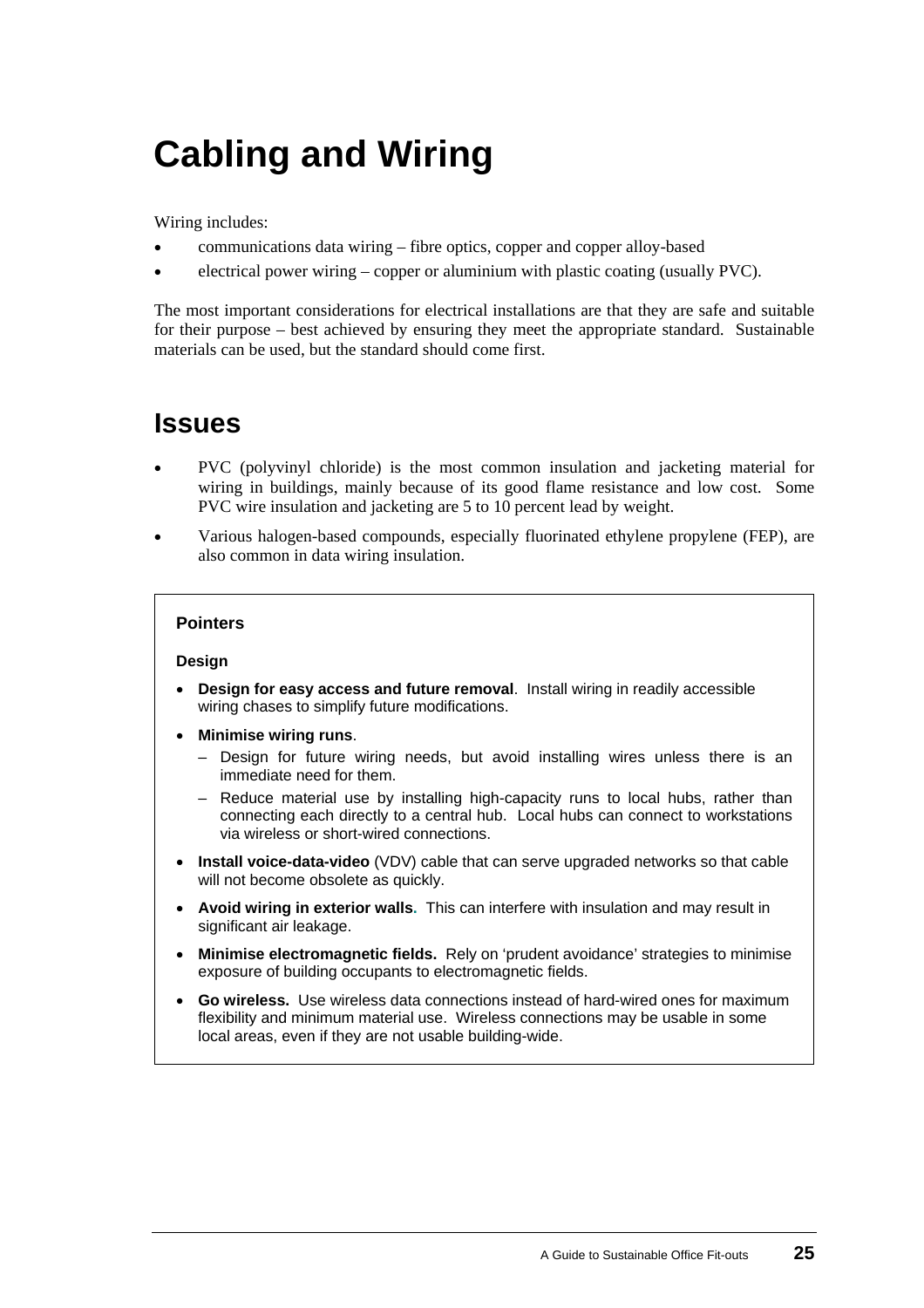#### **Specifications**

- **Specify halogen-free products** look for polyolefin products; to use these for insulation and jacketing, compounds are typically added for flame resistance. Or specify polyolefin cable with lower flame resistance and place it in a fire-protected environment (eg, metal conduit or cellular cores of concrete floor panels).
- Wherever possible, **specify wire and cable insulation and jacketing that do not contain PVC, chlorinated polyethylene, FEP, or products containing brominated flame retardants**. Some PVC wire insulation and jacketing comprise 5 to 10 percent lead by weight. Specify products that don't contain lead stabilizers.
- Use **fibre-optic cable**. Fibre optics, widely used to carry voice and data signals, require less insulation and jacketing than copper wiring because they transmit light signals instead of electricity. It may be possible to run fibre-optic trunk lines to smaller copper distribution lines, thus reducing total insulated cable use.
- **Avoid the need for plenum-rated and limited-combustion cable.** Run data cable in metal conduit, sealed wiring chases, or cellular raceways in concrete decking to avoid the need for highly flame-resistant cable.
- **Specify heavy-metal-free wire and cable.** Cadmium, chromium, and other heavy metals are often using in pigments for wire insulation and jackets. Avoid them whenever possible.

#### **Removal**

- Remove old cable and recycle where possible.
- Follow safety precautions when removing old cable, which may contain high levels of lead dust.
- Reuse suitable components such as electrical boxes, flush boxes and fittings where possible.

## **Useful resources and information**

- For examples of environmentally preferable product-specific contract language, check the US EPA website at: <http://www.epa.gov/opptintr/epp/tools/toolsuite.htm> •
- Recycling wiring (Christchurch):<http://www.molten.org.nz/pages/recyclingmetals.html>
- Public Works and Government Services Canada: Environmentally responsible construction and renovation handbook Appendix A.12 – Products directory: <http://www.pwgsc.gc.ca/>
- Massachusetts Toxics Use Reduction Institute (TURI). Wiring: <http://www.turi.org/content/content/view/full/45/>
- Useful ideas guide for wiring: <http://archrecord.construction.com/features/digital/archives/0412feature-2.asp>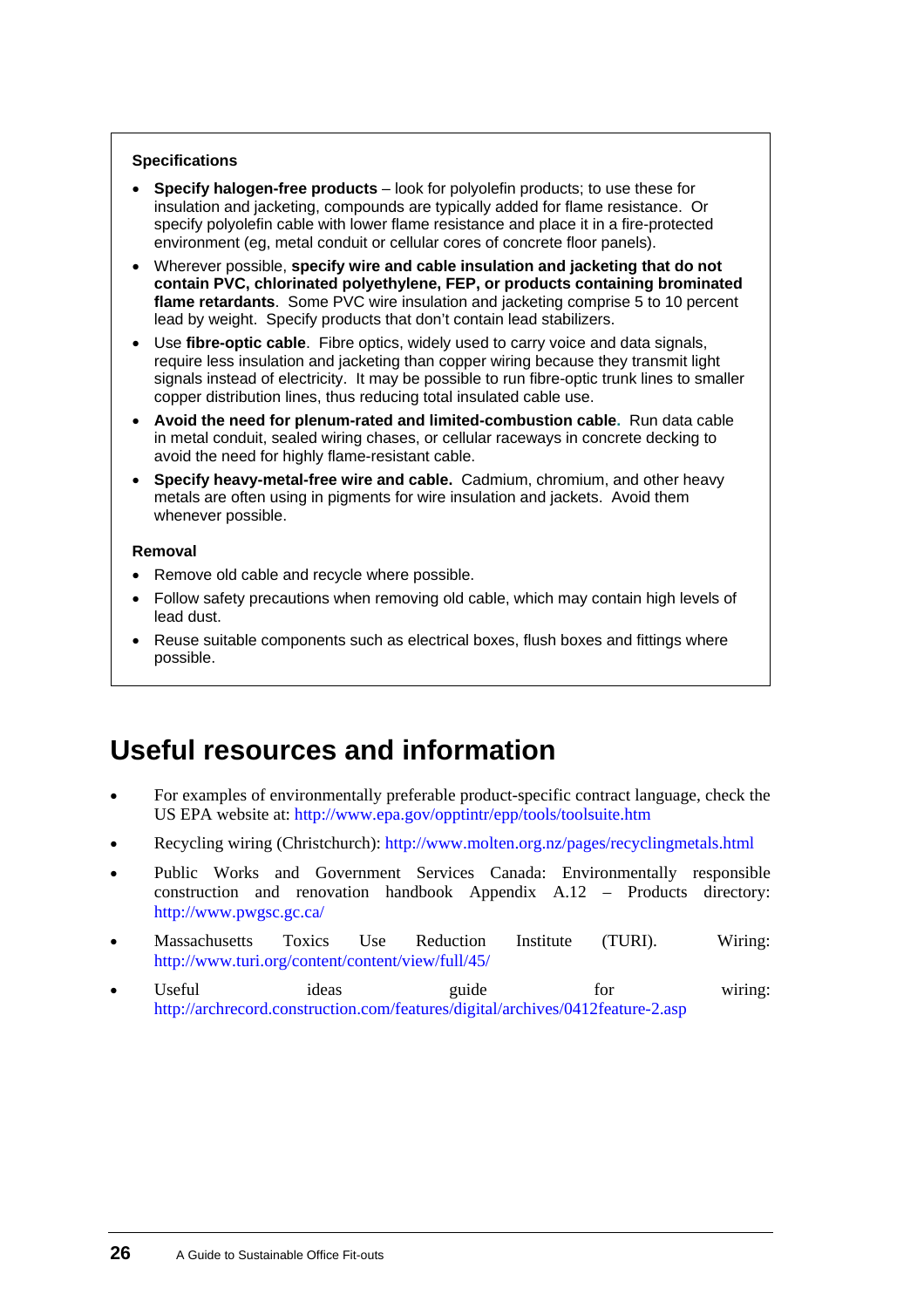### **Technical checklist**

**Key ingredients to avoid:** PVC or PVC that cannot be separated for recycling.

No specific New Zealand standards or environmental criteria currently exist for these products, but information on PVC is available (eg, a European Union green paper on PVC at: <http://europe.eu.int/comm/environment/pvc/index.htm>).

To help you compare different products, use the following questionnaire with suppliers and/or manufacturers, where products with an ecolabel (eg, Environmental Choice New Zealand) are unavailable:

| Is the product PVC free?                                                                                     |  |
|--------------------------------------------------------------------------------------------------------------|--|
| If the product is not PVC free, is the PVC easy to separate for recycling?                                   |  |
| Has the product been made from recycled PVC?                                                                 |  |
| Does the manufacturer/supplier take-back PVC for regeneration/recycling?                                     |  |
| Are the cable and wiring made from recycled copper?                                                          |  |
| Does the supplier take-back all suitable metal waste for recycling?                                          |  |
| Are all insulants durable to maximise the lifetime of the wiring?                                            |  |
| Can you locate suitable recycling facilities for any metal waste or recyclables that you will not take-back? |  |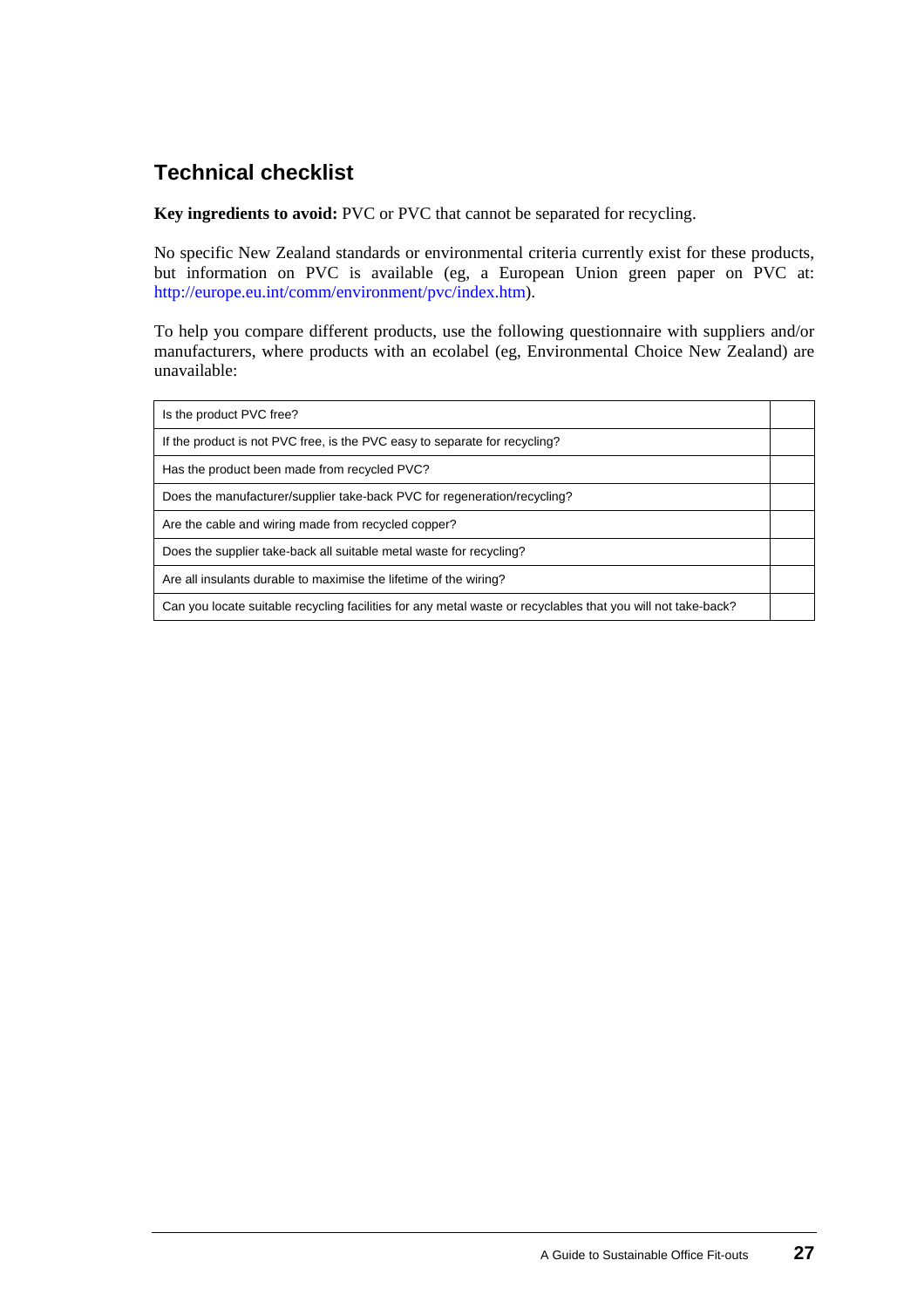# <span id="page-31-0"></span>**Heating, Ventilation and Cooling (HVAC) Systems**

If you work in an air conditioned office, up to half the building's energy use will go on heating, ventilating and cooling the building. This can be a highly technical area, so use the pointers provided here as discussion topics with your consultant.

### **Issues**

- Older cooling systems may use chlorofluorocarbons (CFCs) that deplete the ozone layer and are active greenhouse gases. (Look for alternative cooling agents.) •
- Inefficient heating/cooling systems increase energy use.

#### **Pointers**

#### **Maximise natural ventilation**

• If possible, have windows that open so you can naturally ventilate the office. If this is not an option make sure the air quality is regularly assessed to avoid sick building syndrome. Avoid overheating in summer months – look for summer shading ideas (eg, trees, climbers or blinds).

#### **Insulate your office**

• Ensure the building is properly insulated above 'building code' requirements. Insulation will save energy and provide a healthier, more comfortable environment. Most heat is lost through the ceiling (42%), the rest through windows (12%), cracks (12%), or the floor (10%).

#### **Don't let engineers over-specify HVAC equipment**

- Conservative approaches often lead to 30% excess capacity in HVAC plant, which creates enormous ongoing inefficiencies. Ask your engineers how they decided on the HVAC plant size and test their assumptions.
- If possible, retain existing systems or ductwork but ensure all air ductwork is cleaned to remove dust, dirt and mould before occupation.

#### **Don't skip commissioning**

- Time over-runs may mean essential testing and balancing of the HVAC is not done until the building is occupied. This can lead to an unbalanced and inefficient HVAC system.
- A building needs to be 'tuned' over a full year's running to ensure all systems are operating properly in all climatic conditions.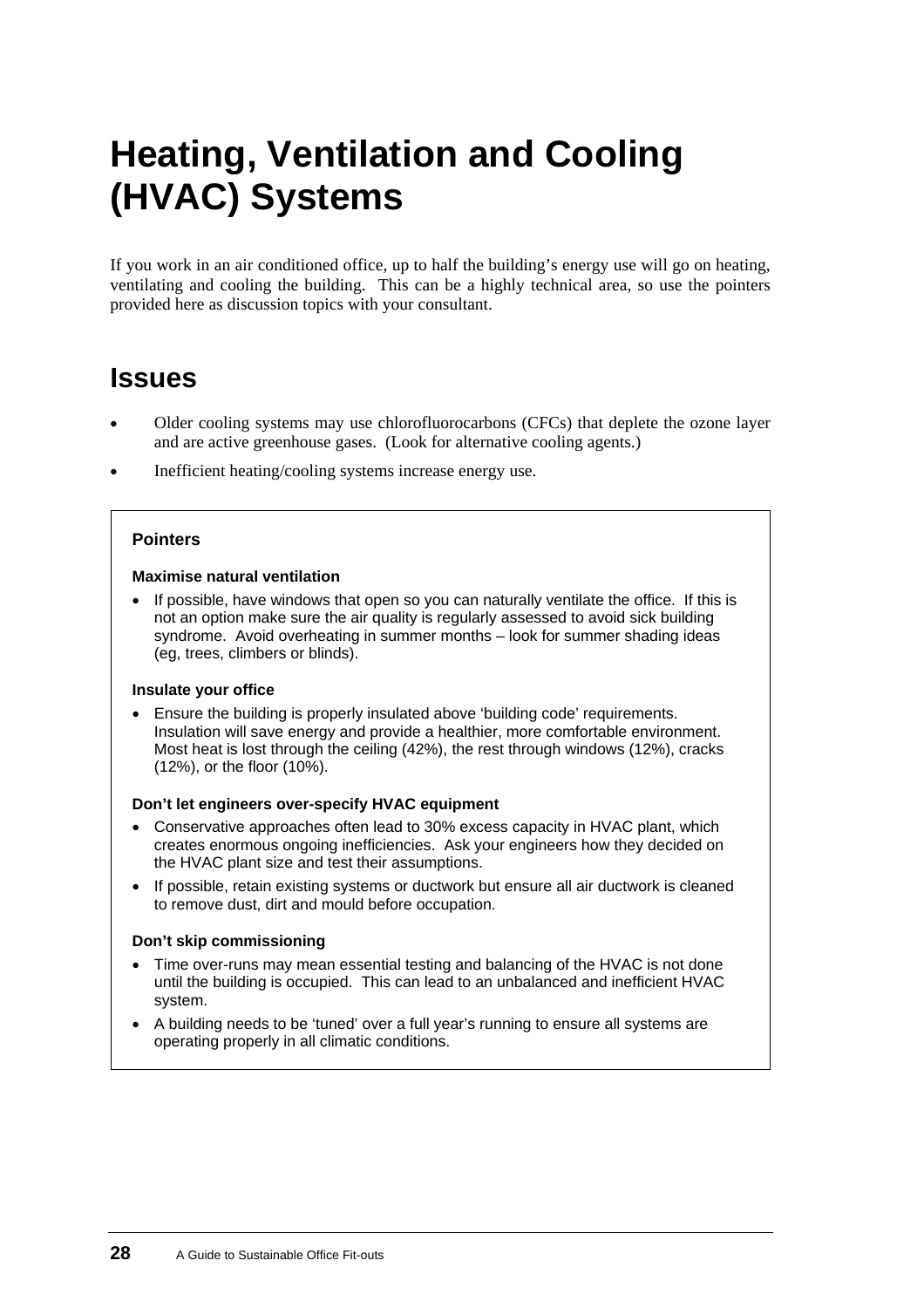#### **Look after HVAC systems**

- Ensure you have a building users' guide for the engineering systems.
- Your HVAC system must be designed, operated and maintained to a required standard or it may cause air pollution as a result of poor maintenance.
- Set thermostats, with adjustable dead bands, between  $20-24^{\circ}$ C.
- Avoid after-hours use of the HVAC system. Find out how the HVAC system is zoned. Ensure that after-hours switches service an area not greater than  $500m^2$  and that they automatically switch off the HVAC system after a pre-set time.
- Avoid using single heaters as much as possible. If you have heaters use radiant heaters, not fan heaters.
- Have your HVAC system serviced regularly.

## **Useful resources and information**

Although there is presently little New Zealand based information available about efficient HVAC systems, the Energy Efficiency and Conservation Authority has produced a local case study (Wellington District Court) highlighting one of the countries most energy efficient air conditioned buildings. The case study is available at: <http://www.emprove.org.nz/knowledgecentre/pdf/04-06-wgtn-court-440kB.pdf>

## **[Case](#page-0-0) study: heating, ventilation and air conditioning (HVAC)**

Improved building design with good insulation, natural ventilation and an optimised glazing-towall ratio can reduce the need for air conditioning. The Landcare Research building in Tamaki, Auckland is an example of this, with climate control used only in specific areas with functional requirements such as preserving specimens or meeting biological containment requirements.

As for many public service agencies considering leasing office space, the footprint and design of Environment House were already established, so the Ministry had to consider what sort of HVAC system would best deal with the specific issues it faced, including:

- the desire for a highly energy-efficient system
- the lack of natural ventilation – no opening windows
- the need to service a large meeting room.

A Variable Air Volume (VAV) system was originally proposed for the building. These are common in office buildings, and modern systems can be reasonably efficient. However, they need considerable exterior plant space, unless space has been allowed for within the building.

Variable Refrigerant Volume (VRV) systems use reverse heat-cycle heat pumps and offer flexibility for customising air conditioning to meet the requirements of different areas. They also allow scope for optimising energy-efficient operation, in particular through heat recovery, and need less outdoor space than VAV systems.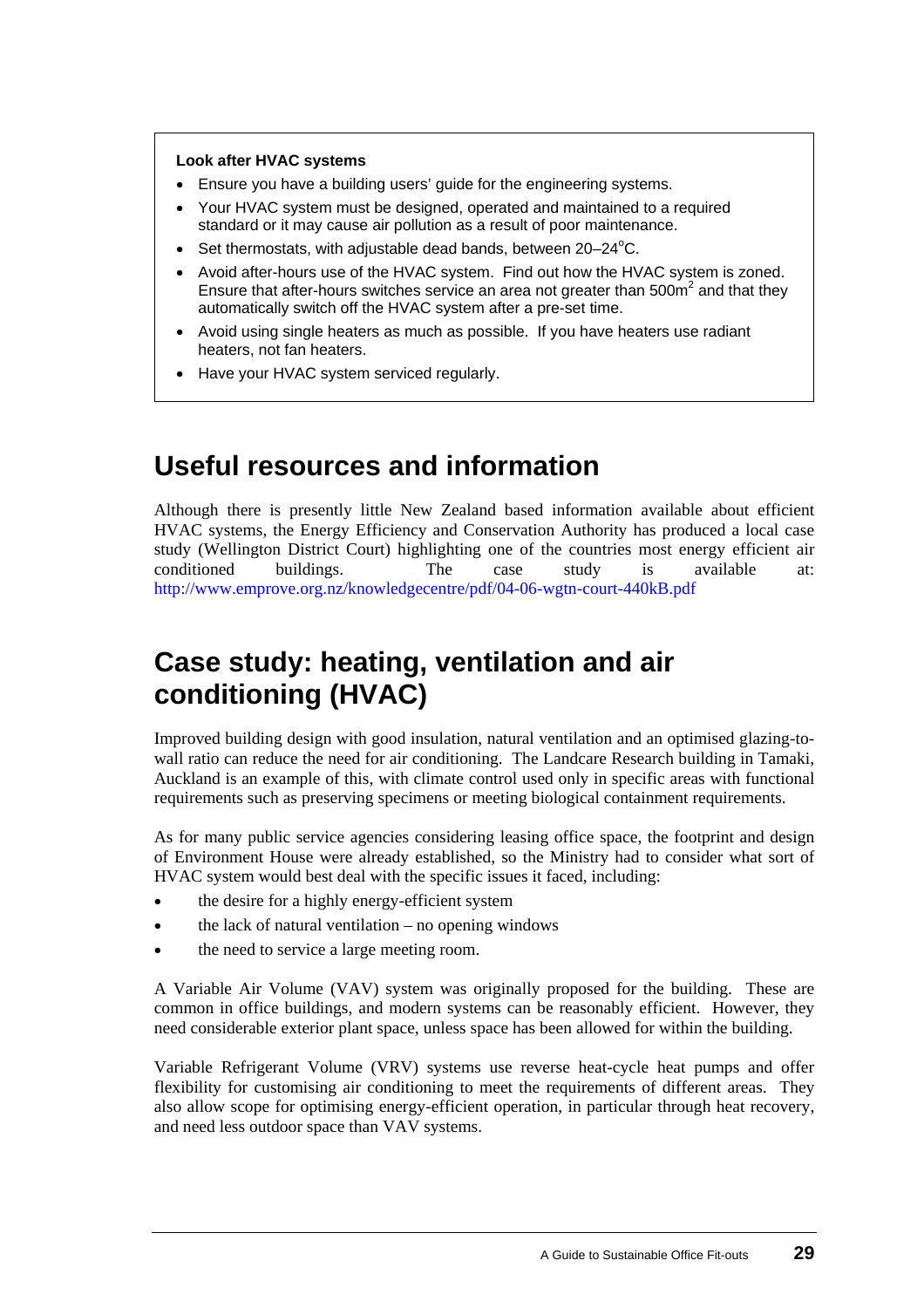The VRV system installed in Environment House allows for heat exchange to occur between areas needing heating and those needing cooling, improving its energy efficiency.

The choice of refrigerant is also important. Refrigerants can be ozone-depleting and add to global warming. The refrigerant in the installed system (R410A) is a zero ozone-depleting refrigerant and therefore the most environmentally friendly available.

#### **Pointers**

- Install a building management system.
- Select options that are as energy efficient as possible.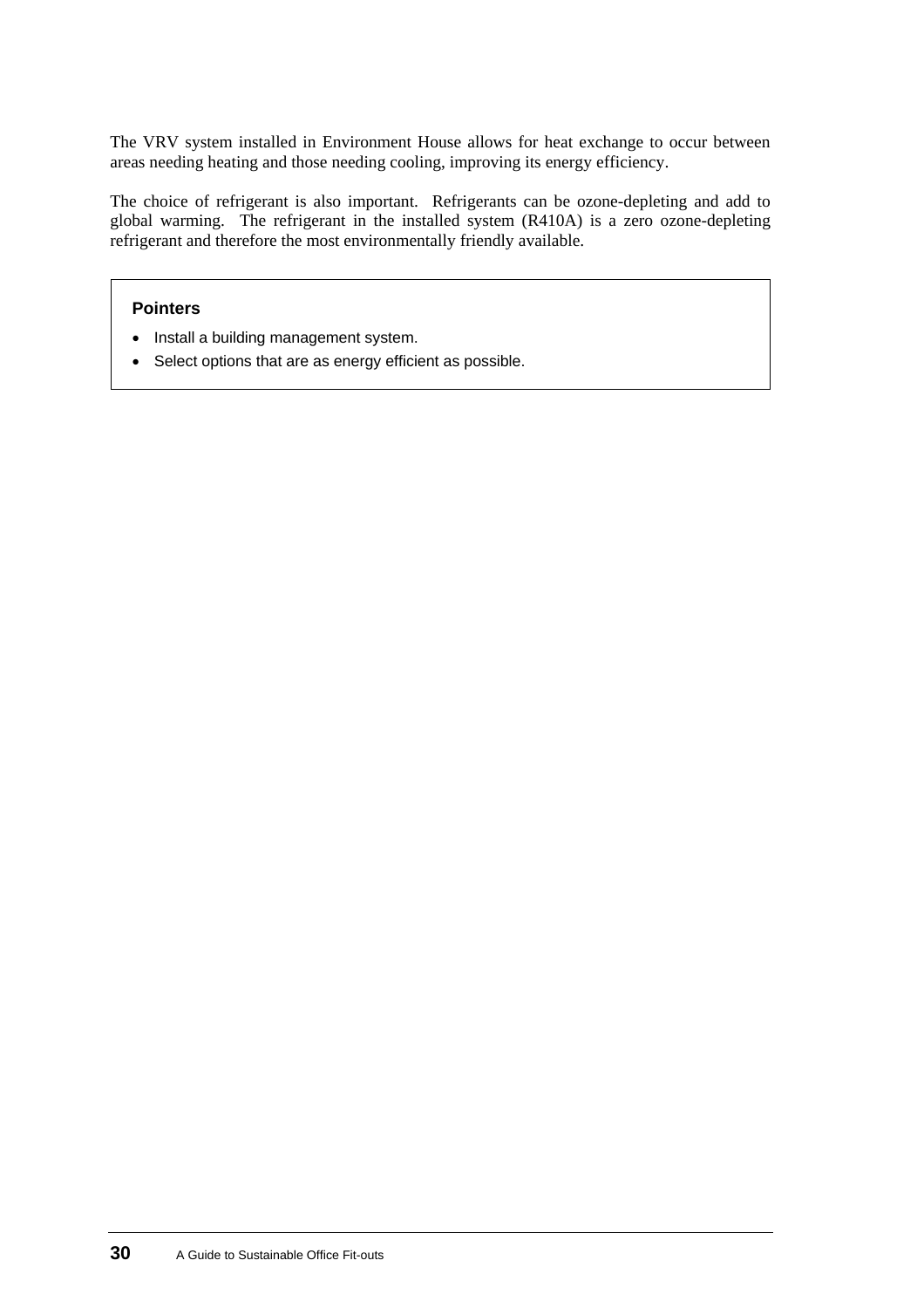# <span id="page-34-0"></span>**Lighting**

Lighting accounts for one-third of the energy used in commercial spaces. About half of the lighting is wasted either through inefficient bulbs, poor design or improper maintenance.

The main reasons are:

- older bulbs and reflectors use inefficient technology and give off more heat than light (which in summer has to be removed by the air conditioning system, using more energy) •
- companies don't effectively plan their lighting needs when they design their buildings or offices
- tenants don't move existing lighting to suit their changing layout needs
- over-lighting is a waste of energy.

#### **Pointers**

#### **Plan your lighting carefully**

- Look for opportunities to maximise natural light by placing offices in areas that get the most natural light. Placing open plan offices around the building perimeter maximises daylight. Cellular offices block out the light to other areas. Place cellular offices and meeting rooms near the core, or middle of the building so they don't block light.
- Work out how the office is going to be used and then allocate areas by:
	- general lighting to illuminate the office (the Green Star guide is 400 lux)
	- task lighting for desks or work stations to localise light to where it is really needed
	- accent lighting if required to create mood or to highlight a feature. Be economical with accent lighting as it generally isn't efficient to run.

#### **Install a lighting control system**

- Timers that switch lights off after a preset period are a suitable solution in open plan offices or large conference rooms where it is difficult to make a particular individual responsible for turning off lights.
- Occupancy sensors are another solution. These sensors turn lights off when they have not detected movement for around 15 minutes.
- Daylight dimming control systems can be very cost-effective over time. Ask your electrical engineers about DALI (Digital Addressable Lighting Interface) and similar systems.
- Ensure that switching to individual areas is provided and labelled so that during afterhours use, a whole floor doesn't need to be switched on.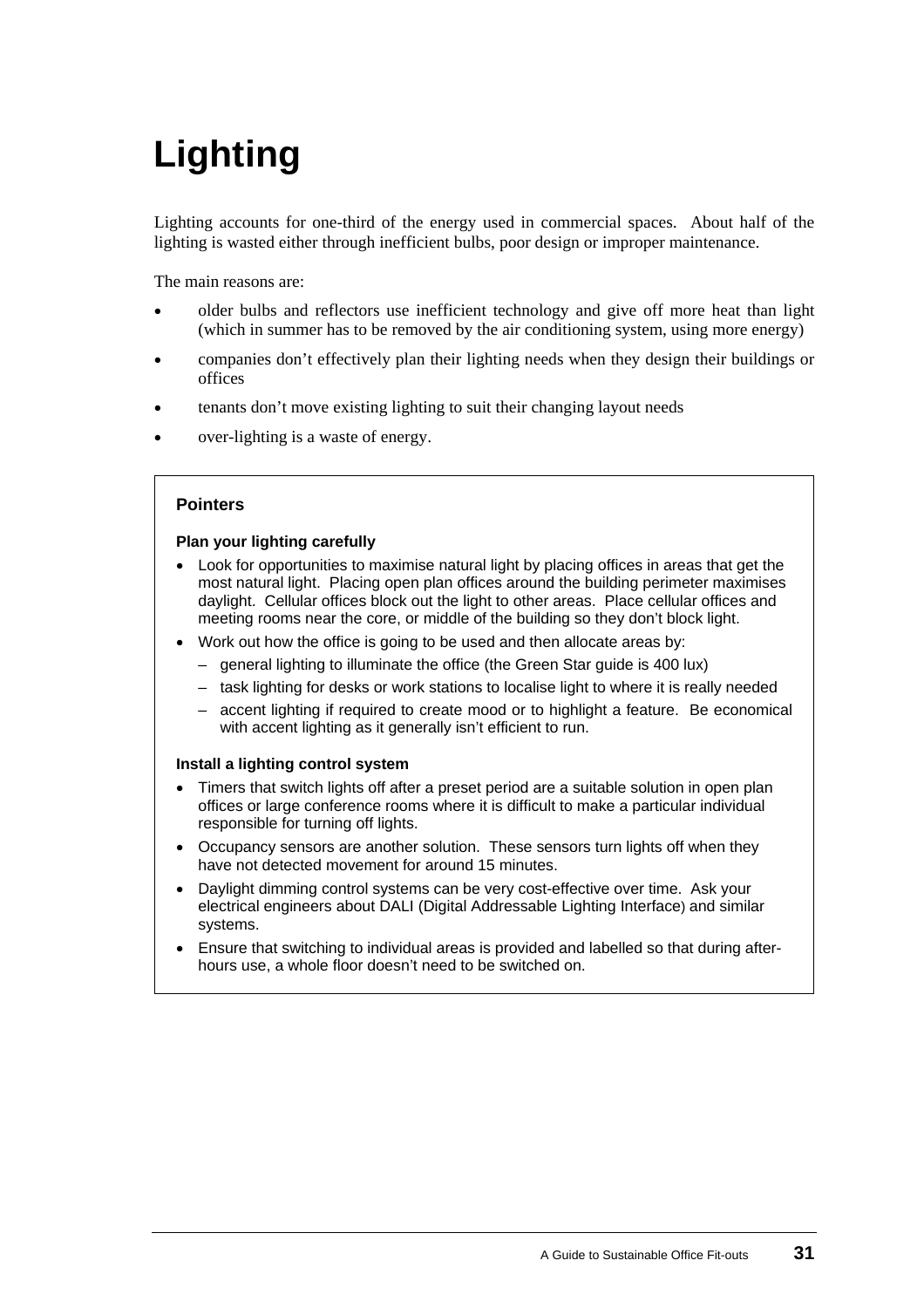#### **Upgrade fittings or bulbs**

- Install reflectors into fittings to redirect light. Without them about half the light from a fluorescent tube is absorbed by the inside of the fitting.
- Clean fittings regularly.
- Install 'occupancy sensors' in rooms that are infrequently used (toilets, store rooms, meeting rooms etc).
- Install electronic control gear and more efficient new-generation lamps to increase efficiency.
- Replace bright lamps with lower power ones in over-lit areas, or remove some lamps altogether.

#### **Encourage energy saving behaviour**

- Obtain "Switch Off when not in use" stickers for light switches from the Energy Efficiency and Conservation Authority.
- Remind people to switch off lights in meeting rooms and other rooms that are used only part of the time.

## **Useful resources and information**

- Energy Efficiency and Conservation Authority for an energy audit publication. See: <http://www.eeca.govt.nz/> •
- A technical guide on how to improve office lighting is available from the EECA emprove website at: [http://www.emprove.org.nz/knowledgecentre/docs/Office\\_Lighting.doc](http://www.emprove.org.nz/knowledgecentre/docs/Office_Lighting.doc)

## **Case study: lighting**

Lighting accounts for about 30% of the total energy consumed by an office building.

Most of the fittings at the Ministry are T5 fluorescents running off high-frequency ballasts with a highly reflective (KRN) fitting which maximises the amount of light reflected. The building's lighting control system includes occupancy sensors for intermittent-use areas such as stairs, toilets, utility areas and meeting rooms. Large numbers of switches for different areas enable specific sections of lighting to be turned off and on as required, rather than having to light entire floors.

The Ministry considered installing a lighting control system that would enable automatic sensing of daylight conditions, variable control in different areas and so on. The Digital Addressable Lighting Interface (DALI) system originally envisaged for the building:

- allows lights to be individually dimmed from 1% to 100%
- automatically dims lights near windows
- uses predetermined levels in meeting rooms so users can choose a level suited to the need
- sets reduced lighting levels (usually 15%) for cleaners, security rounds and so on.

This system has been successfully installed in the Treasury building but did not meet the cost/benefit assessment for inclusion during the construction process at Environment House.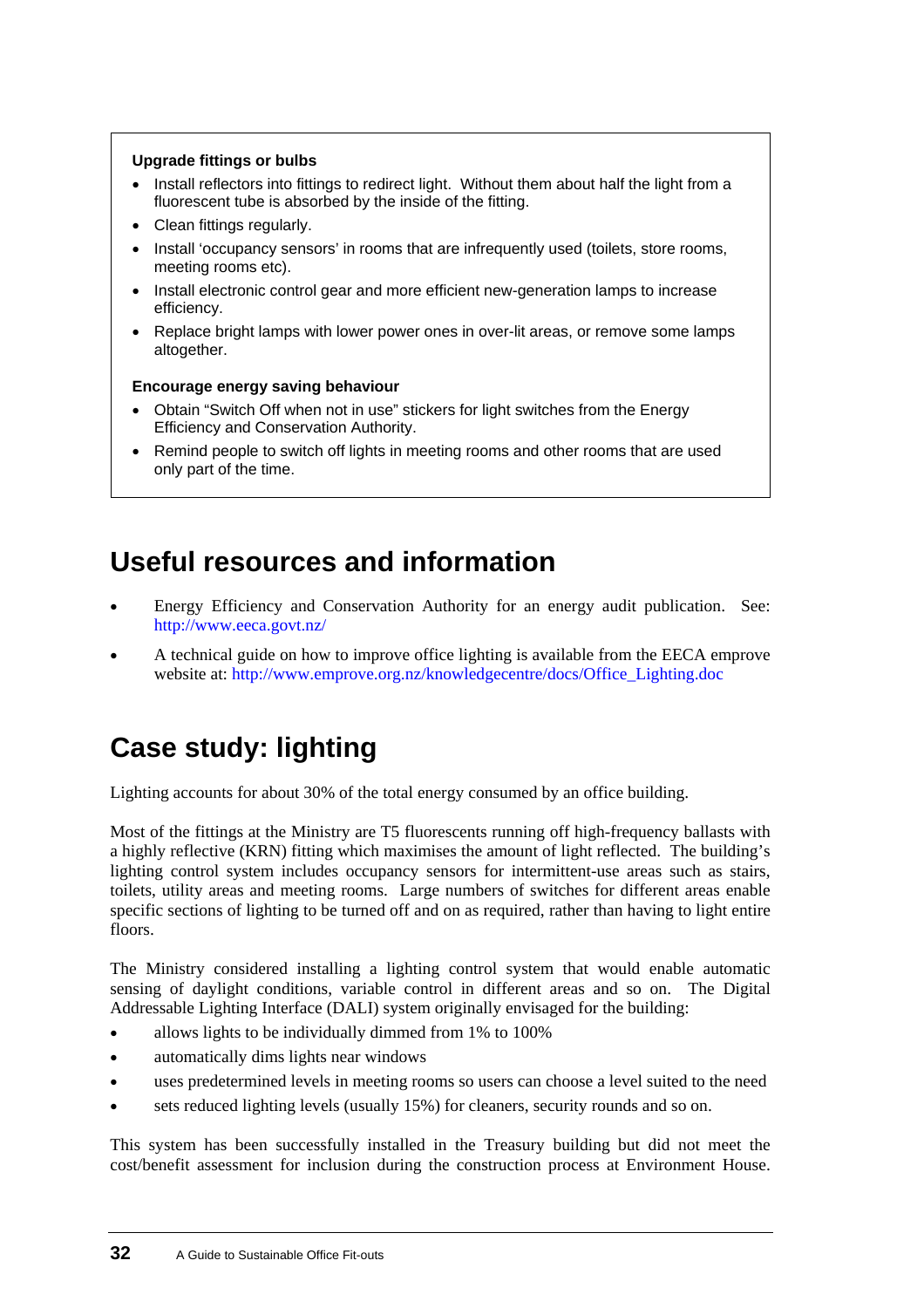The Ministry is looking at the possibility of a gradual rollout of DALI or a similar system during the first couple of years of its occupancy.

The Energy Efficiency and Conservation Authority has an excellent guide available on improving lighting: improving lighting:  $\frac{1}{2}$  office lighting: [http://www.emprove.org.nz/knowledgecentre/energy\\_use/lighting/index.asp](http://www.emprove.org.nz/knowledgecentre/energy_use/lighting/index.asp)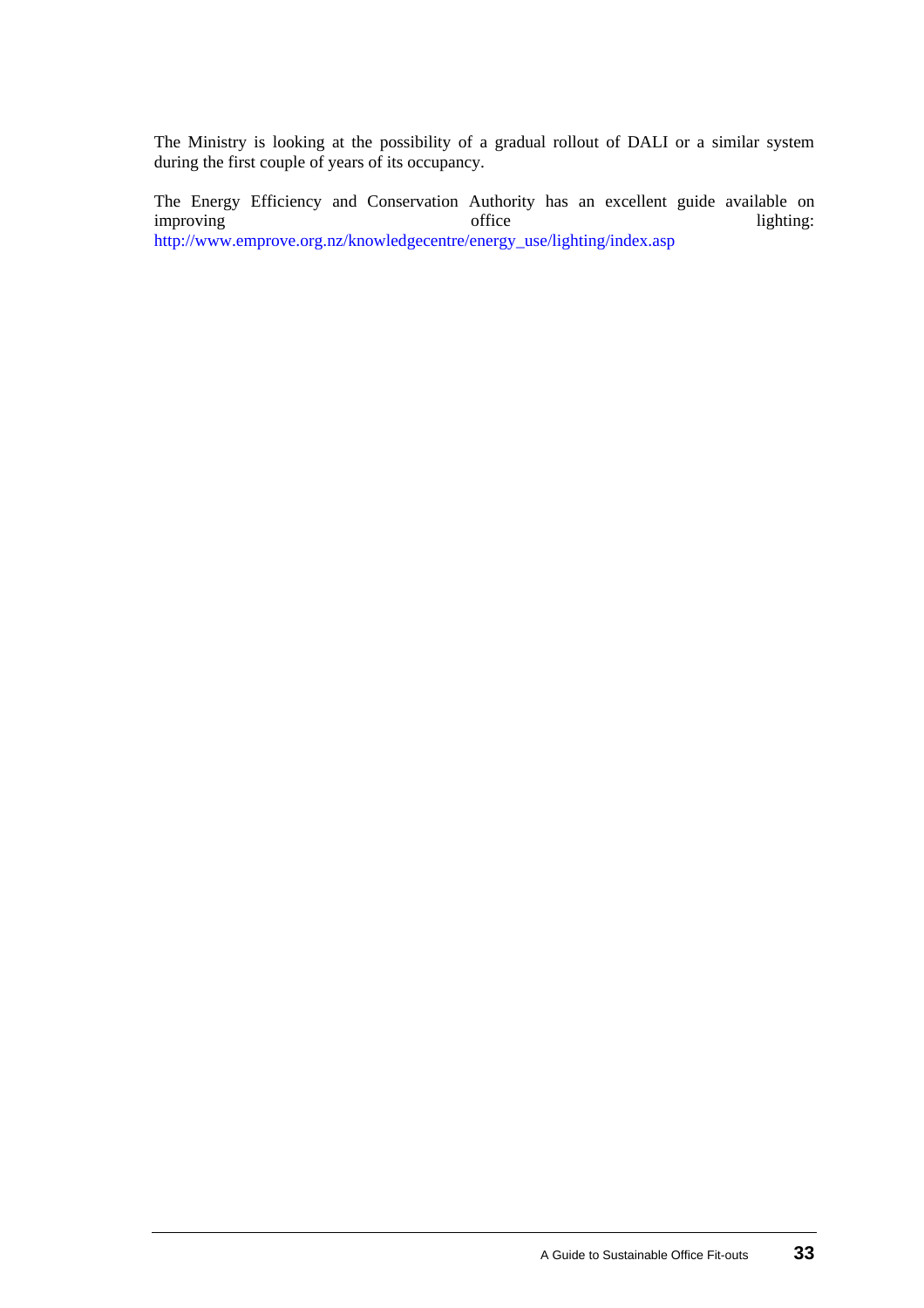# <span id="page-37-0"></span>**Glazing**

Glazing plays a role in the lighting, noise, insulation and glare of an office. Natural ventilation can be used as an alternative to air conditioning systems. Although not always an option in all office fit-outs, windows that open offer passive heating/cooling options.

## **Issues**

- Air conditioning systems require energy to run (10%-50% of energy consumption).
- Sealed windows have been identified as a factor in Sick Building Syndrome (SBS).
- Personal control over temperature and ventilation positively influences work performance.
- Access to daylight is associated with more positive moods, stress reduction and increased job satisfaction.

#### **Pointers**

- Utilise existing opening windows.
- Consider replacing some, or all, non-opening windows with opening windows.

## **Useful resources and information**

At present there is little information about glazing specifically targeted at commercial offices in New Zealand. The following list will be updated as more information becomes available.

- For a range of simple technical manuals showing glazing options visit the Australian Your Home website at:<http://www.greenhouse.gov.au/yourhome/technical/fs18a.htm> •
- For an in-depth explanation of the Window Energy Rating Scheme (WERS) visit the WERS website:<http://www.wers.net/default.htm>
- For WERS in a New Zealand context with New Zealand localised WERS Star Charts visit the Window Association of New Zealand website: [http://www.wanz.org.nz/star\\_charts.htm](http://www.wanz.org.nz/star_charts.htm)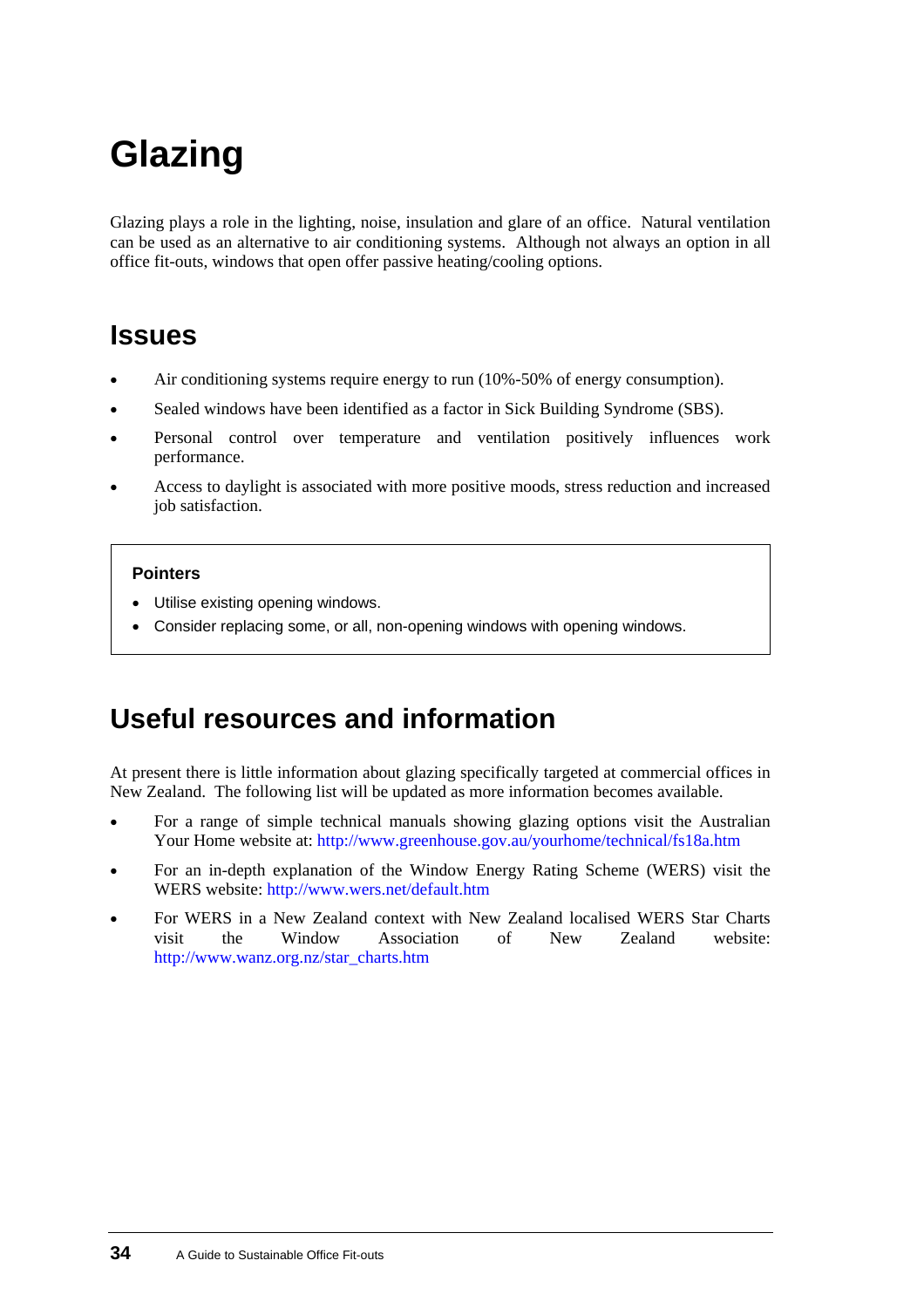# <span id="page-38-0"></span>**Office Partitioning**

Office partitioning contains various materials, including:

- aluminium componentry
- structural steel
- pinex softboard
- whiteboard MDF
- gypsum board wall
- clear and opaque glass
- panel finishes such as wool, wool blends, vinyl, upholstery and other synthetic fabrics.

### **Issues**

Issues for partitioning are similar to those for office furniture and gypsum products outlined in the relevant checklists and may include:

- unsustainably harvested wood products
- possible emissions from formaldehyde, adhesives, binding agents, paints or finishes used in the product. Processed wood and wood waste products such as particleboard, chipboard, and hardboard often utilise formaldehyde-based resins as a binder or adhesive. Formaldehyde is considered a 'probable' carcinogen based on animal testing data. Formaldehyde-free particle boards are now available
- high quantities of heavy metals from mined gypsum, gypsum from the processing of flue gas in coal-fired power station, glass wool from recycled glass, and mineral wool from rock. These also create problems in the recovery of materials from these products
- environmental impacts associated with gypsum mining
- toxic smoke given off during a building fire.

#### **Pointers**

- Design your layout carefully. Most wastage comes from poor initial designs that are quickly changed.
- Use a flexible partitioning system that can be adjusted and repositioned easily. Avoid systems that cannot be moved without destroying most of the components.
- Timber systems offer some flexibility and have the lowest embedded energy, followed by steel and aluminium.
- Avoid using treated timber where possible (eg, for purely internal partitioning systems).
- Use formaldehyde-free particle boards.
- Partitioning systems that include recycled materials are now available, as well as ones using materials with very low embedded energy, such as bamboo. Use these where practicable.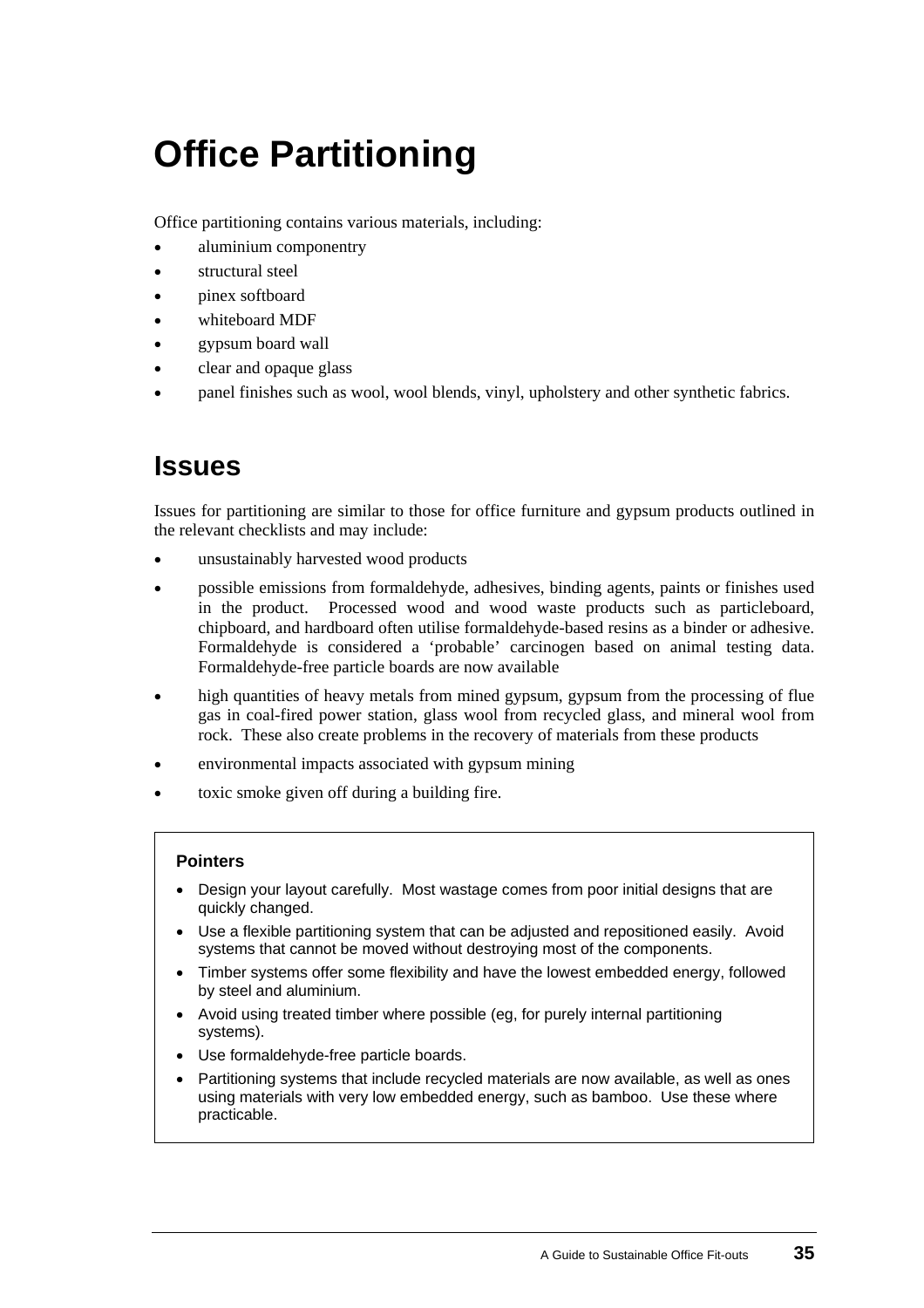## **Useful resources and information**

- Government Procurement Timber and Timber Products Procurement Policy Guidelines. Available from the Ministry of Agriculture and Forestry: [http://www.maf.govt.nz/forestry/publications/timber-procurement-policy/](http://www.maf.govt.nz/forestry/publications/timber-procurement-policy) •
- For examples of environmentally preferable product specific contract language, check out the US EPA website at: [http://www.epa.gov/opptintr/epp/tools/tools.htm](mailto:http://www.epa.gov/opptintr/epp/tools/tools.htm)
- Building Research Association New Zealand (BRANZ) produce guidelines and publications in all areas of building and construction: [http://www.branz.co.nz/main.php?page=BRANZ\\_Ltd\\_home](http://www.branz.co.nz/main.php?page=BRANZ_Ltd_home)
- Environmental Choice New Zealand Licence criteria for gypsum plasterboard products EC-19-01:<http://www.enviro-choice.org.nz/>
- Environmental Choice Canada: Criteria for gypsum wallboard: <http://www.environmentalchoice.com/>

## **[Case study:](#page-0-0) partitions**

Most of the partitioning used for the offices in Environmental House is glass/steel stud. However significant amounts of reuse occurred, including Huppé doors in the large meeting rooms and individual desk partitioning in open-plan areas.

### **Technical checklist**

**Key ingredients to avoid:** Formaldehyde; high-VOC adhesives paints and finishes.

To help compare different products, use the following questionnaire with suppliers and/or manufacturers, when products with an ecolabel (eg, Environmental Choice New Zealand) are unavailable:

| Do the timber products have a recognised Timber and Timber Product Certification Scheme, eg, Forest<br>Stewardship Council (FSC)? (See Annex 2 of the Government Procurement Timber and Timber Products<br>Procurement Policy Guidelines for a full list of recognised schemes.) |  |
|----------------------------------------------------------------------------------------------------------------------------------------------------------------------------------------------------------------------------------------------------------------------------------|--|
| If timber products are not certified, can you provide other evidence that the wood is sourced from sustainably<br>managed forests or plantations that limit adverse habitat, biodiversity and toxicity impacts?                                                                  |  |
| If the timber is from a local source, can you provide evidence that the harvest is in compliance with New<br>Zealand environmental legislation?                                                                                                                                  |  |
| Have low-VOC adhesives, paints and finishes been used on the product?                                                                                                                                                                                                            |  |
| Does the product contain recyclable materials such as steel and aluminium as well as products with a<br>recycled content such as recycled PVC and post-consumer PET plastic?                                                                                                     |  |
| Is the product easy to disassemble into separate components to make eventual recycling easier?                                                                                                                                                                                   |  |
| Does any gypsum board used include recycled gypsum content?                                                                                                                                                                                                                      |  |
| Does the product include other recycled raw materials (eg, fabric offcuts)?                                                                                                                                                                                                      |  |
| What potential does the product have to release formaldehyde?                                                                                                                                                                                                                    |  |
| Does the product have any impregnated, labelled, coated or other treatment that would prevent recycling in<br>New Zealand?                                                                                                                                                       |  |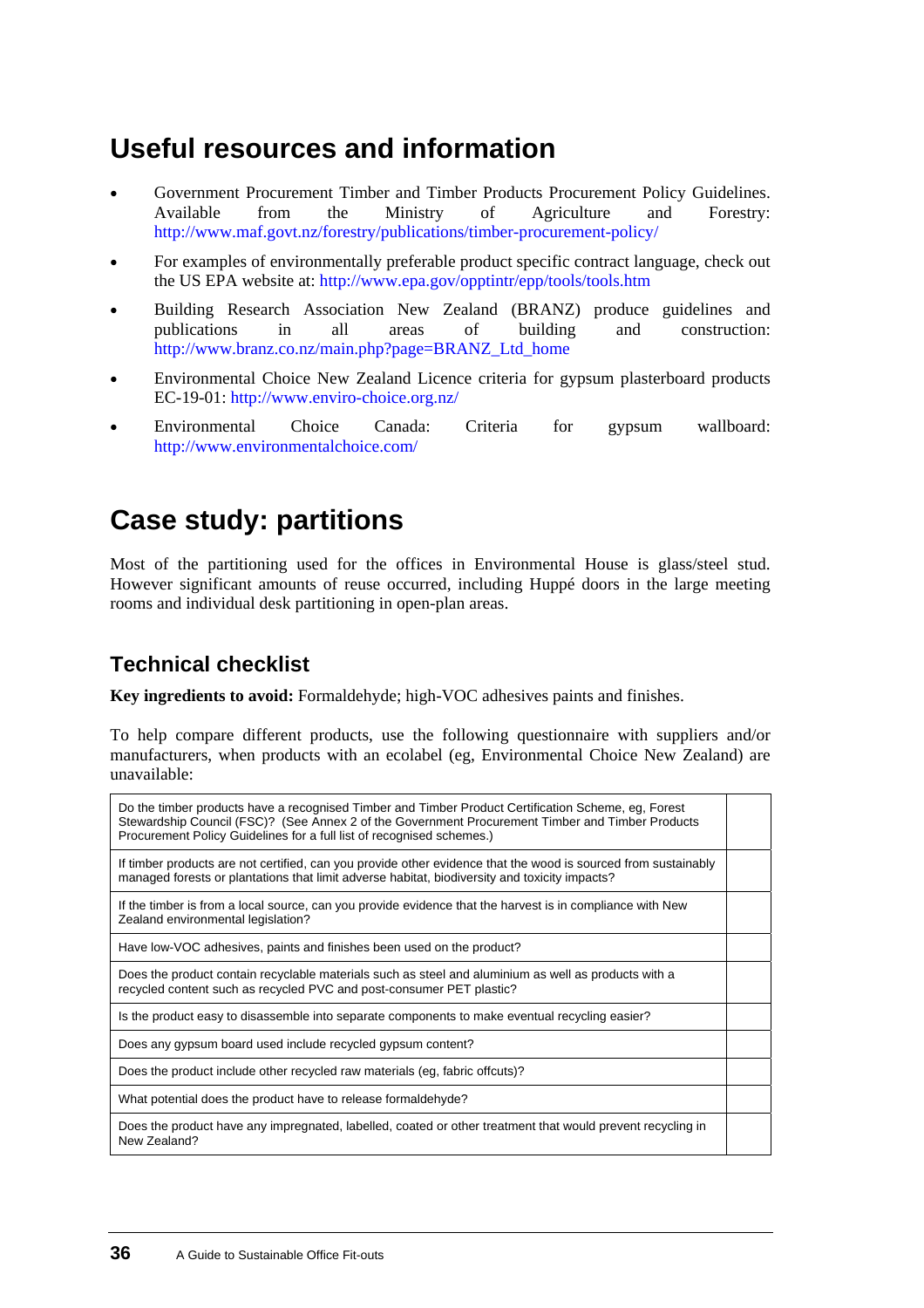# <span id="page-40-0"></span>**Floor Coverings**

Floor coverings are a key item when looking for 'big hits' in sustainability – both because they are always used in large quantities in fit-outs and refurbishments, and because there are good options to chose between.

## **Carpet**

### **Issues to consider**

Manufacturing processes:

- raw materials artificial, recycled or natural fibres?
- waste and toxic emissions
- energy use – both during the manufacturing process and for transport of the finished goods
- locally made or sourced from overseas?
- ISO 14001 or other accreditation for manufacturers.

During use:

- appeal to staff
- ease of installation and maintenance
- adhesives – levels of VOC emissions
- durability
- flexibility – can you make small changes easily?
- reusability
- look for natural latex, jute or woollen felt backing and underlay
- value for money.

After use:

• disposal options: recyclable or designed for disassembly?

#### **Pointers**

- Check out the Environmental Choice New Zealand Trust list for details of carpets that meet the Environmental Choice standards: [http://www.mfe.govt.nz/issues/sustainable](http://www.mfe.govt.nz/issues/sustainable-industry/govt3/topic-areas/enviro-choice-list.html)[industry/govt3/topic-areas/enviro-choice-list.html](http://www.mfe.govt.nz/issues/sustainable-industry/govt3/topic-areas/enviro-choice-list.html)
- Ensure any adhesive used has the lowest possible VOC emissions. Water-based latex ones are typically best.
- Can you lease instead of buying the carpet, with a life-long servicing contract?
- Is it possible to use recycled product for underlay (if used)?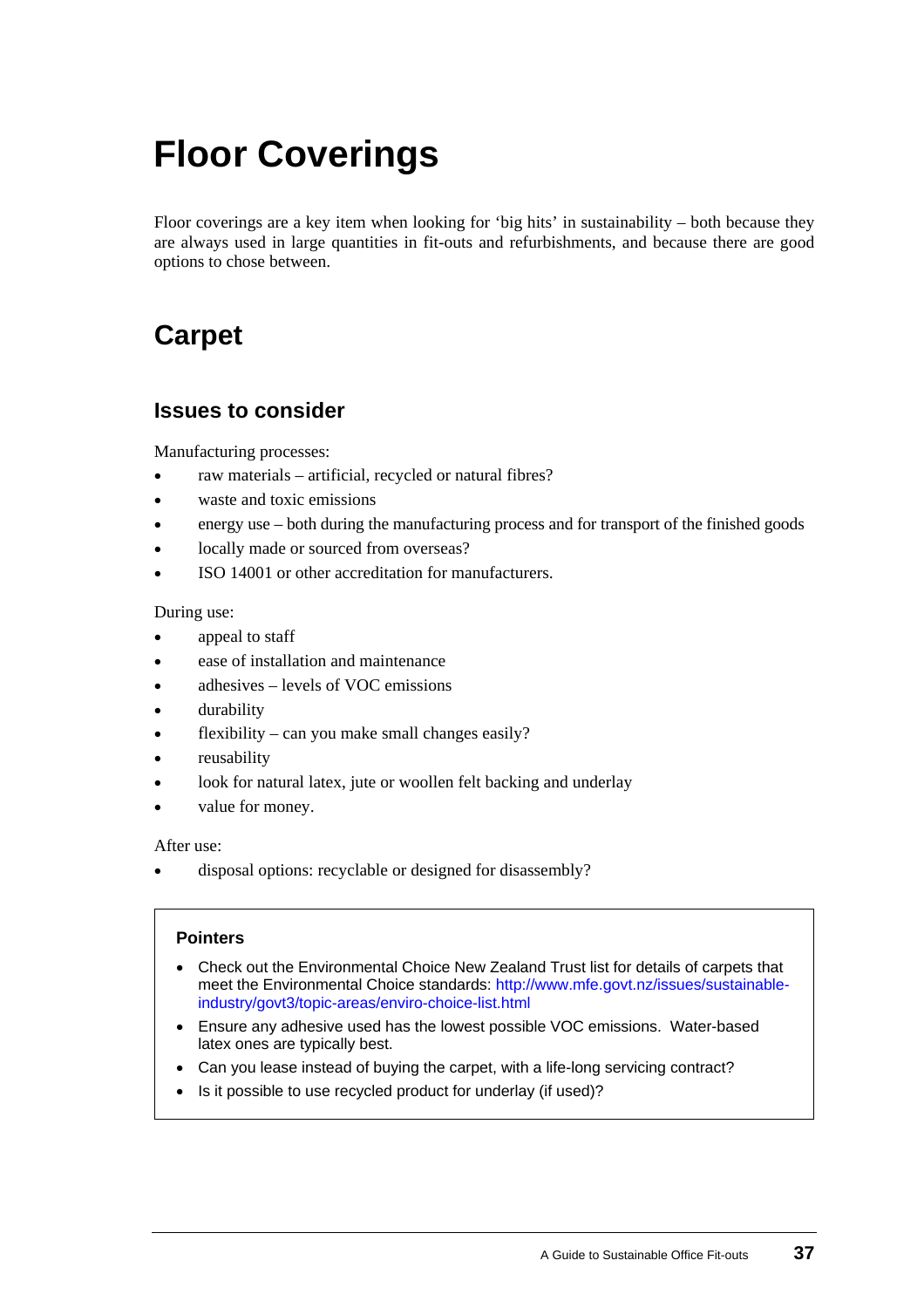### **Useful resources and information**

- Feltex has a range of carpets licensed by Environmental Choice: <http://www.feltexcommercial.com/environment.asp> •
- Modular carpet tiles – Interface New Zealand:<http://www.interfacenz.com/>
- Modular carpet tiles – Ontera: <http://www.ontera.com.au/>
- Environmental Choice New Zealand Trust: Licence criteria (for wool-rich pile carpets EC-05-98 and wool pile carpets EC-04098): <http://www.enviro-choice.org.nz/>
- For examples of environmentally preferable product-specific contract language, consult the US EPA website at: <http://www.epa.gov/opptintr/epp/tools/toolsuite.htm>
- Environmental Choice Canada: Criteria for carpeting, commercial modular: <http://www.environmentalchoice.com/>
- Nordic Ecolabelling: Ecolabelling of flooring (English language version): <http://www.svanen.nu/Eng/default.asp>
- Carpet and Rug Institute United States: 'Green Label' Testing Programme – Carpet Criteria: <http://www.carpet-rug.com/>

### **Technical checklist**

To help you compare different products, use the following questionnaire with suppliers and/or manufacturers:

| <b>Wool scouring process</b>                                                                                                                                                                                                     |  |
|----------------------------------------------------------------------------------------------------------------------------------------------------------------------------------------------------------------------------------|--|
| Does the scouring plant comply with any acts, regulations, bylaws and regional plans relating to the<br>environmental impacts of the operation, eg, consented discharge of heavy effluent and meeting the consent<br>conditions? |  |
| Does the total water use measured at intake comply with or come below the Environmental Choice New<br>Zealand Trust licence criteria for carpets?                                                                                |  |
| Are the detergents used to scour the product free of alkyl phenol?                                                                                                                                                               |  |
| Was the insect-resistance treatment during the scouring process free of synthetic pyrethroids?                                                                                                                                   |  |
| <b>Manufacturing process</b>                                                                                                                                                                                                     |  |
| Do you have an environmental or sustainability programme in place?                                                                                                                                                               |  |
| What chemical products are used for wool washing?                                                                                                                                                                                |  |
| What finishes and stainblockers are used during manufacturing?                                                                                                                                                                   |  |
| Are the yarn-scouring surfactants readily biodegradable?                                                                                                                                                                         |  |
| Is the washing and/or cleaning process free of the use of organic solvents?                                                                                                                                                      |  |
| What other chemical compounds are used in the treatment or manufacturing processes?                                                                                                                                              |  |
| Is a minimum of 50% of process water recycled by the manufacturer or exclusively coloured using solution<br>dyeing?                                                                                                              |  |
| Does the manufacturer have an energy management programme aimed at reducing the use of fossil fuels?                                                                                                                             |  |
| Is the product accompanied by detailed instructions for proper application, maintenance and disposal<br>methods?                                                                                                                 |  |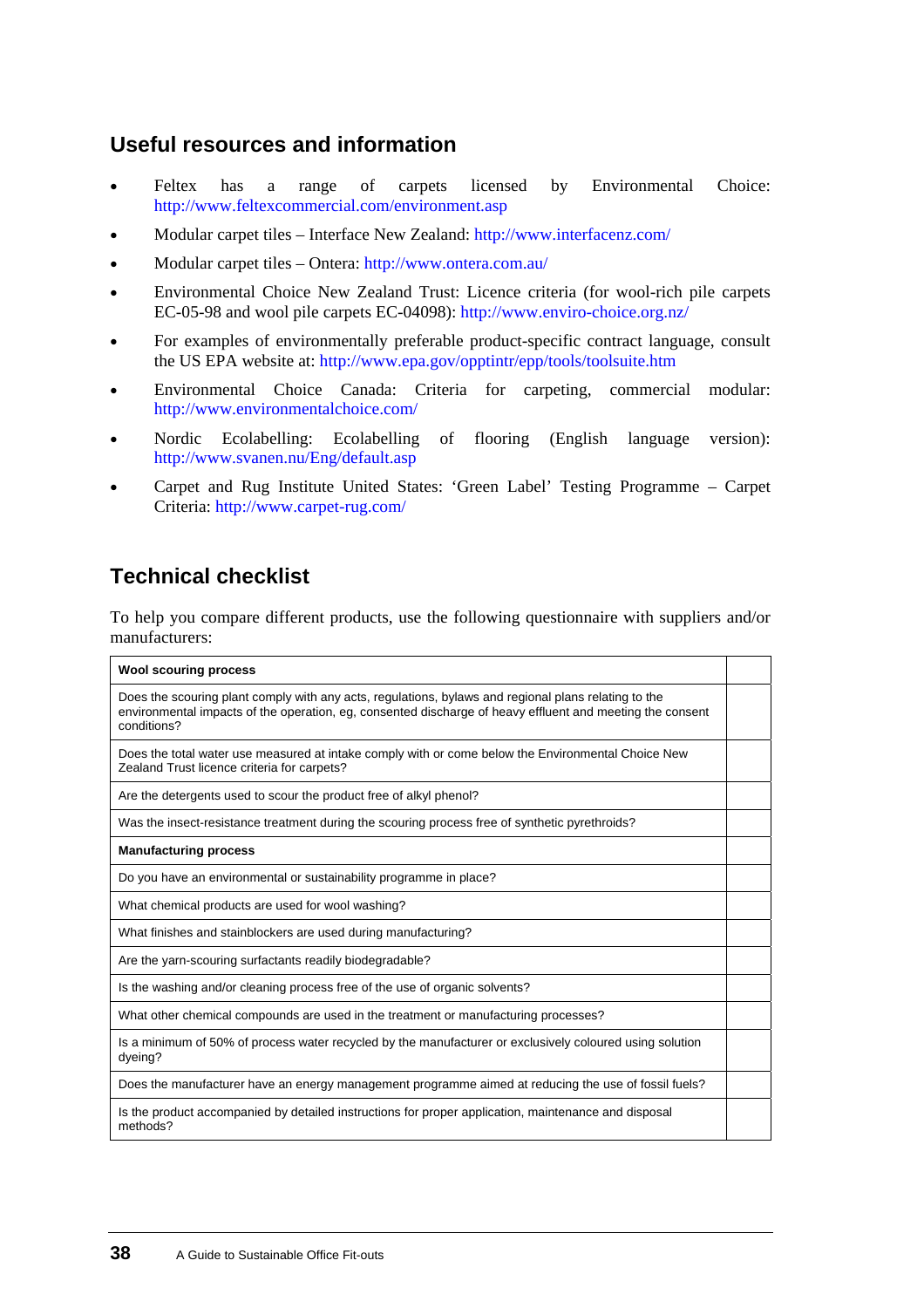Does the product meet the required emission rates of volatile organic compounds (VOCs) as specified in the Environmental Choice New Zealand Trust licence criteria?

Do you offer a take-back programme at the end of life and/or recycling of worn carpet throughout its life?

# **Hard floor coverings**

This category includes floor coverings such as parquet, wooden planks, laminate, vinyl and linoleum that:

- are fixed to the floor and laid on top of an underlying foundation of concrete or wood/beams, and •
- have no structural purpose.

### **Issues to consider**

Manufacturing processes:

- raw materials – recycled or natural fibres?
- sustainably harvested?
- waste and toxic emissions
- energy use
- locally made or sourced from overseas?
- ISO 14001 or other accreditation for manufacturers.

#### During use:

- appeal to staff
- ease of installation and maintenance
- adhesives for installation – formaldehyde and VOC emissions
- moisture underneath the floor covering (avoid formation of chemicals, fungus and bacterial growth, as found in 'sick buildings')
- cleaning agents
- maintenance and renovation methods (eg, sanding)
- durability
- flexibility – can you make small changes easily?
- reusability
- value for money.

After use:

• disposal options: reusable, recyclable or designed for disassembly?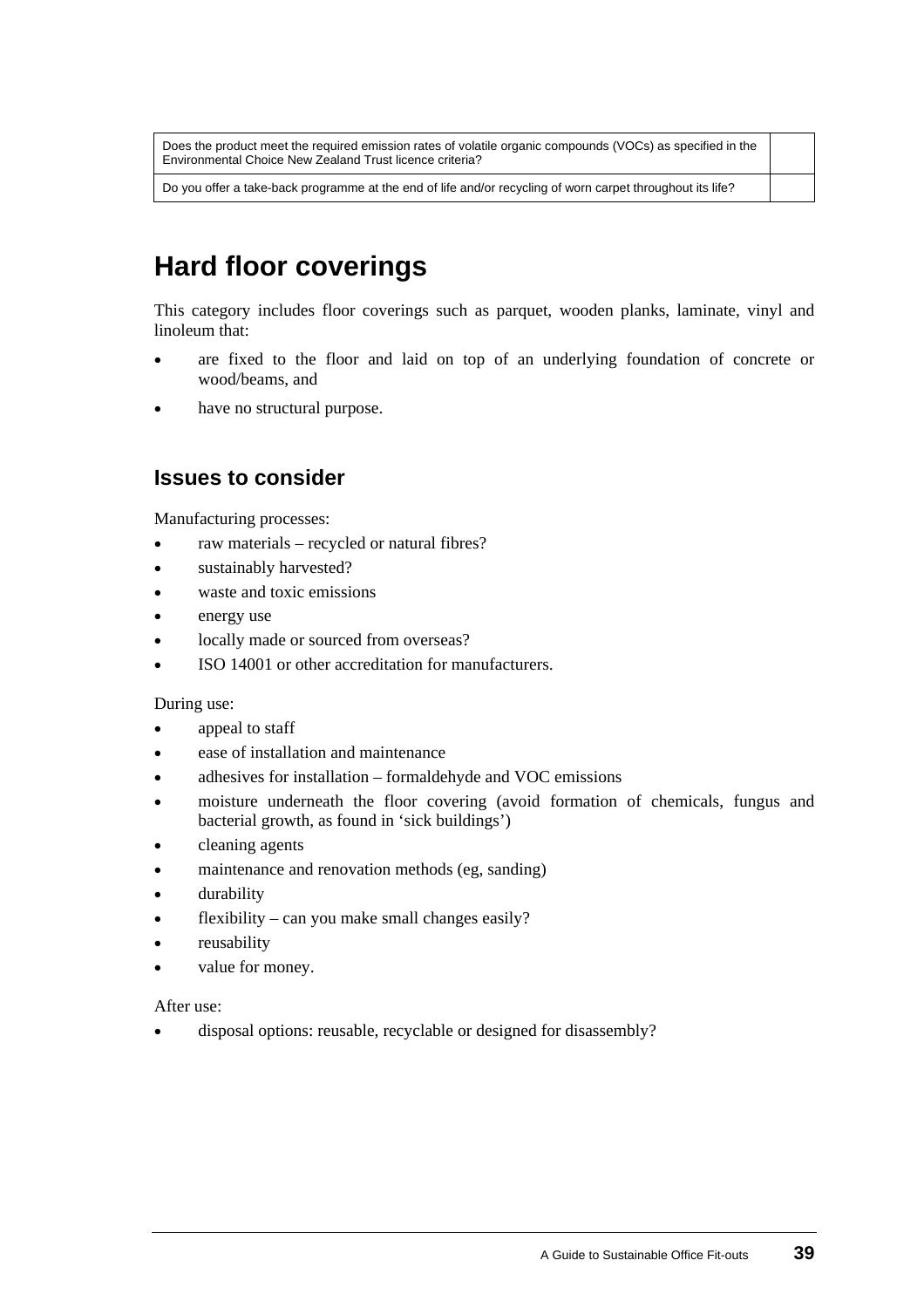#### **Pointers**

- Consult the [Environmental Choice New Zealand Trust list](http://www.mfe.govt.nz/issues/sustainable-industry/govt3/topic-areas/enviro-choice-list.html) for details of products that meet Environmental Choice standards ([www.enviro-choice.org.nz](http://www.enviro-choice.org.nz/))
- Ensure adhesives have the lowest possible VOC emissions. Water-based latex adhesives are most likely to be suitable. Some flooring products are now interlocking and require no adhesives.
- If looking at wooden flooring:
- consider buying recycled or second-hand
- choose sustainably grown timber look for timber grown from New Zealand sustainably managed forests or for Forest Stewardship Council certification on imported wood.
- Ensure the product you choose is supplied with recommendations on underlay or base, adhesives, cleaning agents and methods, maintenance agents and methods, abrasion resistance treatment and renovation methods.
- Solid wood flooring, followed by linoleum (made of linseed oil, pine rosins, limestone and wood flour rendered onto a natural jute backing), has the highest use of renewable resources. Vinyl flooring has the highest use of non-renewable resources, but requires less land to produce the raw materials.

### **Useful resources and information**

- The Good Wood Guide a guide to purchasing wood from sustainably developed resources being developed by Greenpeace: <http://www.greenpeace.org.nz/campaigns/forests/goodwoodguide.asp> •
- Forest Stewardship Council:<http://www.fsc.org/en/>
- Forbo linoleum flooring have an Environmental Choice enviro-choice label: <http://www.forbo.com/>

### **[Case study:](#page-0-0) flooring/carpets**

After considering the carpet tile alternatives, the Ministry made a policy to select from the range of carpets available from Environmental Choice.

For areas such as kitchens, we selected a linoleum product rather than vinyl and specified a water-based adhesive with low volatile organic compound (VOC) emissions.

### **Technical checklist**

**Key ingredients to avoid:** heavy metals, chlorinated/brominated paraffins, brominated flameretardants, organic tin compounds, phthalates or polybrominated diphenyl ethers.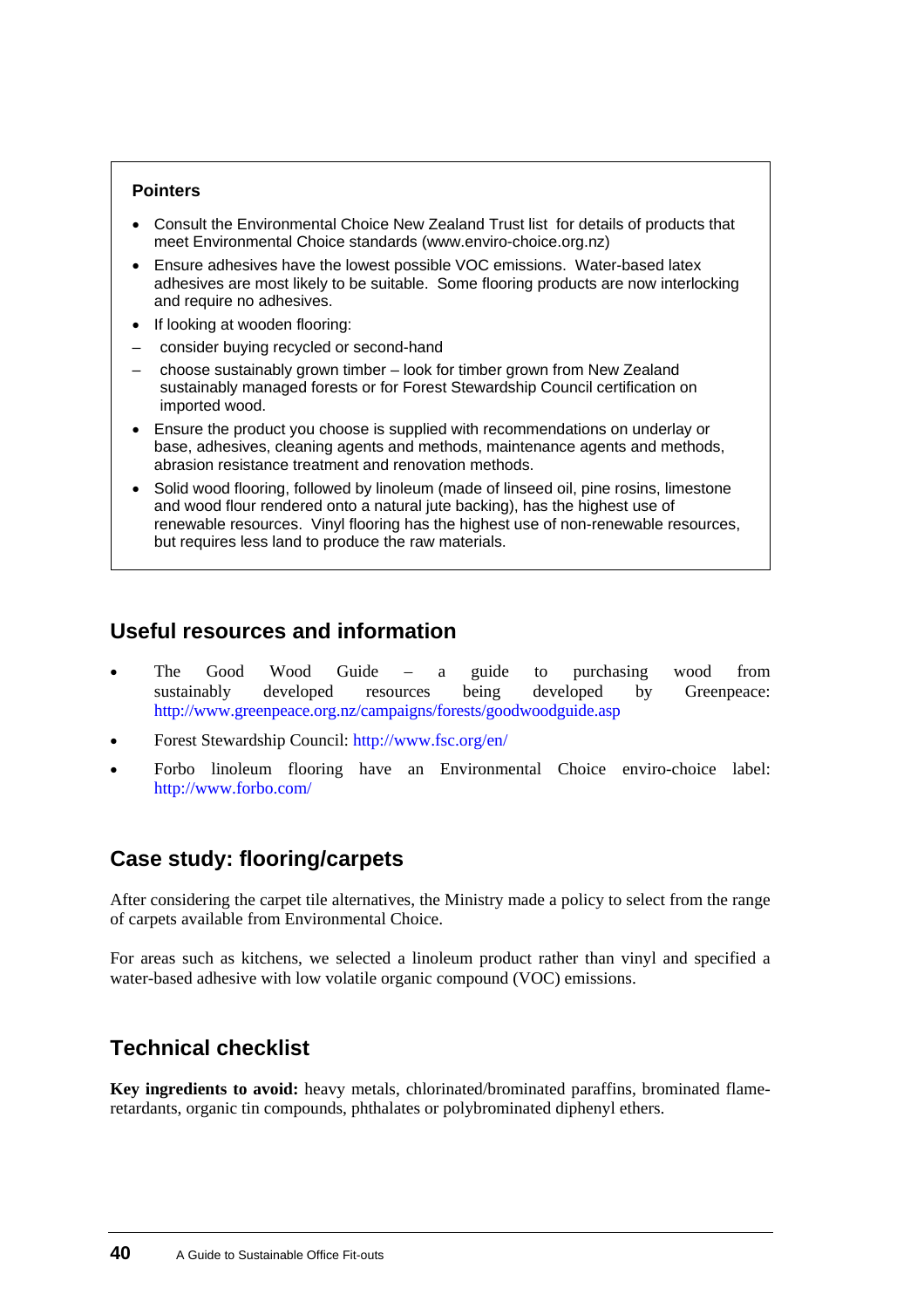To help you compare products, use the following questionnaire with suppliers and/or manufacturers:

#### **Manufacturing process**

| Does the manufacturer have an environmental or sustainability programme in place?                                                                                      |  |
|------------------------------------------------------------------------------------------------------------------------------------------------------------------------|--|
| Are the products used in manufacturing renewable or sustainably sourced? (eq. wood from Forest<br>Stewardship Council approved sources)                                |  |
| What chemical compounds are used in the treatment or manufacturing processes?                                                                                          |  |
| Does the manufacturer have an energy management programme aimed at reducing the use of fossil fuels?                                                                   |  |
| Is the product accompanied by detailed instructions for proper application, maintenance and disposal<br>methods?                                                       |  |
| Does the product meet the required emission rates of volatile organic compounds (VOCs) as specified in the<br>Environmental Choice New Zealand Trust licence criteria? |  |
| Does the manufacturer offer a take-back programme at the end of life and/or recycling throughout its life?                                                             |  |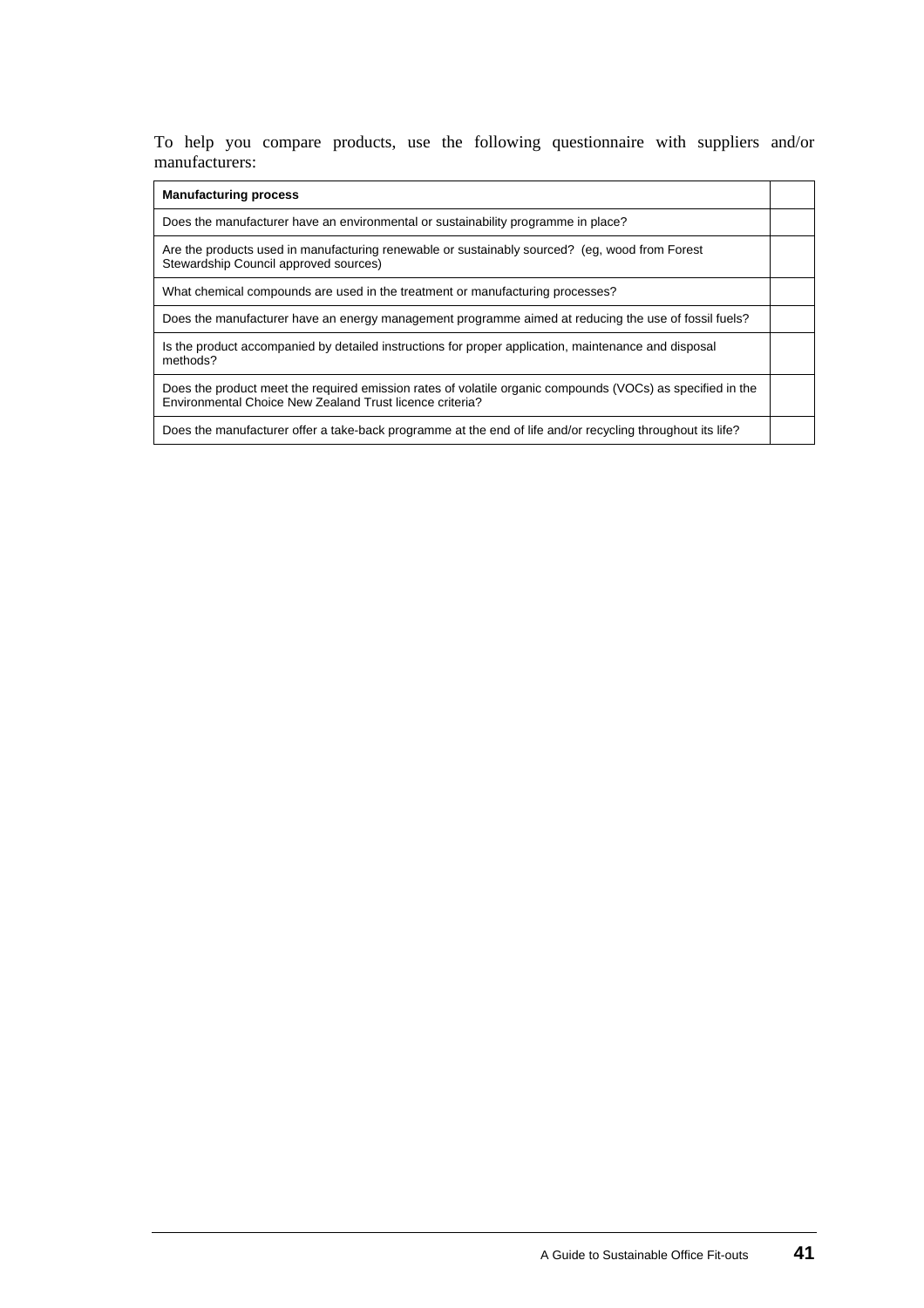# <span id="page-45-0"></span>**Water**

### **Issues**

- Conservation of water and energy.
- Health and safety issues for staff.
- Saving money – more efficient water use will save money for your organisation in water and energy bills.

#### **Pointers**

Nearly all offices have hot water available for hand washing, general kitchen use and in some cases for showering. There are plenty of ways of reducing demand for hot water:

#### **Layout and design**

- See if installing a hot water heater close to the point of use will improve the service and be more efficient.
- Where possible, design for dual plumbing to use recycled water for toilet flushing or a grey water system that recovers rainwater or other non-potable water for site irrigation.
- Minimise wastewater by using ultra low-flush toilets, low-flow shower heads, and other water conserving fixtures.
- Often hot water temperatures are set at over  $70^{\circ}$ C. Set the temperature to 65 $^{\circ}$ C.
- Insulate hot water pipes between the cylinder and the tap to reduce heat loss.
- Showers use the most hot water; so specify low-flow shower heads. Specify low flow taps to conserve both hot and cold water.
- Stack kitchenettes, showers and toilets above each other to reduce the pipe runs and heat loss.
- Install a mixer valve to reduce the temperature of the water at the tap (also a good safety feature).
- Meter landscape water usage separately from buildings. Use micro-irrigation (which excludes sprinklers and high-pressure sprayers) to supply water in non-turf areas.
- Use state-of-the-art irrigation controllers and self-closing nozzles on hoses.

#### **Use alternative energy sources**

- Consider solar water heaters to supplement electricity. They can be cost-effective in buildings with high-use facilities such as gyms.
- Heat pumps, which use a compressor, can heat water far more efficiently than conventional heaters.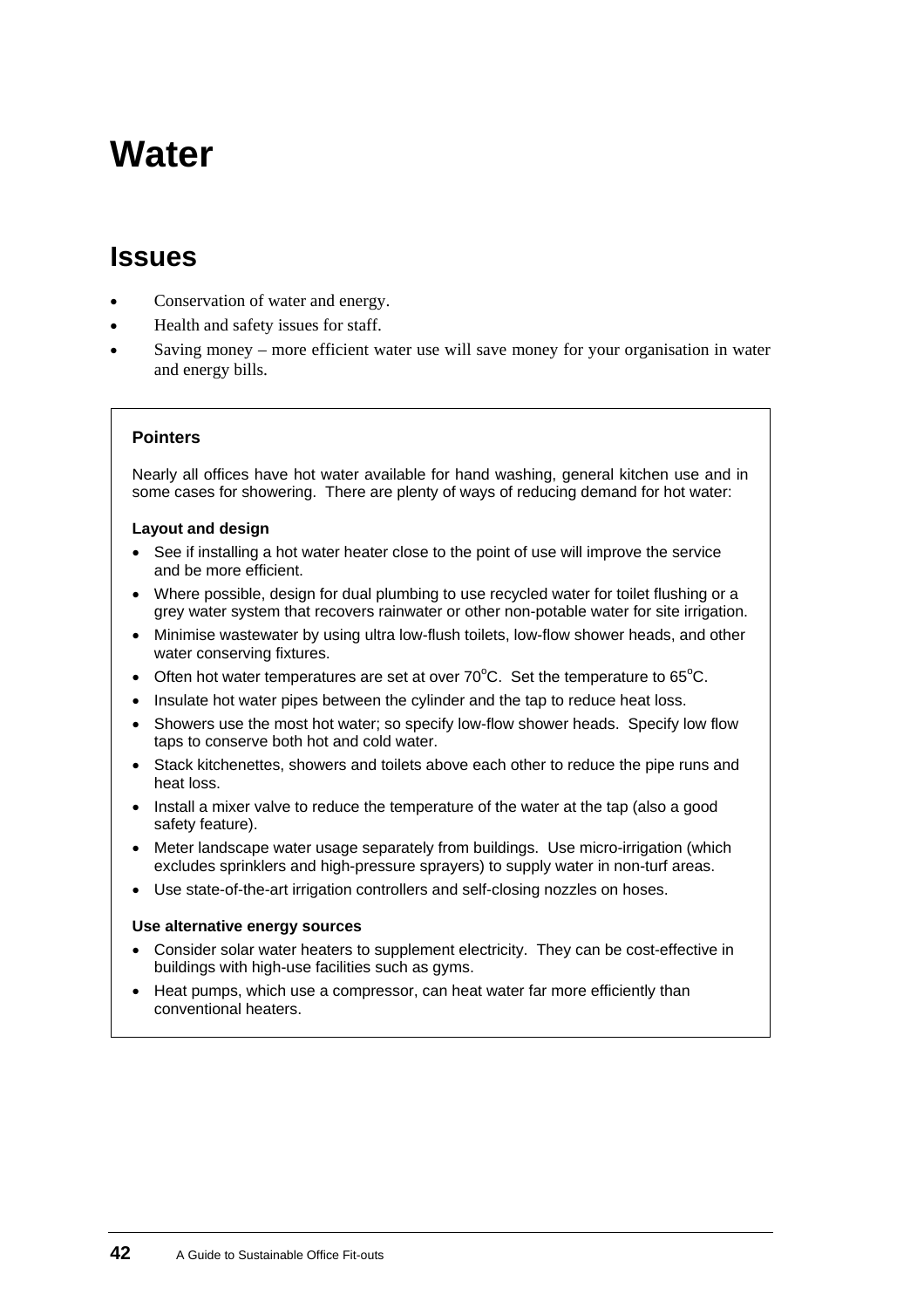#### **Use it wisely**

- Ensure pipes and cylinders are insulated to reduce heat loss.
- Ensure the plumbing system is maintained to reduce wastage (leaky pipes and taps).
- If a dishwasher has heating elements, make sure the incoming water supply is cold (unless you have gas fired or solar hot water).
- Always do **full dishwasher loads.**

## **Useful resources and information**

- Energy Efficiency and Conservation Authority for renewable energy information: <http://www.eeca.govt.nz/> •
- New Zealand Solar Industries Association for information on New Zealand suppliers and installers of solar water heating systems:<http://www.solarindustries.org.nz/>

## **[Case study](#page-0-0): water**

The Ministry for the Environment opted for point-of-use filtered/boiling water systems in each kitchen area to avoid the need for heating large amounts of standing water.

Solar options for bathrooms and showers were considered. However, this proved impractical because use patterns mean hot water requirements are generally low but – with showers – peak early when people arrive at work after cycling/walking and when solar-heated hot water is not at its most efficient.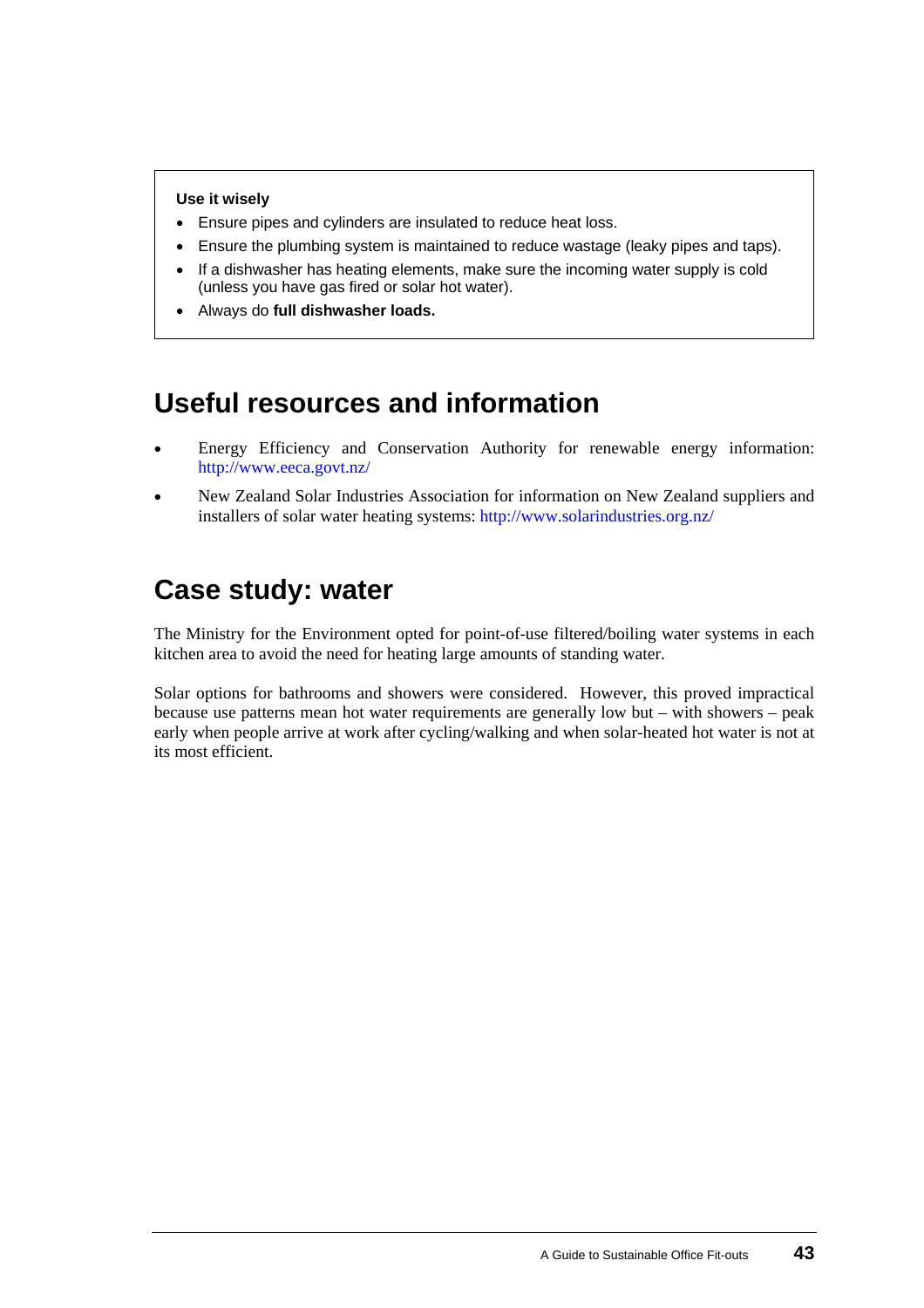# <span id="page-47-0"></span>**Waste**

An effective waste management plan is vital for planning and operating a sustainable office building – right from the initial stages of a fit-out or refurbishment. Much of the advice in the Getting Started section relates to effective waste reduction, including materials reuse and recycling.

- On the construction site:
	- ensure sub-contractors sign up to your policy of reducing waste, recycling and 'measure twice and cut once'
	- have recycling bins on site during construction
	- Ask suppliers to avoid unnecessary packaging and take back reusable and recyclable packaging
	- whenever possible, design for and use prefabricated building materials
	- ensure building materials are sorted and stacked, and offcuts saved for later use
- In the building:
	- design the fit-out for the material sizes to minimise waste
	- design easily accessible areas for recycling bins inside and outside the building
	- build recycling facilities into cabinetry, it looks good and makes for ease of use.
	- re-use materials from previous buildings such as interior fittings and fixtures
	- use materials with recycled content
	- specify and use materials that are recyclable at end of life.

### **Useful resources and information**

- The Sustainable Business Network for case studies, resources and advice on planning waste minimisation:<http://www.sustainable.org.nz/>
- Resource Efficiency in Building and Related Industries: *Your guide to reducing building material wastes:* <http://www.rebri.org.nz/>
- A Guide to Implementing Recycling Systems in Multi-Tenanted Office Buildings: <http://www.mfe.govt.nz/publications/sus-dev/recycling-jan04/html/index.html>
- Waitakere City Council's Better Building Code Section 4 covers building waste: [www.waitakere.govt.nz/AbtCit/ec/bldsus/pdf/bbc\\_sec4.pdf](http://www.waitakere.govt.nz/AbtCit/ec/bldsus/pdf/bbc_sec4.pdf)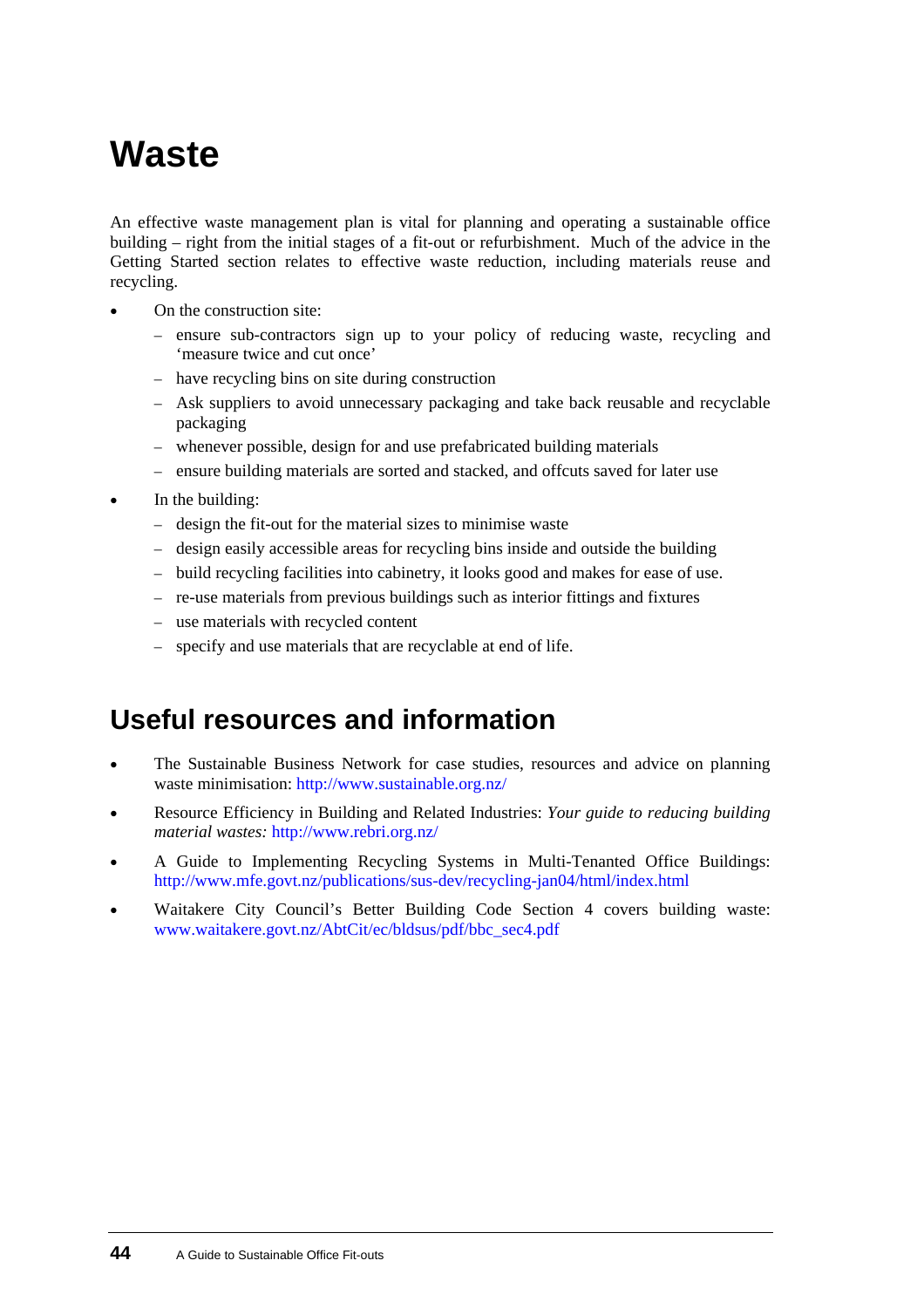## **[Case study](#page-0-0): waste**

The Ministry found it difficult to insist on waste recycling and minimisation during construction. Specific advice has since been developed to make it easier to encourage construction teams in this area. See the REBRI website for further information: <http://www.rebri.org.nz/>

Fit-out waste was minimised by reusing materials as much as possible.

Waste-reduction systems have been integrated into the fit-out and operating arrangements. Staff do not have rubbish bins at their desks. Each person has a small (10cm x 10cm) box sitting on the desk for any non-recyclable rubbish. Paper goes into paper containers under desks, and then into recycling bins on each floor.

Food scraps are put into bags in recycling drawers in each floor's kitchen, and bottles and tins go into adjacent recycling bins. From there they are taken by cleaning staff to the basement, where there is also a large container for cardboard. Extensive consultation with the cleaning company was carried out to ensure cleaners understood what was required to operate the system. The organic waste bin is emptied once a week by a contractor who delivers to Living Earth (a compost manufacturer).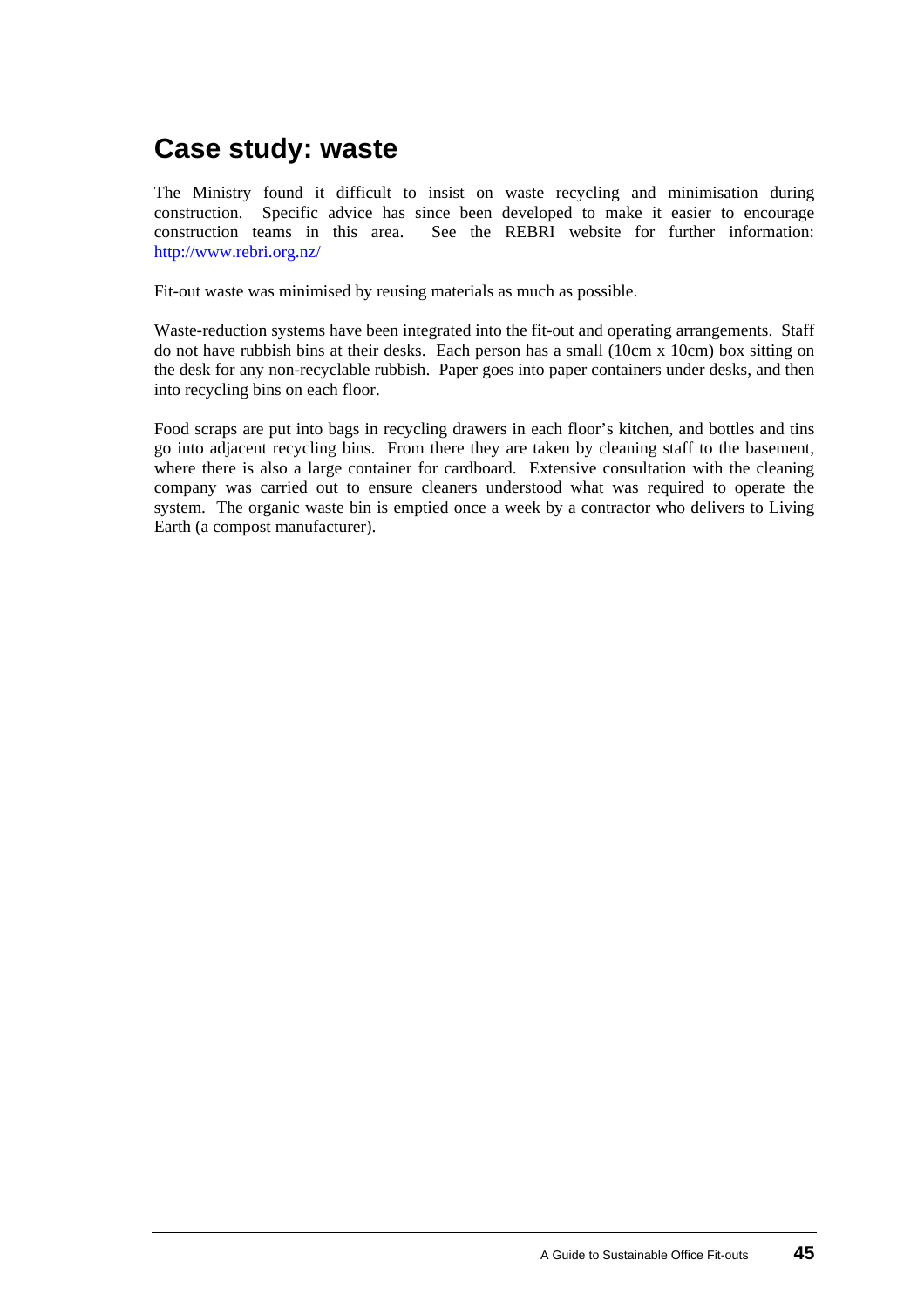# <span id="page-49-0"></span>**Office Furniture**

Office furniture includes chairs and other types of seating, desks, tables, filing and storage cabinets and their associated components and accessories. These can be made from a variety of materials including metal, wood and wood-based products, plastic and fabric.

## **Issues**

Some of the environmental issues associated with office furniture include:

- using wood from a non-sustainable harvest
- possible emissions from formaldehyde, adhesives, binding agents, paints or finishes used in the product
- HCFCs used as blowing agents for polyurethane foam
- metal plating process for furniture that can contain toxic chemicals and human carcinogens such as hexavalent chromium and nickel.

#### **Pointers**

- Reuse existing furniture where possible.
- Check the Environmental Choice list for any licensed products, including paints to be used for finishing: [http://www.mfe.govt.nz/issues/sustainable-industry/govt3/topic](http://www.mfe.govt.nz/issues/sustainable-industry/govt3/topic-areas/enviro-choice-list.html)[areas/enviro-choice-list.html](http://www.mfe.govt.nz/issues/sustainable-industry/govt3/topic-areas/enviro-choice-list.html)
- Use the checklist (below) with suppliers and manufacturers if no Environmental Choice products are specified.
- Check the New Zealand Government Procurement Timber and Timber Products Procurement Policy Guidelines. The Government expects its agencies to take all reasonable steps to ensure that timber and timber products, including tropical timber and timber products, are from legally logged and sustainably managed sources. This includes rough-sawn and dressed timber; plywood and veneers; fabricated wood; wood structural components, fittings and joinery; and wooden furniture.

These Guidelines apply to procurements of products for use within New Zealand with a contract value over \$50,000. The Guidelines also state that sustainability issues should be considered in the procurement of timber valued at or below \$50,000. The Guidelines give a list of recognised timber and timber product certification schemes: [http://www.maf.govt.nz/forestry/publications/timber-procurement-policy/](http://www.maf.govt.nz/forestry/publications/timber-procurement-policy)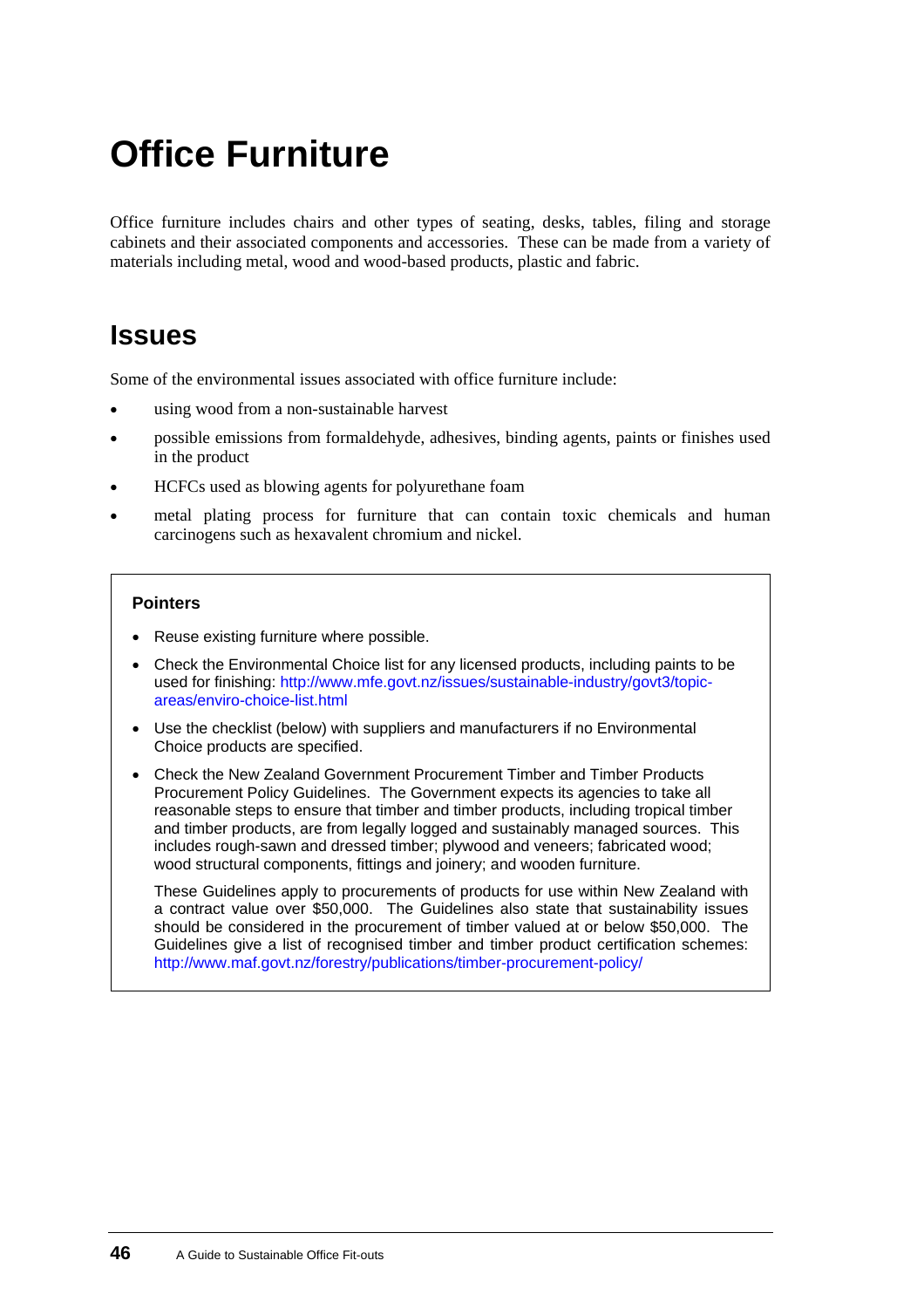## **Useful resources and information**

- For examples of environmentally preferable product-specific contract language, check out the US EPA website at:<http://www.epa.gov/opptintr/epp/tools/toolsuite.htm> •
- Building Research Association New Zealand (BRANZ): Guidelines and publications in all areas of building and construction: [http://www.branz.co.nz/main.php?page=BRANZ\\_Ltd\\_home](mailto:http://www.branz.co.nz/main.php?page=BRANZ_Ltd_home)
- Green Seal Choose Green Report – Office Furniture: [http://www.doi.gov/oepc/reports/cgr\\_officefurn.pdf](http://www.doi.gov/oepc/reports/cgr_officefurn.pdf)
- Government Procurement Timber and Timber Products Procurement Policy Guidelines. Available from the Ministry of Agriculture and Forestry: [http://www.maf.govt.nz/forestry/publications/timber-procurement-policy/](http://www.maf.govt.nz/forestry/publications/timber-procurement-policy)
- GREEN GUARD: Certification standards for low emitting products for the indoor environment. Air Quality Sciences Inc. USA: <http://www.greenguard.org/>
- Environmental Choice Canada: Criteria for office furniture and panel systems: <http://www.environmentalchoice.com/>
- Der Blauer-engel: Basic criteria for the award of the environmental label. Low-emission wood products and wood-base products RAL-UZ 38: <http://www.blauer-engel.de/>

### **[Case study](#page-0-0): furniture**

Very little new furniture was used in Environment House, as the Ministry decided to re-use existing furniture, including screen dividers, desks, chairs, meeting tables, filing cabinets, book shelves etc.

### **Technical checklist**

**Key ingredients to avoid:** formaldehyde, aldehydes, and 4-phenylcyclohexene , other volatile organic compounds, CFCs or HCFCs.

Use this checklist with your supplier or a manufacturer if there are no product specifications with environmental criteria or when products with an ecolabel (eg, Environmental Choice New Zealand) are unavailable.

Do the timber products have a recognised Timber and Timber Product Certification Scheme, eg, Forest Stewardship Council (FSC)? *(See Annex 2 of the Government Procurement: Timber and Timber Products Procurement Policy Guidelines for a full list of recognised schemes.)* 

If timber products are not certified, can you provide other evidence that the wood is sourced from sustainably managed forests or plantations that limit adverse habitat, biodiversity and toxicity impacts?

If the timber is from a local source, can you provide evidence that the harvest is in compliance with New Zealand environmental legislation?

Does the product contain low-VOC adhesives, paints and finishes?

Was the manufacturing process free of carcinogenic and/or toxic chemicals wherever practicable? How?

Were CFCs or HCFCs used as blowing agents in manufacturing any foam components?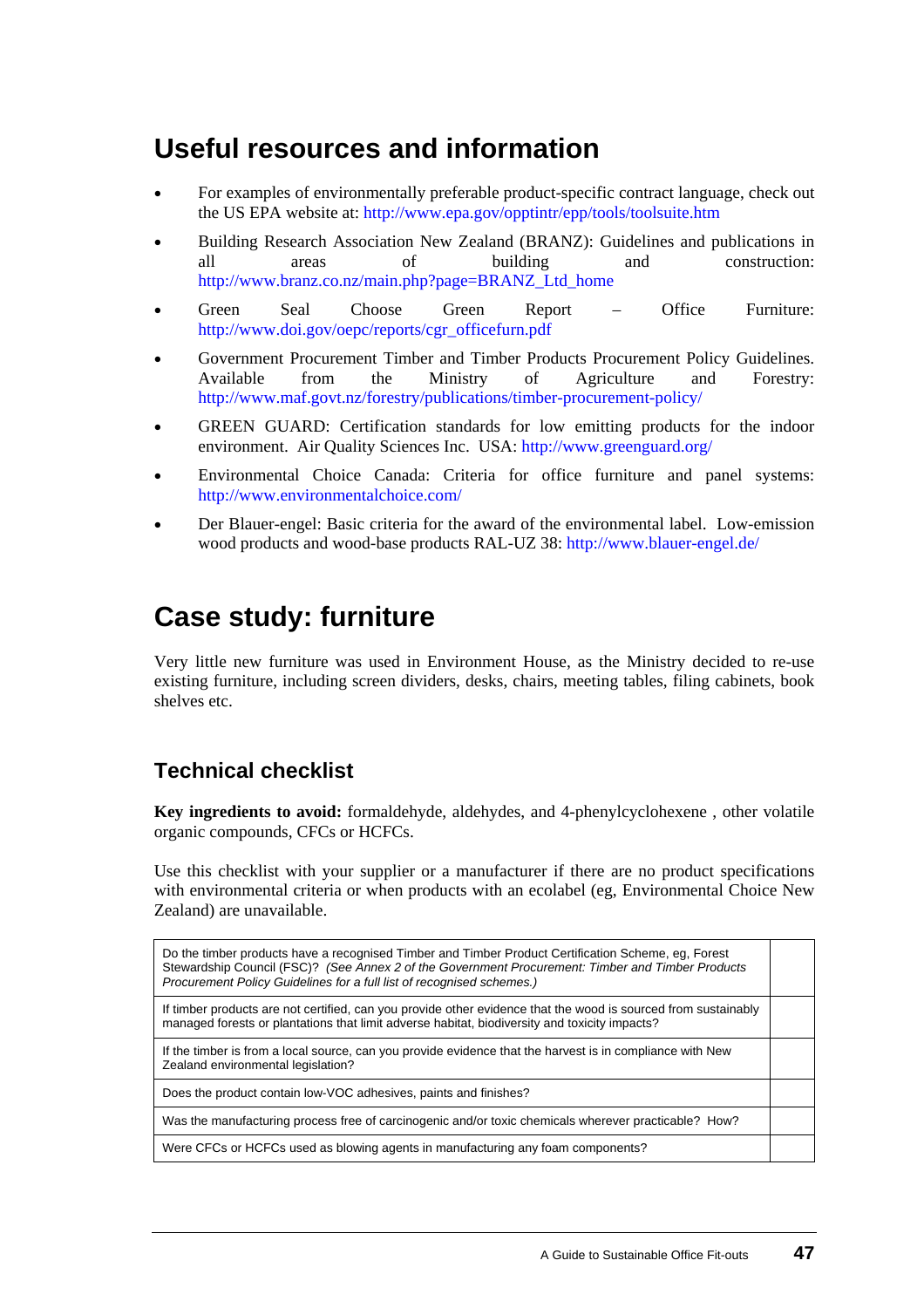| Can the product be remanufactured at the end of its life?                                                                                                                                 |  |
|-------------------------------------------------------------------------------------------------------------------------------------------------------------------------------------------|--|
| Does the product contain recyclable materials such as steel and aluminium as well as products with a<br>recycled content such as recycled PVC or post-consumer PET plastic?               |  |
| Is the product easy to disassemble? Or does it contain co-injected plastics, ie, materials that contain two<br>types of plastic or plastic and a fibre (which makes recycling difficult)? |  |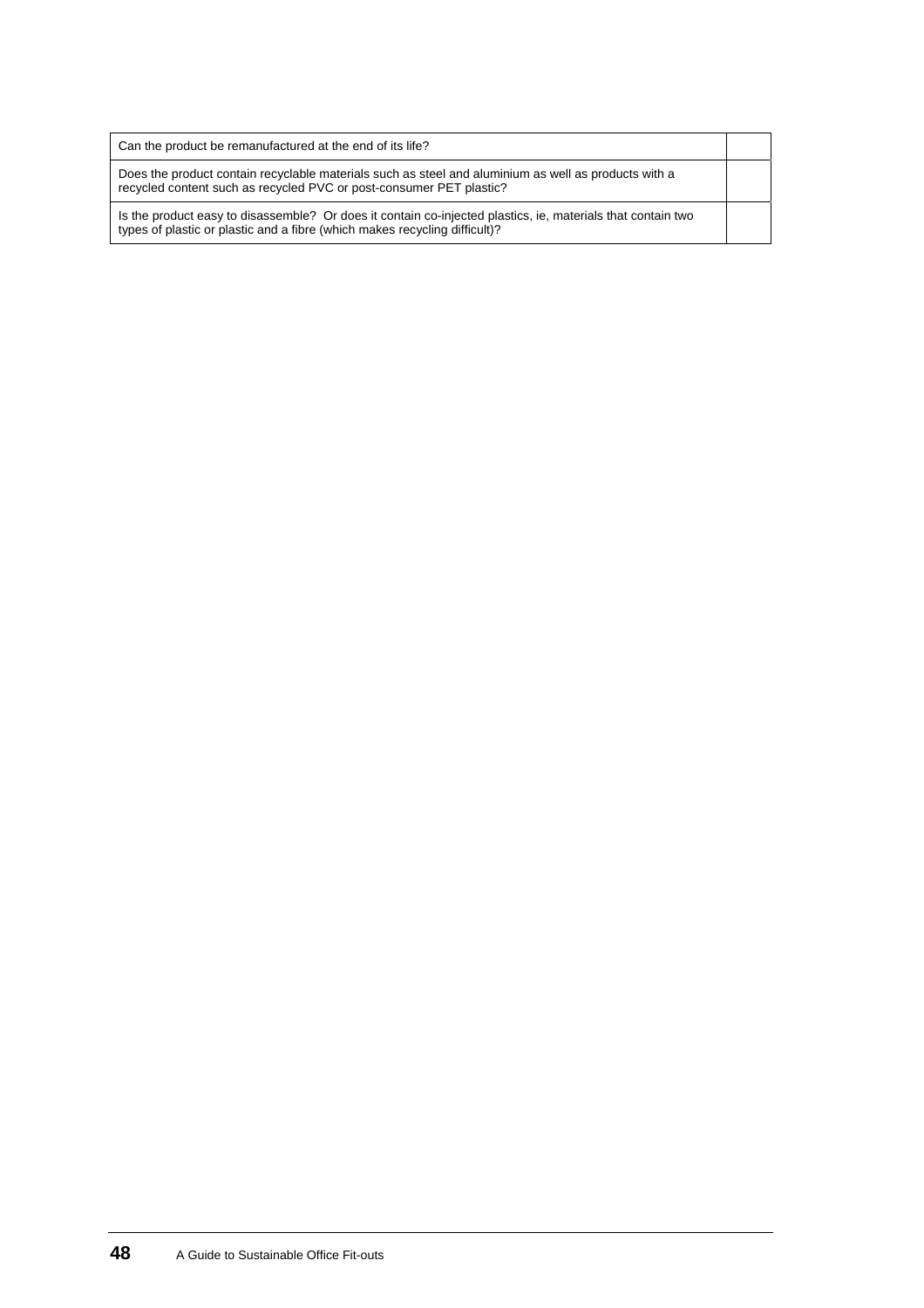# <span id="page-52-0"></span>**Noise**

Noise is an environmental and health issue of increasing concern, due, in part, to the move to open-plan design. In a modern open-plan office, noise can be distracting and stressful.

Office noise can be separated into three categories; ambient, transfer and external.

**Ambient noise** is the background noise associated with the office environment. Typically ambient noise is a composite of sounds from many sources within an office, where no particular sound is dominant.

**Transfer noise** is noise transferred, either airborne or by direct transfer, through a surface such as an internal meeting room wall.

**External noise** is generated from the external environment, such as traffic noise.

#### **Pointers**

- Specify HVAC and other mechanical systems that generate low noise levels.
- Soundproof office and meeting room partitions, and ceilings, to prevent noise transfer.
- Separate desks as much as possible, and/or make offices available for phone calls.
- Design layouts with sufficient quiet rooms and meeting rooms so staff can have the opportunity for uninterrupted phone conversations and meetings.

## **Useful resources and information**

- Occupational safety and health service code of practice for the management of noise in the workplace is available from the Department of Labour at: <http://www.osh.dol.govt.nz/order/catalogue/15.shtml> •
- Australian/New Zealand Standard AS/NZS 2107:2000 Acoustics – Recommended design sound levels and reverberation times for building interiors are available from Occupational Safety and Health at: <http://www.osh.dol.govt.nz/order/catalogue/pdf/noise2a-ac.pdf>
- The Australian Your Home website has a number of simple technical methods of reducing noise: [http://www.greenhouse.gov.au/yourhome/technical/fs53.htm](mailto:http://www.greenhouse.gov.au/yourhome/technical/fs53.htm)

## **[Case study](#page-0-0): noise**

The Ministry chose an open plan layout for its new building which meant the issue of noise needed to be taken into consideration. The planning for, and location of, the senior staff offices, quiet rooms, and meeting rooms in Environment House allows an opportunity for all staff to access quiet areas for phone conversations and meetings. All of these spaces, and the ceiling on each floor, have been insulated with noise insulation to dull any sound generated by general office activities and the mechanical services installed in the ceiling cavities.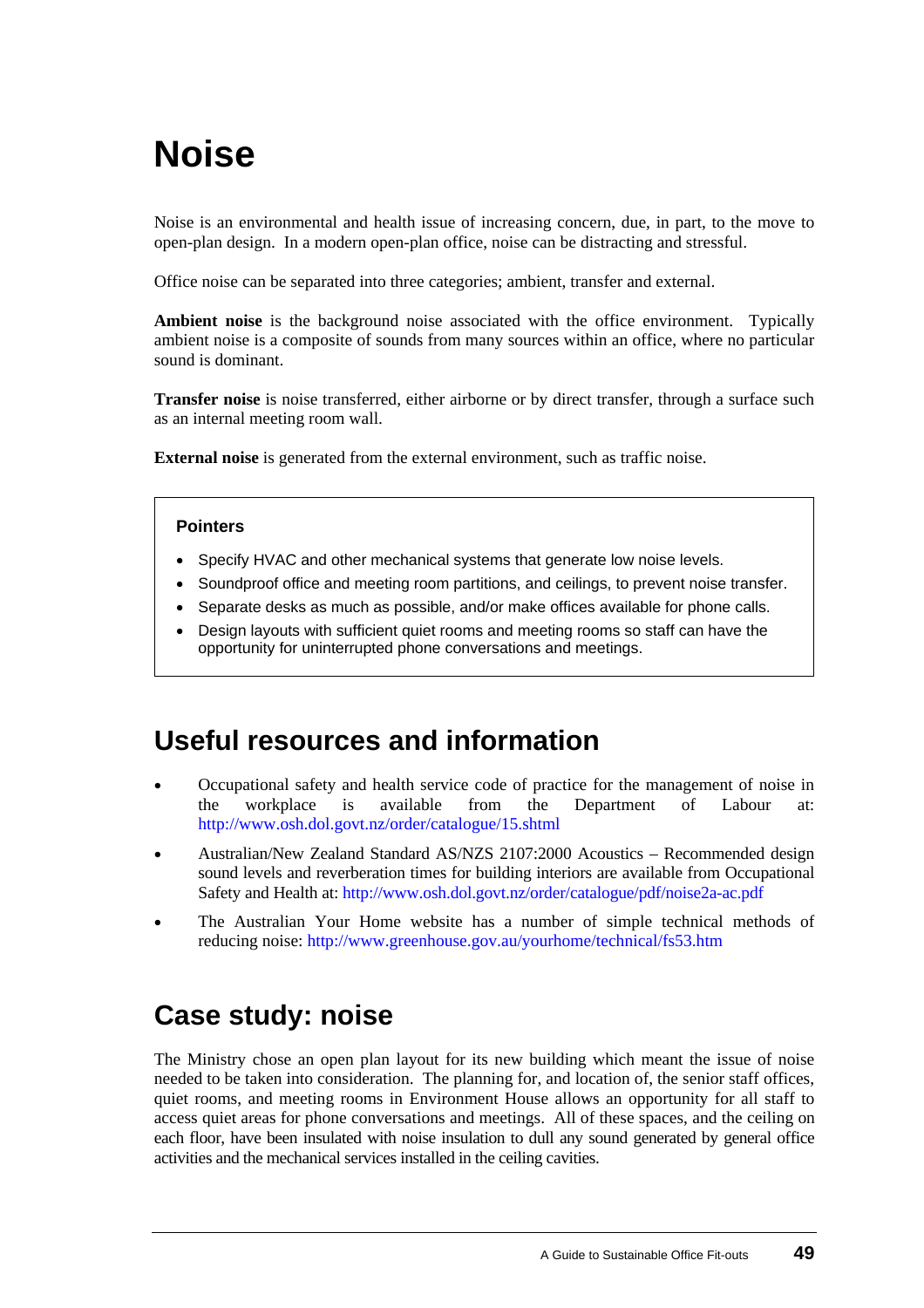# <span id="page-53-0"></span>**Safety**

More often than not people's safety during the construction and end-use phases of a building project are seen as separate issues. However, decisions made during the development and design stages of a project can have an impact on the downstream safety of contractors and endusers. Safety should be made a priority from the very beginning of any building project and by bringing together architects, designers, contractors and end-users, devastating and costly accidents and delays can be minimised.

## **Issues**

Some of the safety issues associated with a building project are:

- in New Zealand, construction workers are three times more likely to be killed and twice as likely to be seriously injured than in any other occupation •
- proactive contractors have fewer costly accidents, which results in fewer project problems and delays.

#### **Pointers**

- Seek advice, for instance, from the Department of Labour, Occupational Health and Safety, or other organisations such as Site Safe.
- Bring all parties together early to consider how safety issues can be managed.
- During the design phase, consider how you will provide safe access to work areas and safety features (such as anchor points), for all maintenance and cleaning activities.
- Only use contractors and suppliers with a good health and safety record.
- Ensure the building is well maintained to minimise accidents associated with faulty or loose fixtures and fittings.
- Ensure there is a fire safety strategy in place, including fire drill training, and that all staff are familiar and comfortable with it.
- Provide first aid equipment, facilities and training.

## **Useful resources and information**

- Site Safe New Zealand provides training for the construction industry: <http://www.sitesafe.org.nz/> •
- A copy of the requirements of the Health and Safety in Employment Act 1992 and Regulations 1995 are available at: <http://www.osh.dol.govt.nz/order/catalogue/252.shtml>
- Best Practice Procurement in Construction and Infrastructure in New Zealand – New Zealand Construction Industry Council:<http://www.nzcic.co.nz/>
- A copy of the New Zealand injury prevention strategy is available from the ACC website at: http://www.nzips.govt.nz/implementation/index.html#themes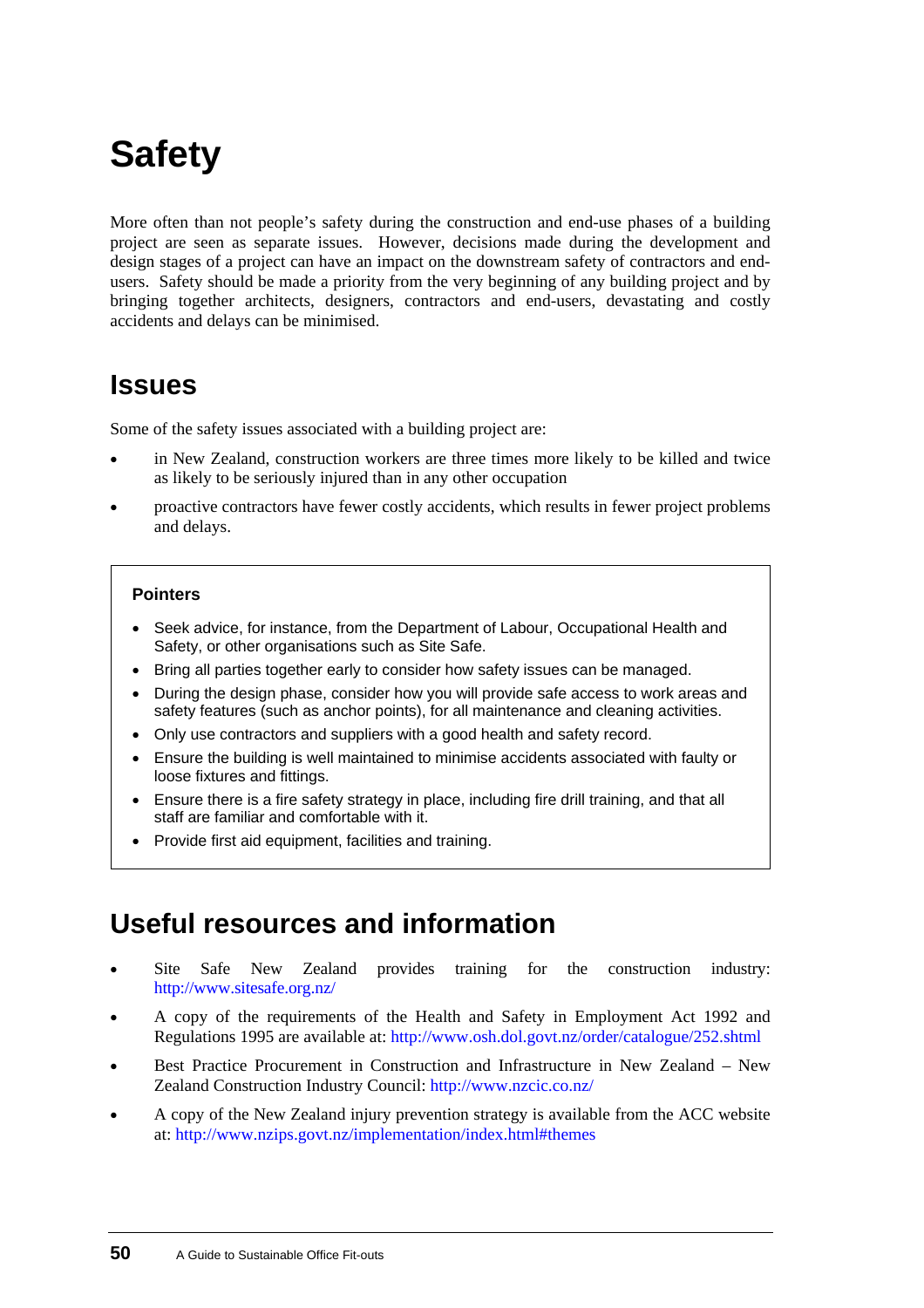The Health and Safety procurement guide *Achieving Excellence in Construction,* is available from the UK Office of Government Commerce at:<http://www.ogc.gov.uk/> •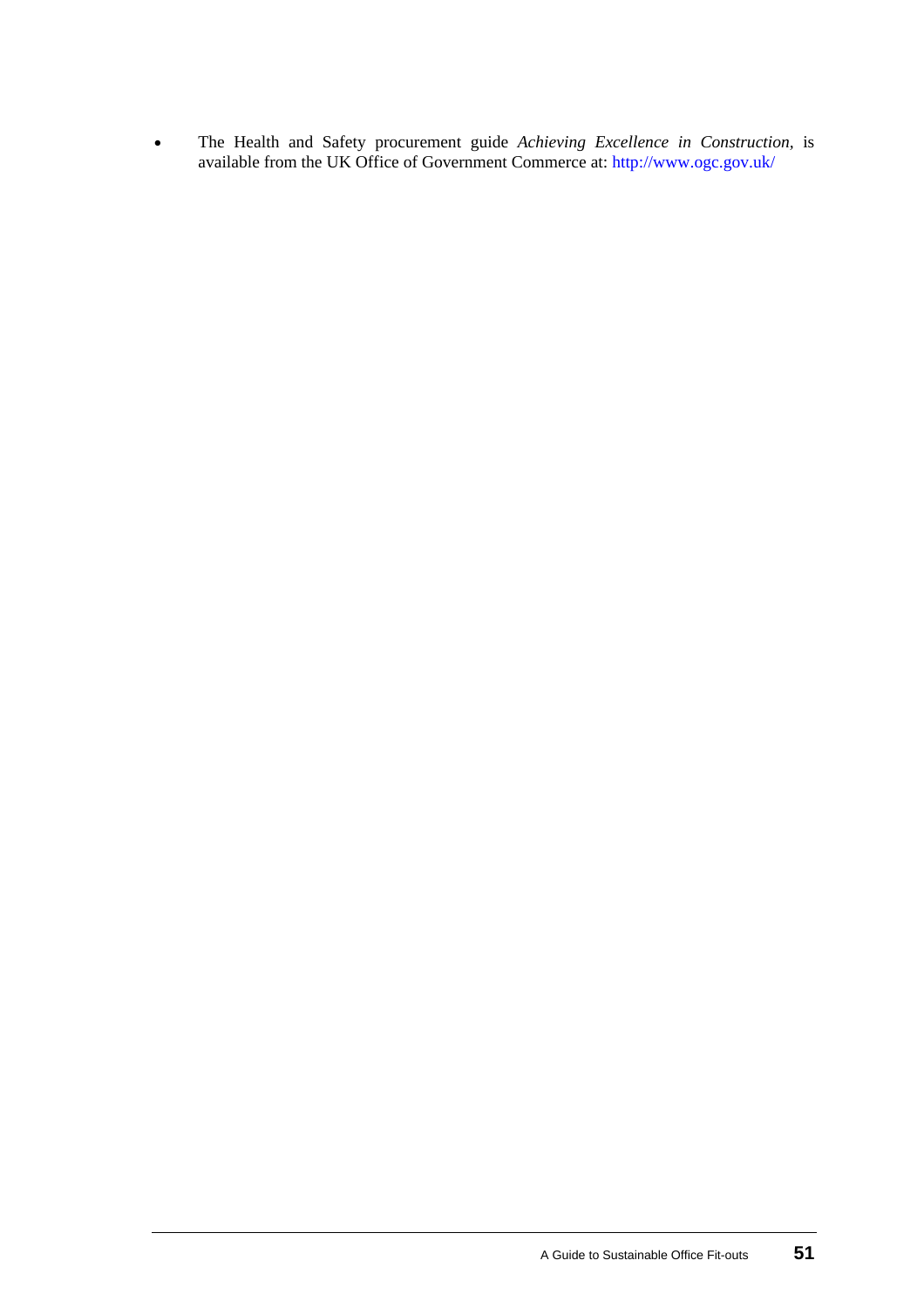# <span id="page-55-0"></span>**Glossary**

| Carcinogen                             | A chemical capable of causing cancer in humans or animals.                                                                                                                                                                                                                                                                                                                                                                                                                                     |
|----------------------------------------|------------------------------------------------------------------------------------------------------------------------------------------------------------------------------------------------------------------------------------------------------------------------------------------------------------------------------------------------------------------------------------------------------------------------------------------------------------------------------------------------|
| <b>CFCs</b>                            | Chlorofluorocarbon, a chemical compound found in many aerosol<br>products or manufacturing processes and believed to be responsible for<br>depleting the Earth's diminishing ozone layer.                                                                                                                                                                                                                                                                                                      |
| Embedded energy                        | The energy used to manufacture a product.                                                                                                                                                                                                                                                                                                                                                                                                                                                      |
| Embodied energy                        | The energy used during the entire life-cycle of a commodity, ie,<br>manufacture, transportation and disposal.                                                                                                                                                                                                                                                                                                                                                                                  |
| <b>EMF</b><br>electromagnetic<br>field | Low-energy radiation that comes from the interaction of electric and<br>magnetic fields. Sources include power lines, electric appliances, radio<br>waves, microwaves, and others. Also called electromagnetic radiation.                                                                                                                                                                                                                                                                      |
| <b>Emulsion</b> paint                  | A coating comprised of an emulsion of a resin binder in water.                                                                                                                                                                                                                                                                                                                                                                                                                                 |
| Formaldehyde                           | An organic, carbon-containing gas chemical. It is a volatile organic<br>compound. It poses health threats including headaches, fatigue, and<br>moodiness, irritation of mucus membranes, respiratory problems, and<br>cancer.                                                                                                                                                                                                                                                                  |
| Halogenated<br>solvent                 | Formed by substituting one of the halogen elements (chlorine, bromine,<br>or fluorine) into a chemical compound to change both the physical and<br>chemical natures of the compound.                                                                                                                                                                                                                                                                                                           |
| <b>HCFCs</b>                           | One of a class of compounds used primarily as a CFC substitute. Work<br>on CFC alternatives began in the late 1970s after the first warnings of<br>CFC damage to stratospheric ozone. By adding hydrogen to the<br>chemical formulation, chemists made CFCs less stable in the lower<br>atmosphere enabling them to break down before reaching the ozone<br>layer. However, HCFCs do release chlorine and have contributed more<br>to atmospheric chlorine build-up than originally predicted. |
| <b>ISO 14001</b>                       | A series of international standards for environmental management<br>systems (ISO 14001), life-cycle assessments, environmental audits,<br>environmental labelling, environmental performance evaluation and<br>environment-related terms and definitions.                                                                                                                                                                                                                                      |
| Mutagen                                | Anything that can cause a change (or mutation) in the genetic material of<br>a living cell.                                                                                                                                                                                                                                                                                                                                                                                                    |
| Passive design<br>strategies           | Passive design is energy efficient design which makes the most of local<br>conditions to make your building more comfortable while reducing your<br>bills.                                                                                                                                                                                                                                                                                                                                     |
| Polyvinyl chloride<br>(PVC)            | Widely used plastic and one of the major end-uses of chlorine. It is a<br>polymer consisting of thousands of vinyl chloride monomer (VCM)<br>molecules joined end to end in a chain. The pure polymer is hard, brittle<br>and difficult to process, but it becomes flexible when plasticizers are<br>added.                                                                                                                                                                                    |